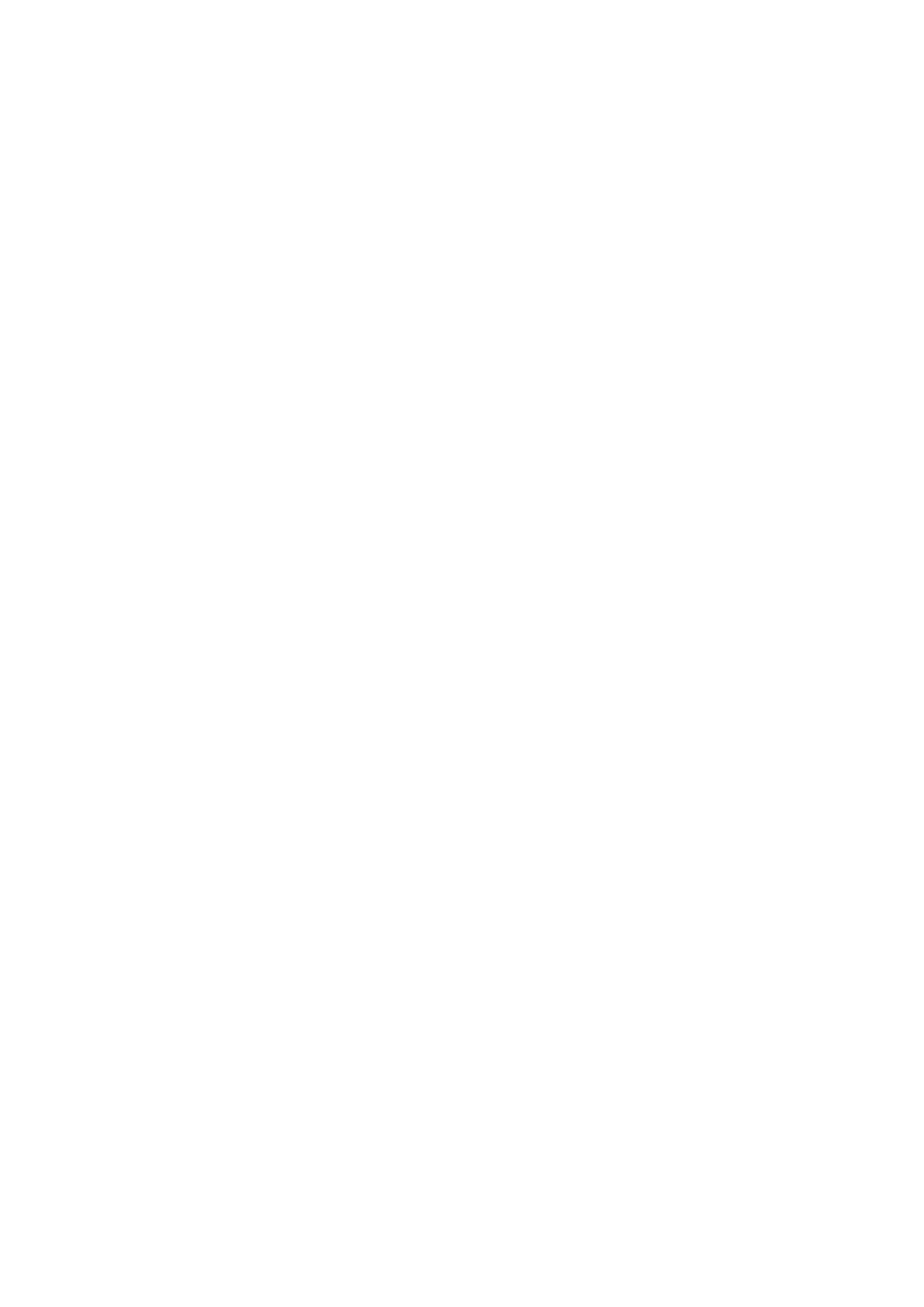# **Contents**

| <b>Acronyms and abbreviations</b> |                                                                                                                  |    |
|-----------------------------------|------------------------------------------------------------------------------------------------------------------|----|
| <b>Introduction</b>               |                                                                                                                  |    |
| <b>Section 1</b>                  | <b>Purpose of the Report</b>                                                                                     | 8  |
| <b>Section 2</b>                  | The ILO and its ILS<br>(Conventions and Recommendations)                                                         | 11 |
| <b>Section 3</b>                  | <b>References to ILS in IFAs and codes of conduct</b>                                                            | 21 |
| <b>Section 4</b>                  | How the ILO supervisory machinery can<br>impact on ILS: particularly Convention No 87<br>and the right to strike | 22 |
| <b>Section 5</b>                  | <b>General observations on references to ILS</b><br>in IFAs and codes of conduct                                 | 29 |
| <b>Section 6</b>                  | <b>Legal implications of references to ILS</b><br>in IFAs and codes of conduct                                   | 32 |
| <b>Section 7</b>                  | <b>Concluding remarks</b>                                                                                        | 39 |
| <b>Annex I</b>                    | <b>IOE comments for the General Survey 2012 on</b><br><b>fundamental ILO Conventions</b>                         | 41 |
| <b>Annex II</b>                   | <b>Examples of references to ILO Conventions</b><br>and ILS                                                      | 48 |
| <b>Annex III</b>                  | <b>Reading material</b>                                                                                          | 58 |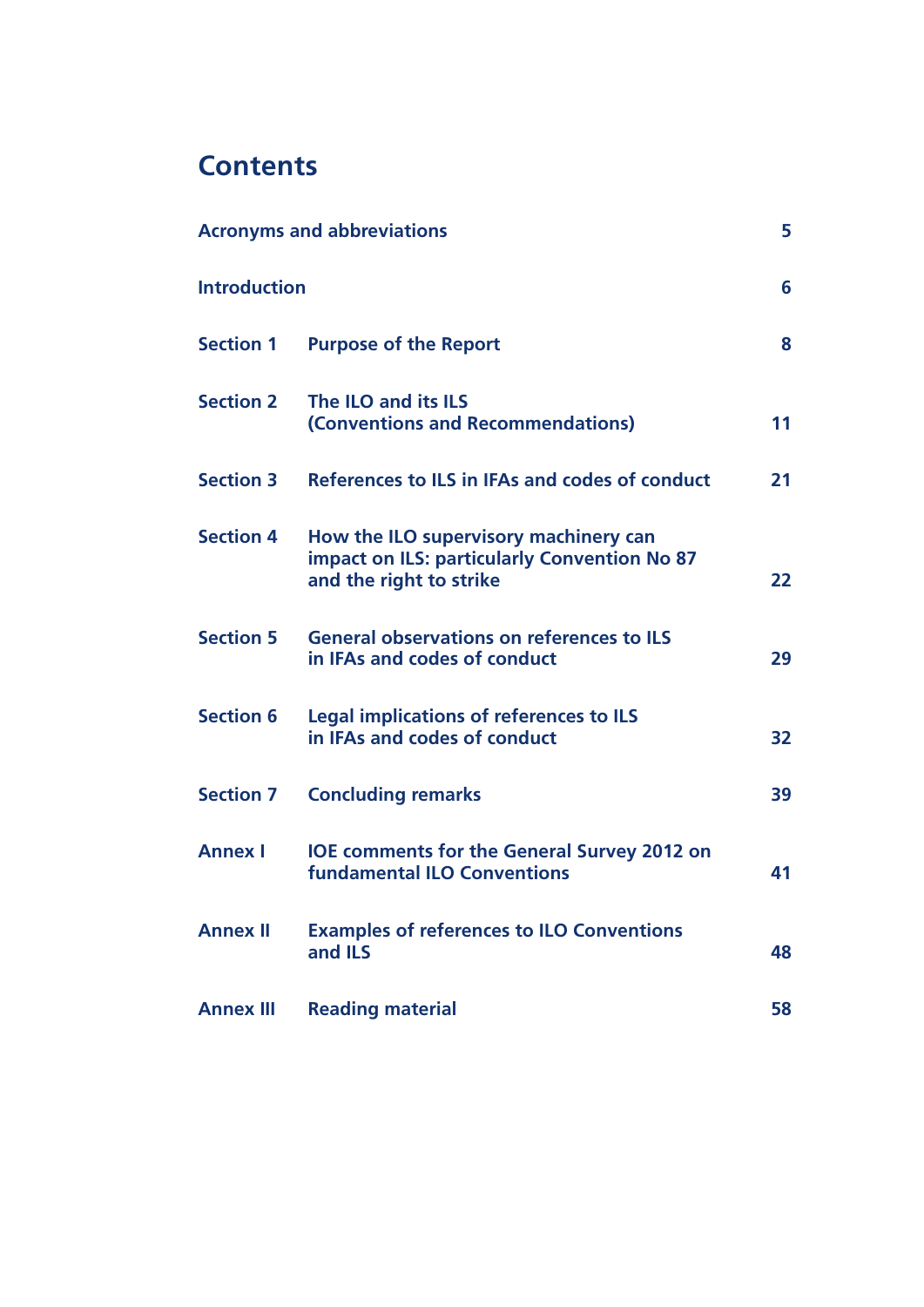The report was written by:

# **From the Global Employment Institute of the International Bar Association:**

Els de Wind, Senior Vice Chair IBA GEI and Partner Van Doorne NV, Amsterdam, the Netherlands, with contributions by:

Christian Arnold, Partner Gliess Lutz, Stuttgart, Germany;

Raymond Jeffers, Member IBA GEI Advisory Board, London, United Kingdom;

Peter Talibart, Partner Seyfarth Shaw LLP, London, United Kingdom; and

Thomas Winzer, Partner Gleiss Lutz, Frankfurt, Germany.

# **From the International Organisation of Employers:**

Roberto Suárez Santos, Secretary General, Geneva, Switzerland; and

Maria Paz Anzorreguy, Senior Advisor, Geneva, Switzerland.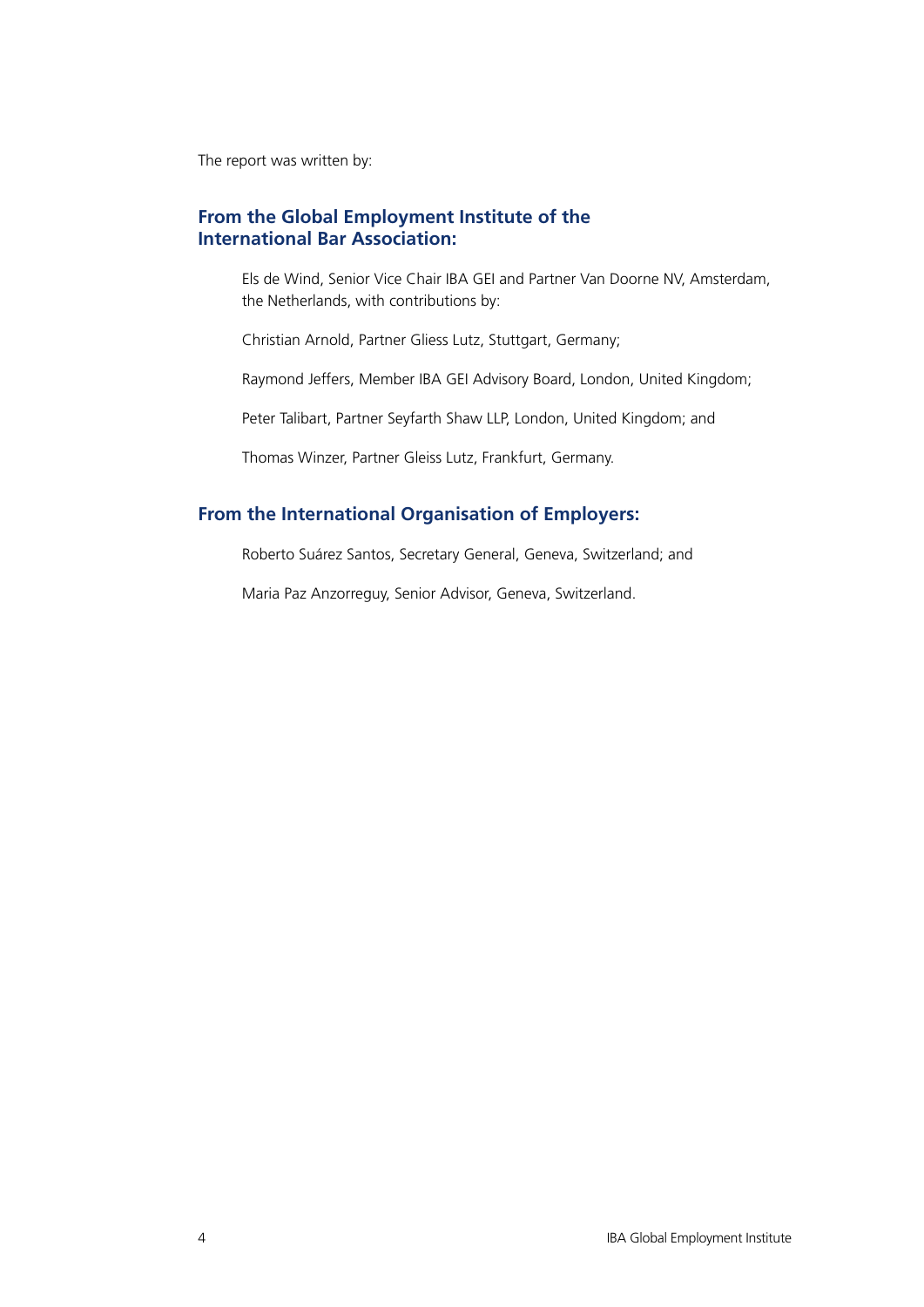# **Acronyms and abbreviations**

# **Acronyms**

| CAS          | ILO Conference Committee on the Application of Standards                          |
|--------------|-----------------------------------------------------------------------------------|
| CEACR        | ILO Committee of Experts on the Application of Conventions and<br>Recommendations |
| CFA          | ILO Committee on Freedom of Association                                           |
| CSR          | Corporate Social Responsibility                                                   |
| GB           | ILO Governing Body                                                                |
| GEI          | IBA Global Employment Institute                                                   |
| GFA          | Global Framework Agreement                                                        |
| GUF          | <b>Global Union Federation</b>                                                    |
| <b>HR</b>    | human resources                                                                   |
| IBA          | International Bar Association                                                     |
| ICJ          | International Court of Justice                                                    |
| IFA          | International Framework Agreement                                                 |
| ILC          | ILO International Labour Conference                                               |
| ILO          | International Labour Organization                                                 |
| ILS          | ILO International Labour Standards                                                |
| <b>IOE</b>   | International Organisation of Employers                                           |
| <b>MNE</b>   | multinational enterprise                                                          |
| <b>NGO</b>   | non-governmental organisation                                                     |
| OECD         | Organisation for Economic Co-operation and Development                            |
| UN           | <b>United Nations</b>                                                             |
| <b>UNHRC</b> | United Nations Human Rights Committee                                             |

# **Abbreviations**

| 1998 Declaration  | ILO 1998 Declaration on Fundamental Principles and Rights at<br>Work |
|-------------------|----------------------------------------------------------------------|
| Vienna Convention | Vienna Convention on the Law of Treaties                             |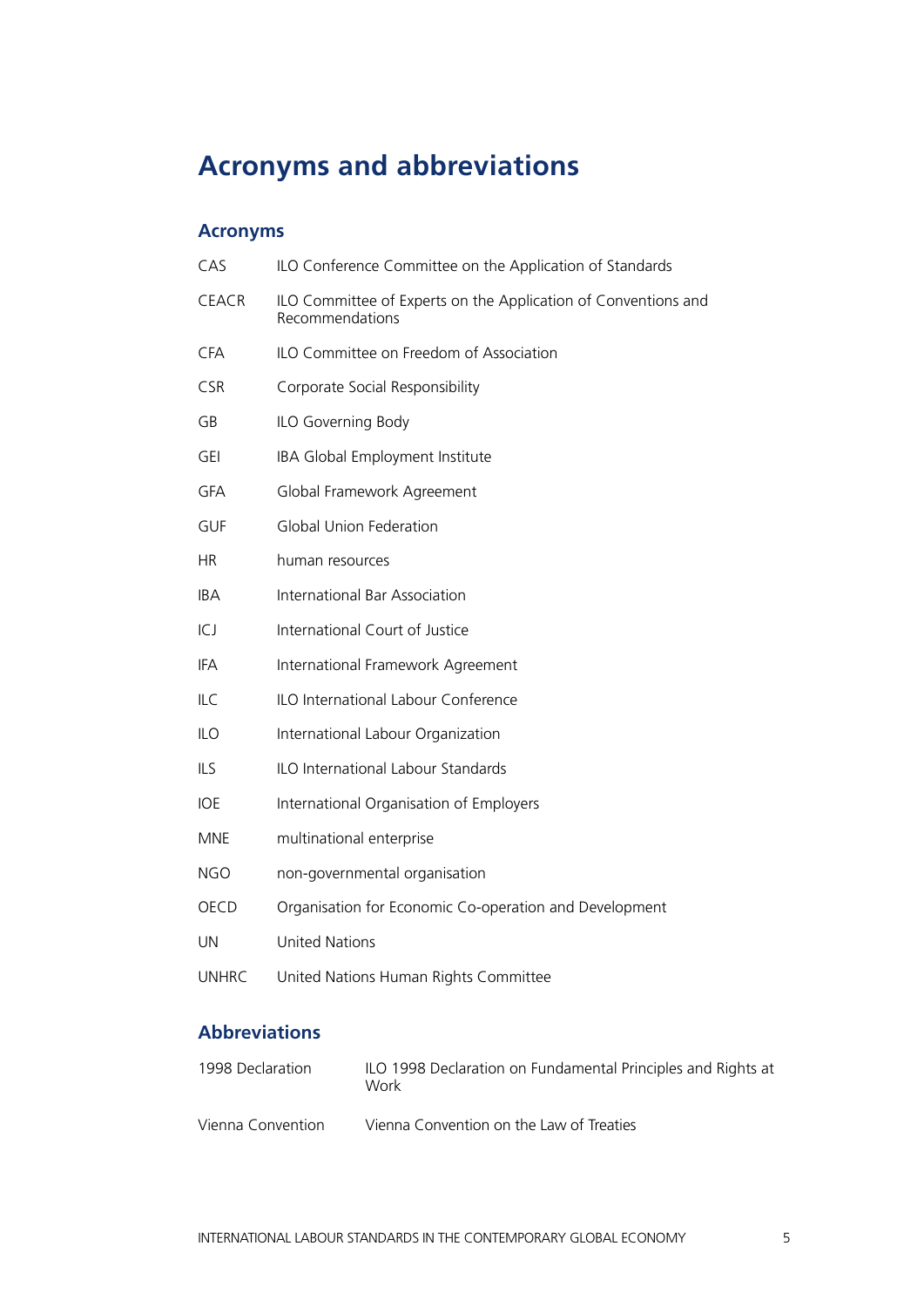# **Introduction**

The International Organisation of Employers (IOE) and the International Bar Association's Global Employment Institute (IBA GEI, GEI) have joined efforts to provide guidance on an area that is becoming increasingly relevant for companies.

It has become common to refer to International Labour Organization (ILO) Conventions, Recommendations and/or the ILO 1998 Declaration on Fundamental Principles and Rights at Work (1998 Declaration) in instruments like codes of conduct and in international framework agreements (IFAs). This trend has a direct impact on day-to-day management decisions and future business projects.

The lack of precise knowledge of what this means in practical terms could lead and has led to unintended consequences that could have been avoided. The most recent United Nations Framework for Business and Human Rights includes a due diligence approach which, even though not legally binding, affects the ILO Fundamental Principles and Rights at Work and makes references to ILO Fundamental Conventions even more relevant.

Being able to provide some guidance that clarifies what the purpose of ILO International Labour Standards (ILS) is and how they interact with national regulation is worthwhile and was one of the reasons this joint effort was undertaken. But more relevant was the need to understand broadly how the complex ILO supervisory system works and to what extent the outcome of the ILO supervisory system, in practice, can affect companies that refer to ILO Conventions, Recommendations and/or the 1998 Declaration in their codes of conduct, IFAs and/or other corporate social responsibility (CSR) voluntary initiatives. The distinction between areas of ILS Supervision where tripartite consensus exists and areas where divergent and controversial perspectives arise is also critically important for companies referring to ILO Conventions.

The recent controversy on the right to strike and Convention 87 has been used as an example to illustrate why, when referring to a Convention, companies could be unconsciously affected by the non-binding opinions and guidance provided by some of the ILO supervisory bodies on such Convention.

This exercise does not aim at providing an exhaustive explanation of all the ILO instruments and supervisory mechanisms; and it does not seek either to analyse all the references to ILS on IFAs and codes of conduct. It wants to provide an overview and to include some elements of reflection and cautiousness. When writing this report, the combination of expertise between law practitioners and experts on ILS has been complementary and therefore very useful.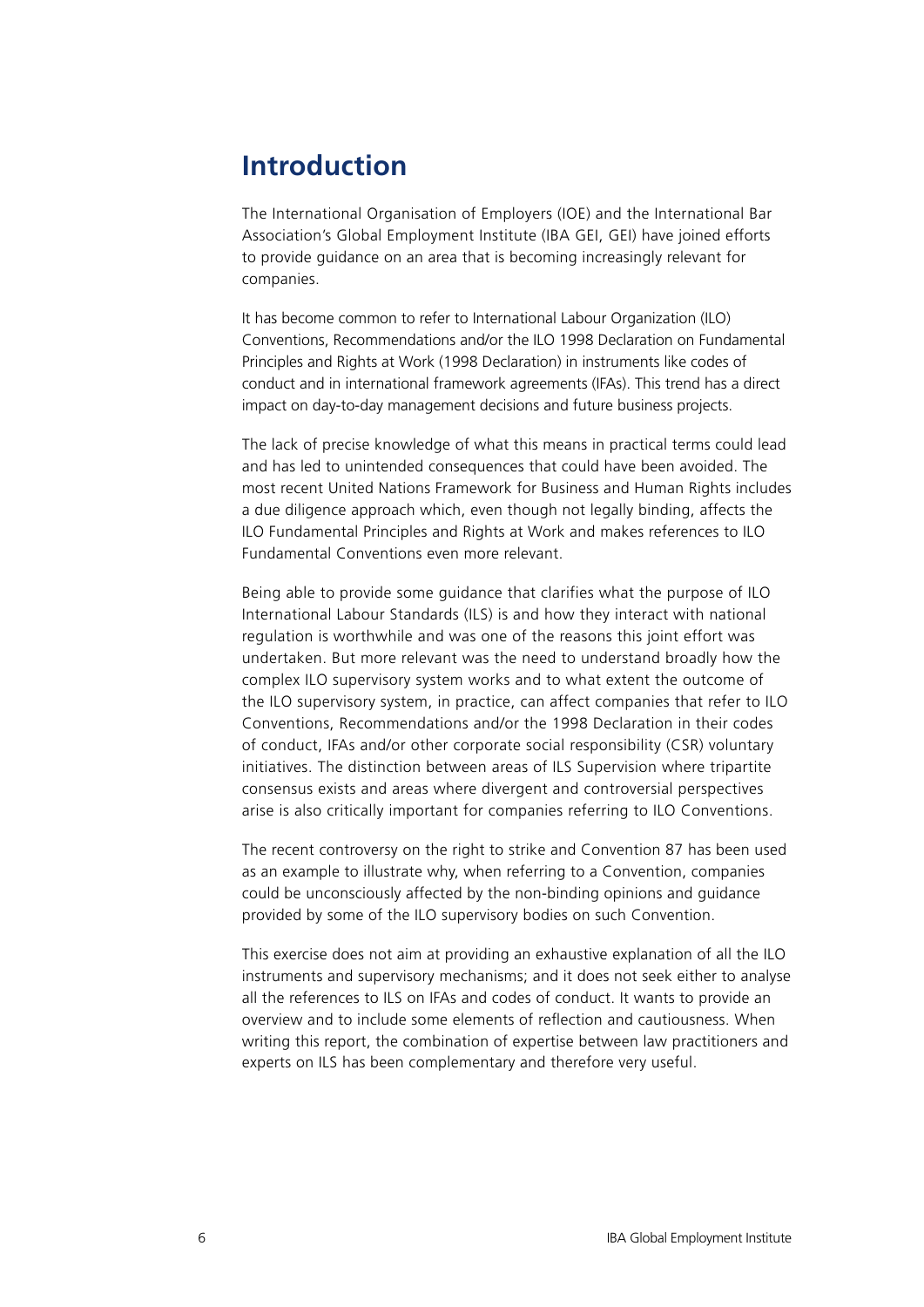The IOE is contributing to this Report with its knowledge of ILS and of the ILO supervisory system. The IOE is the largest network of the private sector in the world, with more than 150 national business and employer federations as members. For 100 years in social and employment debate taking place in the ILO, to which IOE is the sole business representative, and across the UN, G20 and other emerging processes, IOE is recognised for its unique expertise, advocacy and influence as a powerful and balanced voice for business worldwide. In its relations with the ILO, the IOE's member federations nominate employer representatives to participate in all the debates at the ILO, and particularly in the Governing Body (GB) and the International Labour Conference (ILC). In the current context of the ILO Future of Work initiative, the priority areas for the IOE include the promotion of international labour standards that are conducive for the creation of employment and healthy development of industrial relations. Most importantly, the IOE has consultative status with the United Nations and the ILO, and maintains working relations with many international governmental and non-governmental organizations dealing with issues that lie within its own field of competence. The importance and influence of the IOE have increased because it has acted since its establishment as the Secretariat for the Employers' Group in all of the ILO's tripartite bodies.

The GEI is part of the IBA, the largest international organisation of lawyers, and was established in 2009 as a global think tank for leading international employment and immigration lawyers, to develop projects of interest to and in collaboration with multinational enterprises (MNEs), international institutions and world organisations.

The subject matter of this Report is considered by the GEI to be a prime example of the type of area of international law where international lawyers should collaborate with world organisations for mutual benefit and for the benefit of clients.

Roberto Suarez Santos **Anders Etgen Reitz** 

Dirk-Jan Rutgers

Secretary-General, *IOE* Co-Chairs, *IBA GEI*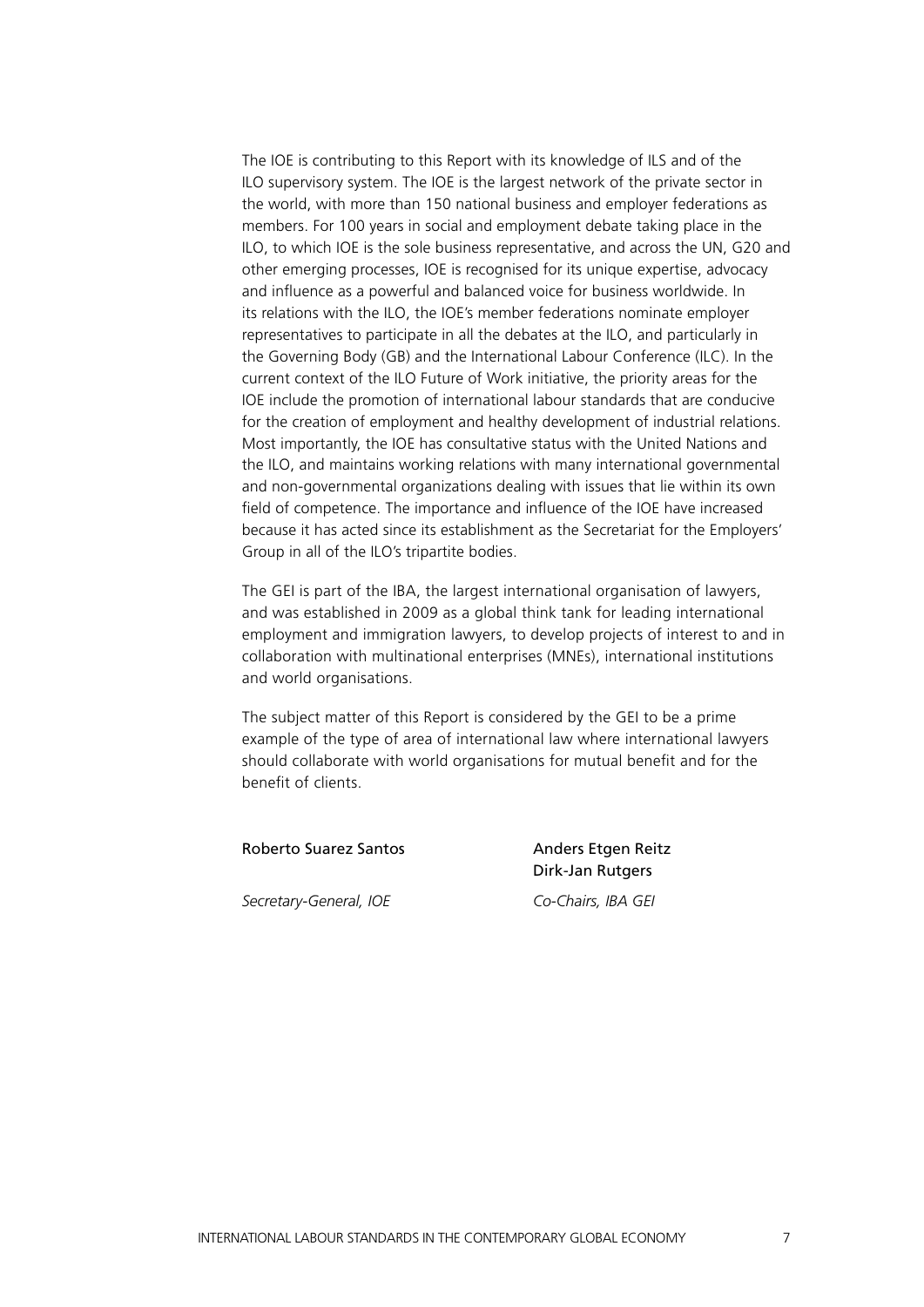# **1 Purpose of the Report**

- 1.1 The IOE, the largest network in the world of employer and business organisation members, and the IBA GEI have joined forces to produce this report on ILS.
- 1.2 The Report explores a number of the ways in which ILS generated by the ILO impact on companies, particularly MNEs.
- 1.3 ILS are instruments that set out basic principles and rights at work and are drawn up by the three constituents of the ILO: (1) governments; (2) employers; and (3) workers. They are included either in Conventions, which are instruments that on ratification create legal obligations; or in Recommendations, which are instruments not open to ratification, but give guidance as to policy, legislation and practice. It is important to stress that ILS are addressed to states, not to individuals or companies. Therefore, commitments to respect ILO Conventions should come from states, and individuals or companies cannot adhere formally to any ILO Convention. Both kinds of instrument are adopted by the International Labour Conference (ILC). Once adopted at the ILC, governments are required to submit the given instrument to their competent national authorities (such as a parliament) for consideration. A member state can then ratify a Convention or decide not to ratify it. If a member state ratifies a Convention, companies are then directly affected by national laws and regulations, court decisions, arbitration awards and collective agreements that give effect to the ILS included in that Convention. However, even if an ILO member state has decided not to ratify a Convention, there are still circumstances where an ILS within such an instrument can have legal implications for a company. Two examples can be given: the first is self-evident but the second may not be so obvious and, importantly, the legal implications are far from straightforward. First of all, it may be the case that, under the national law, unratified Conventions (and Recommendations) influence national law. If such national law is binding on companies, then companies will be affected. Second, a company may refer in its own documents to, say, an ILS (or a part of one) or the ILO 1998 Declaration on Fundamental Principles and Rights at Work (the '1998 Declaration'). We concentrate on this second example throughout this Report.
- 1.4 In particular, the Report focuses on:
	- what ILS are and how they are implemented, supervised and interpreted (Section 2);
	- examples of references to ILS in corporate initiatives such as IFAs and codes of conduct (Sections 3, 5 and 6 and Annex II);
	- whether ILO Convention No 87 on the Freedom of Association and Protection of the Right to Organise of the ILO contains a 'right to strike' (Section 4); and
	- the legal challenges companies face when references are made to ILS in national law or in agreements (IFAs) or codes of conduct (Section 6).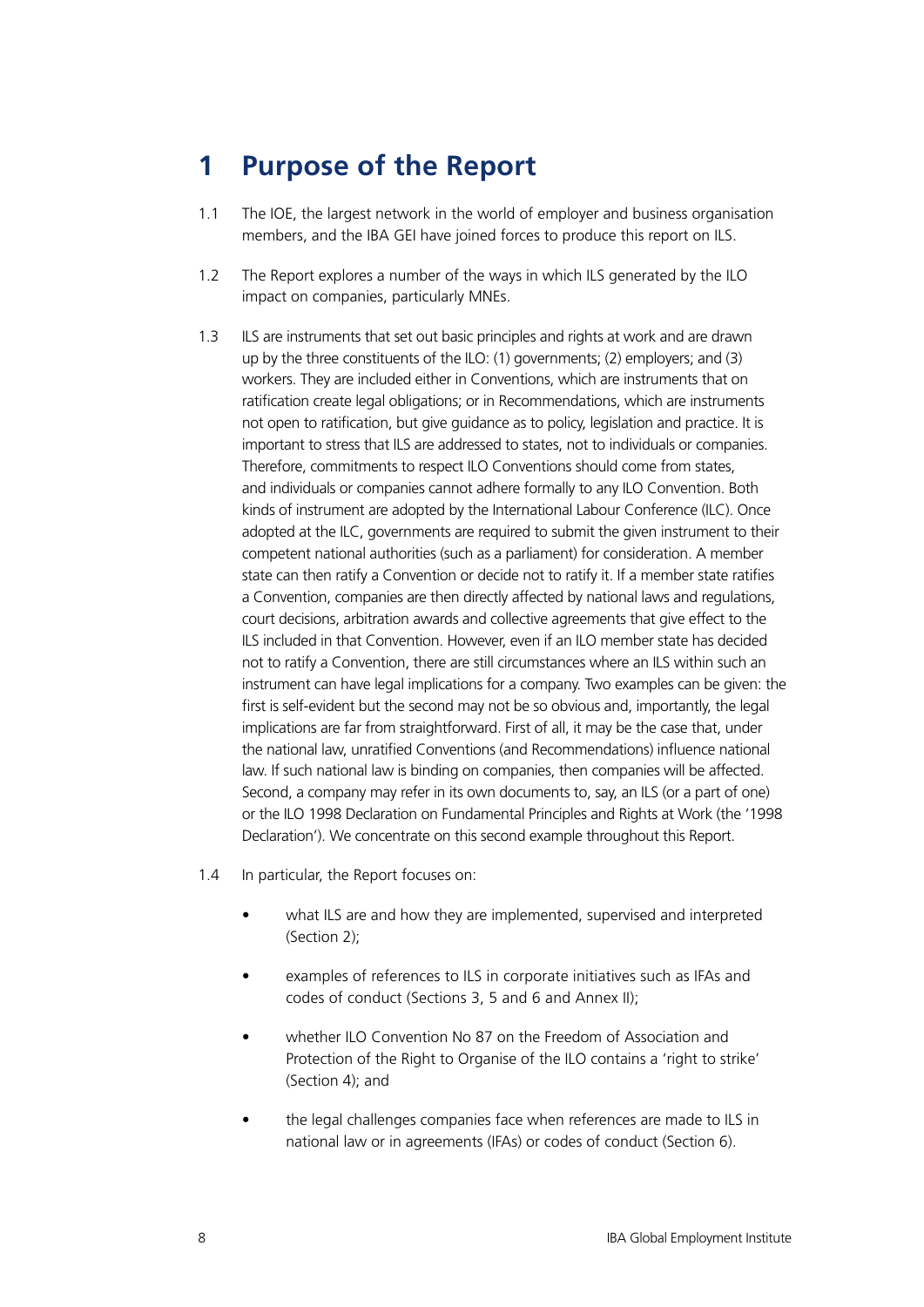- 1.5 This Report will provide employers with a deeper understanding of ILS and particularly offer some food for thought about the consequences of referring to ILS in an IFA or code of conduct.
- 1.6 This Report is timely because a considerable number of IFAs (and codes of conduct) still refer to ILS and/or the 1998 ILO Declaration and also the nonbinding opinions and guidance of ILS given by ILO bodies, especially in the context of Convention No 87. This causes concern for MNEs.
- 1.7 Increasingly, we have seen ILO Conventions, Recommendations and/or the 1998 ILO Declaration referred to in companies' business agreements and policies such as IFAs and corporate codes of conduct. For example, a company may state in an IFA that it is committed to 'give effect to' or 'act in compliance with' an ILS. Such a reference to an ILS raises two potential concerns: first, sometimes only a general reference is made to a Convention or ILS and this can lead to uncertainty as to the extent to which the company has legally bound itself to an ILS; and second, there is a risk that the companies concerned have not given full consideration to the extensive non-binding guidance given to some ILO Conventions and Recommendations through the ILO supervisory system. The legality and legal implications of such non-binding guidance is complex and, in some cases, controversial.
- 1.8 A particularly important example concerns Convention No 87. There is an increasing view among the international business community that ILO Convention No 87 has been broadly interpreted without any mandate or legal basis, especially by the ILO's Committee of Experts on the Application of Conventions and Recommendations (CEACR). In our opinion, the CEACR's observations and direct requests sometimes go beyond the original purpose and meaning of the Convention and thus may create new obligations for ratifying member states. There is a particular area where the CEACR has developed broad non-binding guidance that has raised concerns for the business community. In the context of Articles 3, 8 and 10 of Convention No 87, the CEACR assumes that the provisions on the right to organise include an international right to strike. In consequence, it has provided detailed and extensive non-binding guidance on the scope and modalities on the right to strike and it has requested goverments that ratified Convention 87 to align their laws and practices to its own rules on the right to strike. However, governments have no obligation under Convention 87 to adhere to the CEACR's rules on the right to strike.
- 1.9 The non-binding guidance by the CEACR does matter. On the one hand, we maintain that such advice is non-binding on ILO member states. On the other hand, there is at least one scenario where there could be legal implications for a company. Consider the case of a company that has in an IFA, code of conduct or other document expressed a commitment to comply with Convention No 87. Here, the CEACR's advice could become of considerable importance for that employer. For example, it is conceivable that a national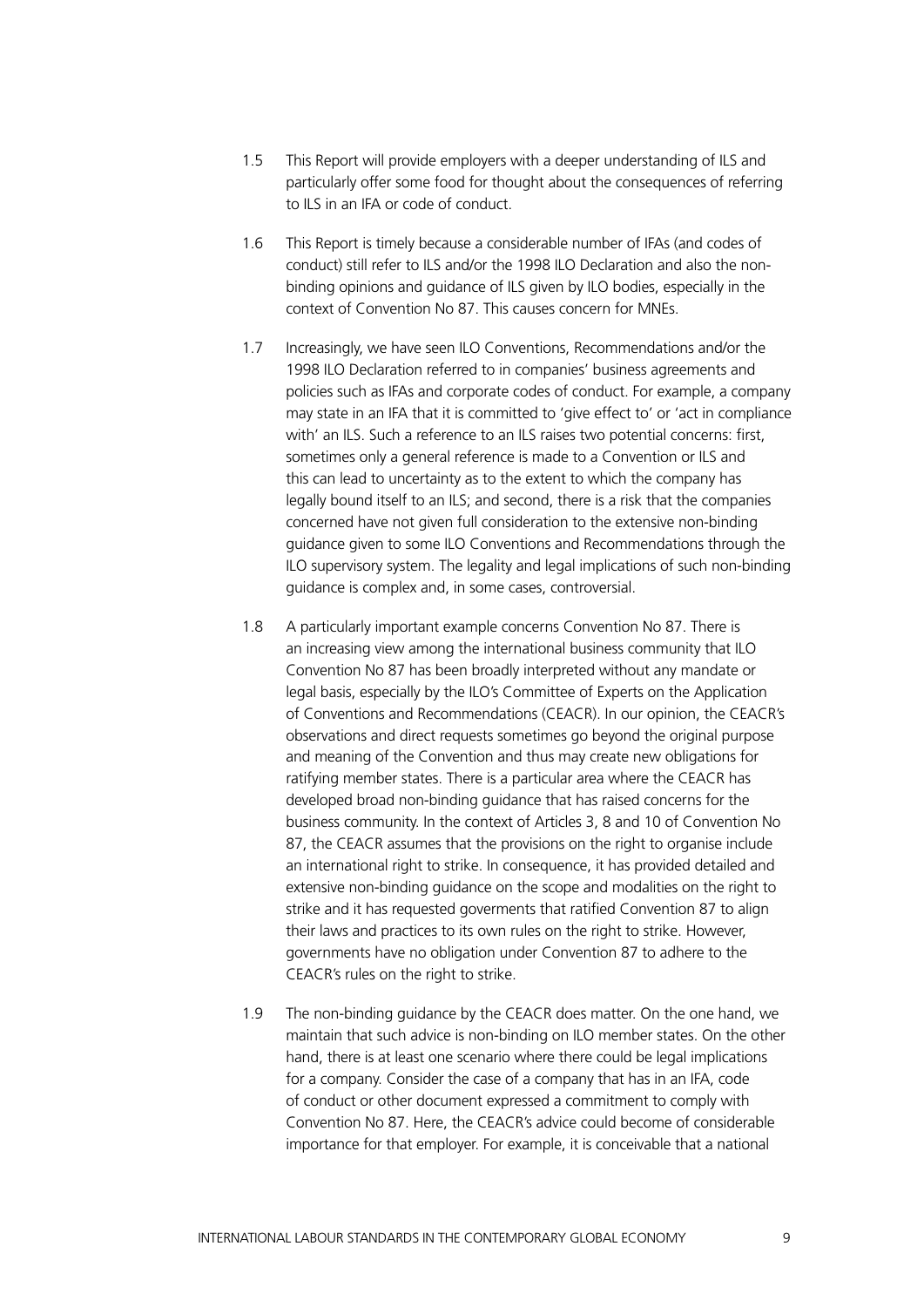court asked to determine the extent of the legal obligations of the company by virtue of the reference to Convention No 87 will have regard to the CEACR's non-binding guidance. The significance of this is that non-binding guidance would have indirectly acquired legal implications for the company.

- 1.10 Of course, this scenario does beg the question on the legal status of the IFA, corporate code of conduct or other document in which the reference is included. But even if a company is not legally bound by Convention No 87, the CEACR guidance could still be potentially of some relevance. If a company has committed to 'comply with' Convention No 87, then it could be expected for workers' organisations to call upon the company to comply with non-binding guidance of ILO bodies more favourable to workers. It follows that employers have an interest in knowing what such bodies have said and challenging them when they go beyond their mandate. In this context, it is therefore of some importance for MNEs to know that recent new developments at the ILO Governing Body (GB) level have helped to understand better the non-binding nature of the CEACR guidance and that there is no agreement among the ILO's three constituents that a 'right to strike' is contained in Convention No 87. Of particular importance in this debate is the Government Group statement in the March 2015 GB session that 'the right to strike, albeit part of the fundamental principles and rights at work of the ILO, is not an absolute right. The scope and conditions of this right are regulated at the national level'.1
- 1.11 It is too simplistic to think that ILS and their non-binding guidance by ILO supervisory bodies are not a matter of concern for MNEs. As we explore in this Report, companies may be unintendedly signing up to ongoing and more stringent obligations than they appreciate and so they need to understand the legal significance of ILS (including when referred to in an IFA or code of conduct) and to be aware of the extensive reading of ILS by ILO supervisory bodies (especially the CEACR's pronouncements on the right to strike in relation to Convention 87).

<sup>1</sup> www.ilo.org/wcmsp5/groups/public/---ed\_norm/---relconf/documents/meetingdocument/wcms\_351479.pdf, Annex II p 4, para 5.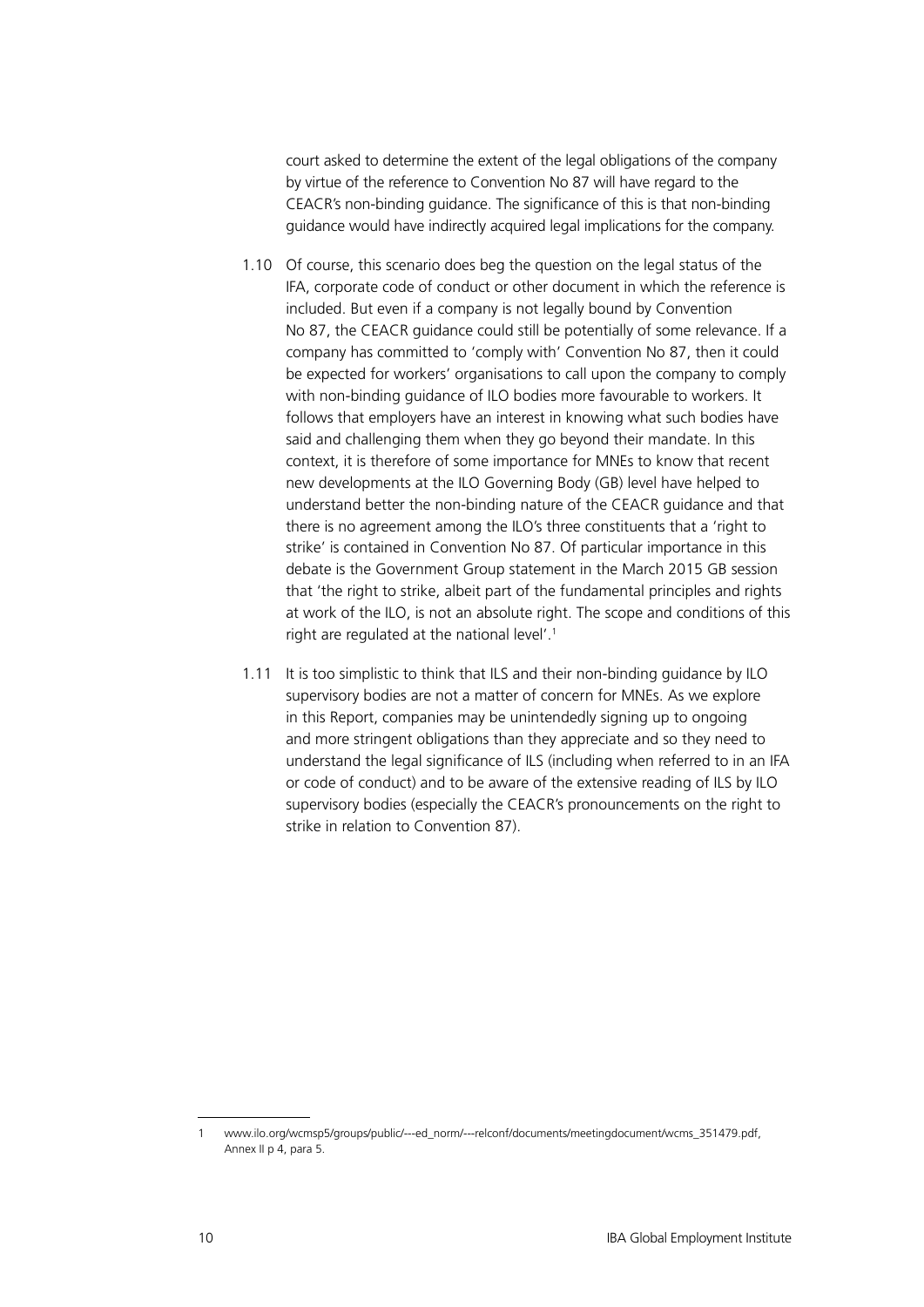# **2 The ILO and its ILS (Conventions and Recommendations)**

# **ILO**

- 2.1 The ILO is a UN agency devoted to promoting social justice and labour rights, pursuing its mission that labour peace is essential to prosperity. It is also the only tripartite UN agency with representatives of governments, employers and workers in its governance structure. This tripartite structure makes the ILO a unique forum in which governments and social partners of its 187 member states can freely and openly debate to stimulate decent employment growth, promote rights at work, enhance social protection and strengthen social dialogue. In support of these goals and through its 100 years of existence, the ILO has achieved expertise and knowledge about labour and employment conditions around the world. Among other issues, it has served and still serves all the member states in defining ILS, which are backed by a system in charge of supervising their actual application, as will be further analysed in this Report.
- 2.2 The International Labour Office is the ILO's permanent secretariat. It is the focal point for the ILO's overall activities, which it prepares under the scrutiny of the GB.2
- 2.3 The GB is the ILO's executive body. It meets three times a year. It takes decisions on ILO policy, decides the agenda of the ILC, adopts the draft programme and budget of the organisation for submission to the ILC, and elects the Director-General. It is composed of 56 titular members (28 governments, 14 employers and 14 workers) and 66 deputy members (28 governments, 19 employers and 19 workers). Ten of the titular government seats are permanently held by member states of industrial importance (Brazil, China, France, Germany, India, Italy, Japan, the Russian Federation, the United Kingdom and the United States). The other government members are elected by the ILC every three years (the last elections were held in June 2017). The employer and worker members are elected in their individual capacity.3
- 2.4 The ILO tripartite constituents meet at the ILC, which is held every June in Geneva. Each member state is represented by a delegation consisting of at least two government delegates, an employer delegate, a worker delegate and their respective advisers. The ILC, which is often called an international parliament of labour, has several main tasks. First, it is tasked with the drafting and adoption of new ILS and the revision, withdrawal and abrogation of outdated ILS. The ILC also supervises in the CAS application of Conventions and Recommendations at the national level. In addition, the Conference is a forum where social and labour questions of importance to the entire world, such as the Future of Work, are

<sup>2</sup> www.ilo.org/global/about-the-ilo/who-we-are/international-labour-office/lang--en/index.htm.

<sup>3</sup> www.ilo.org/gb/about-governing-body/lang--en/index.htm.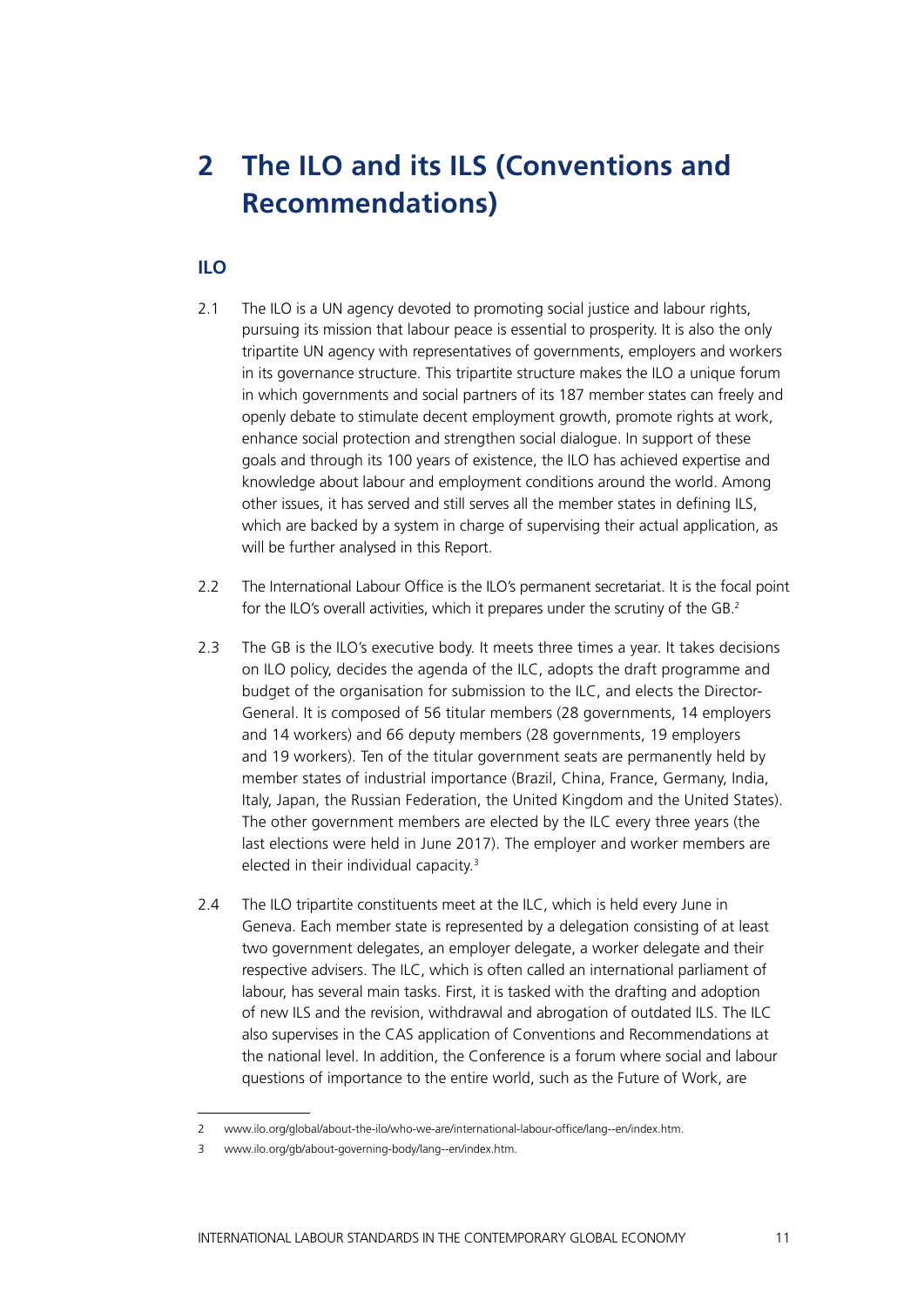discussed. Furthermore, the ILC can pass resolutions that provide guidelines for the ILO's general policy and future activities. Finally, every two years, the ILC adopts the ILO's biennial work programme and budget, which is financed by member states.4

# **ILS**

- 2.5 ILS are instruments that are drawn up and adopted by the ILO's three constituents during the annual ILC. They require a two-thirds majority of the ILC for adoption. ILS set international rules on social and working conditions and they are either Conventions or Recommendations. There is an important legal difference between the two: Conventions (and their respective protocols), when ratified by ILO member states, create binding legal obligations to give effect to their provisions in national policy, legislation and practice; whereas Recommendations are not open to ratification, but rather simply provide guidance for national policy, legislation and practice. They are self-contained instruments. However, in the past, a Convention and a more descriptive Recommendation on the same issue have been adopted at the same time.
- 2.6 ILS have grown into a comprehensive system of instruments on work and social policy, backed by a supervisory system designed to address all sorts of problems in their application at the national level. In today's globalised economy, ILS play an important role in the context of growth in the global economy by enabling the respect of rights at work.
- 2.7 By the end of June 2018, the ILO had adopted 189 Conventions, 205 Recommendations and six Protocols covering a broad range of work issues. Areas covered by ILS include: basic human rights, occupational safety and health, wages, working time, employment policy and promotion, vocational guidance and training, specific categories of workers, training and skills development, labour administration and inspection, maternity protection and social security, indigenous and tribal people, and migrant workers.

# **Fundamental ILO Conventions and the 1998 Declaration**

2.8 The GB has identified eight Conventions as 'fundamental', covering the following subjects that are considered as fundamental principles and rights at work – freedom of association and the effective recognition of the right to collective bargaining; the elimination of all forms of forced or compulsory labour; the effective abolition of child labour; and the elimination of discrimination in respect of employment and occupation.

<sup>4</sup> www.ilo.org/ilc/AbouttheILC/lang--en/index.htm.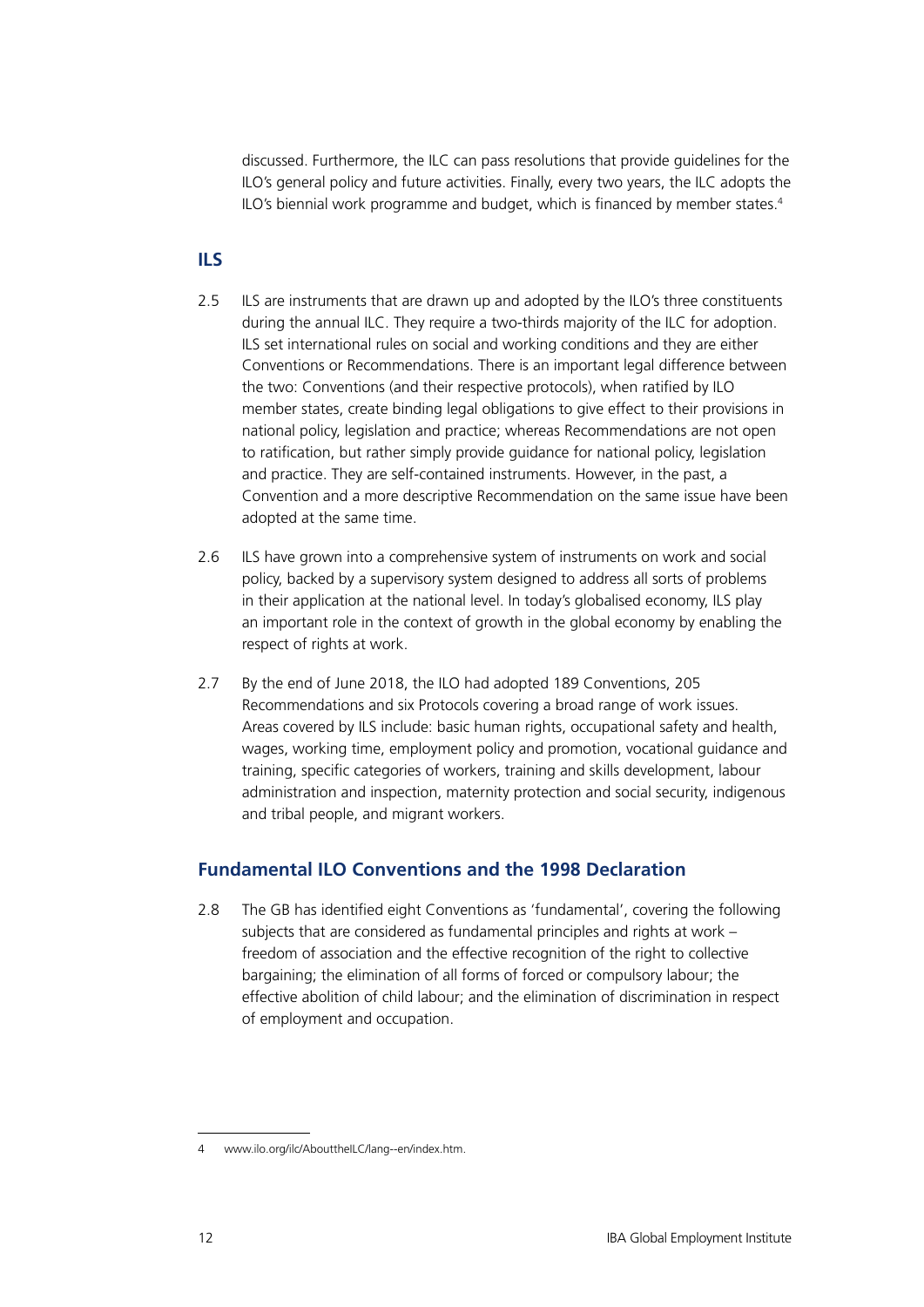The eight fundamental Conventions are:

- Freedom of Association and Protection of the Right to Organise, No 87, 1948;
- Right to Organise and Collective Bargaining, No 98, 1949;
- Forced Labour, No 29, 1930;
- Abolition of Forced Labour, No 105, 1957;
- Minimum Age, No 138, 1973;
- Worst Forms of Child Labour, No 182, 1999;
- Equal Remuneration, No 100, 1951; and
- Non-Discrimination (Employment and Occupation), No 111, 1958.
- 2.9 The principles referred to in these fundamental Conventions are also covered in the 1998 Declaration. The 1998 Declaration calls on ILO member states to respect and promote: (1) freedom of association and the effective recognition of the right to collective bargaining; (2) the elimination of forced or compulsory labour; (3) the abolition of child labour; and (4) the elimination of discrimination in respect of employment and occupation, whether or not they have ratified the relevant Conventions from which these principles are drawn. The Declaration makes clear that these principles are universal and that all ILO member states, regardless of their level of economic development, should work towards their realisation.
- 2.10 A clear distinction must be made between the fundamental principles as set out in the 1998 Declaration and the eight core Conventions. The fundamental principles are enshrined in the ILO Constitution, which is itself an international treaty signed by member states. These principles inspired the creation of the eight core Conventions which, when ratified, transform those 'promotional' principles into specific legal obligations. Therefore, the political commitments required to promote, achieve and realise the principles under the Constitution – and, by extension, the 1998 Declaration – must remain distinct from the specific legal obligations that are undertaken through the ratification of the core Conventions.

### **Implementation of ILO Conventions**

2.11 Once a member state has ratified a Convention, it commits itself to incorporate that Convention's provisions into national law and practice, and to report on its application to the ILO supervisory system. A Convention generally comes into force in a country one year from the date of ratification.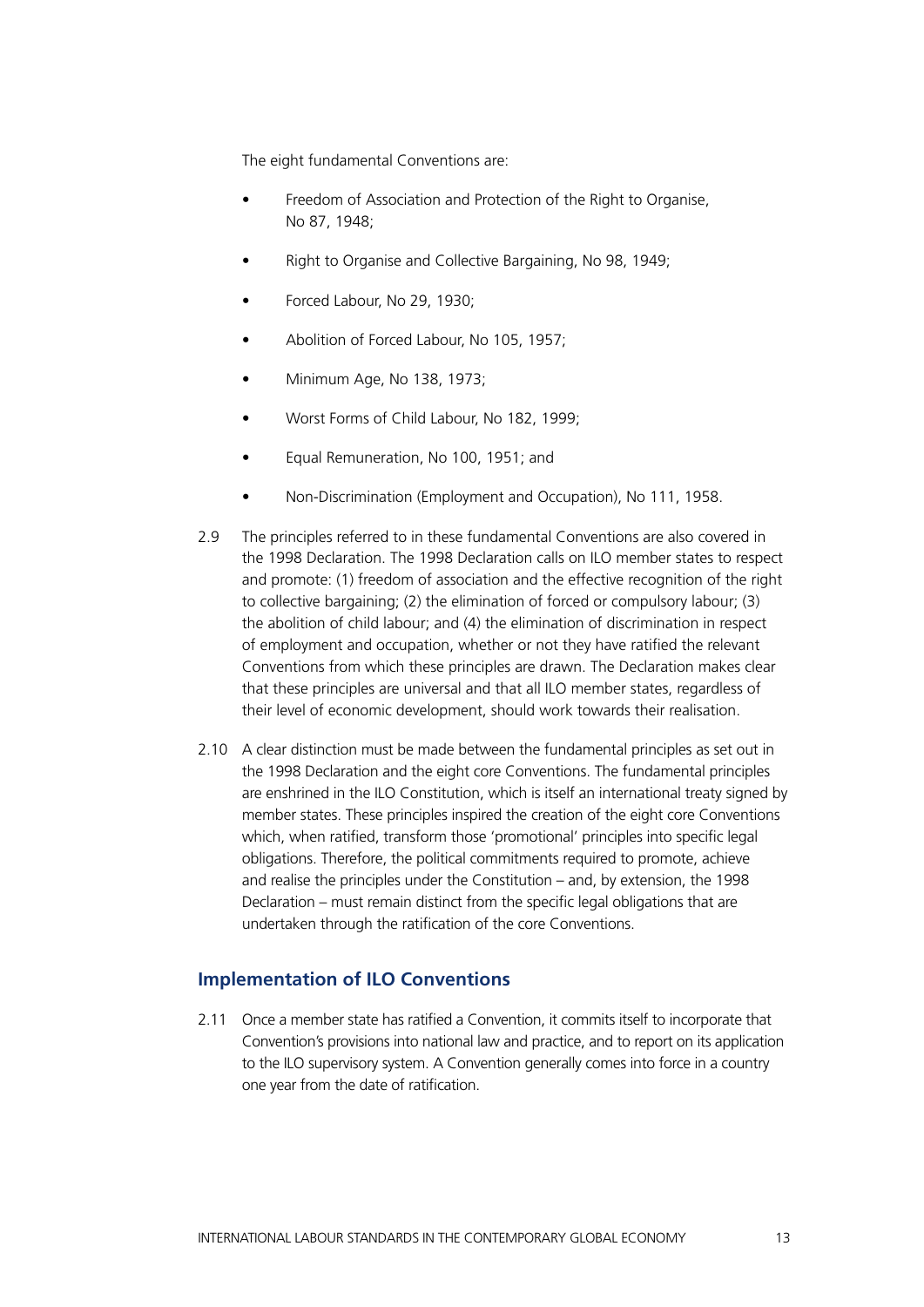2.12 Ratification is voluntary. Not all countries ratify all Conventions. Member states may decide not to ratify but this does not necessarily mean that the member state disagrees with the main objectives of the Convention. Minor disparities or peculiarities in domestic law and practice, such as the distribution of legislative competence in federal states, often lead to a government's decision not to ratify. A member state can decide not to ratify because of the (in its opinion too) extensive guidance on (certain) provisions of an ILO Convention by the ILO supervisory system (see below: Supervision of International Labour Standards) creating 'de facto' additional obligations for the member state that were not foreseen nor sought at the time of adoption of the Convention.

### **Relevance of ILS for companies**

2.13 ILS are relevant to companies in a number of ways. Companies are affected by ILS through national legislation. When a member state ratifies a Convention, the content of it can set the framework for national law and practice on the particular topic. If existing national law or practice does not comply with the Convention, this may result in new labour laws, amendments of existing laws or new implementation directives. Consequently, companies and businesses may be required to change their labour practices, which can involve significant administrative measures and costs. Even if ILS are not implemented in national law, their content may be inspiring for other actors. ILS can be a relevant source of practical guidance for business in areas not covered by national law or collective agreements. Also, although addressed to member states, the 1998 Declaration and its principles have been taken up by other bodies. They now form a reference point in the UN Guiding Principles on Business and Human Rights, are referenced in the Organisation for Economic Cooperation and Development (OECD) Guidelines for Multinational Enterprises, constitute the four labour principles of the UN Global Compact and can be found in the International Organization for Standarization (ISO) 26000 Guidance Standard on Social Responsibility. Companies are also referring to ILO Conventions in their corporate codes of conduct and human rights policies, as well as supply chain policies and CSR statements.

# **Supervision of ILS and constitutional principles of freedom of association and effective recognition of the right to collective bargaining**

2.14 ILS are supported by a supervisory system to monitor and promote the proper and balanced implementation of Conventions ratified by member states to ensure adequate protection for workers and, at the same time, to ensure an enabling environment for business creation and development. ILS supervision comprises legal assessment, tripartite scrutiny and, where appropriate, direct contact with, and technical support to, member states on the basis that optimal implementation will be achieved through dialogue, encouragement, advice and assistance. The ILO supervisory mechanisms exist primarily to serve the needs of the constituents. Representatives of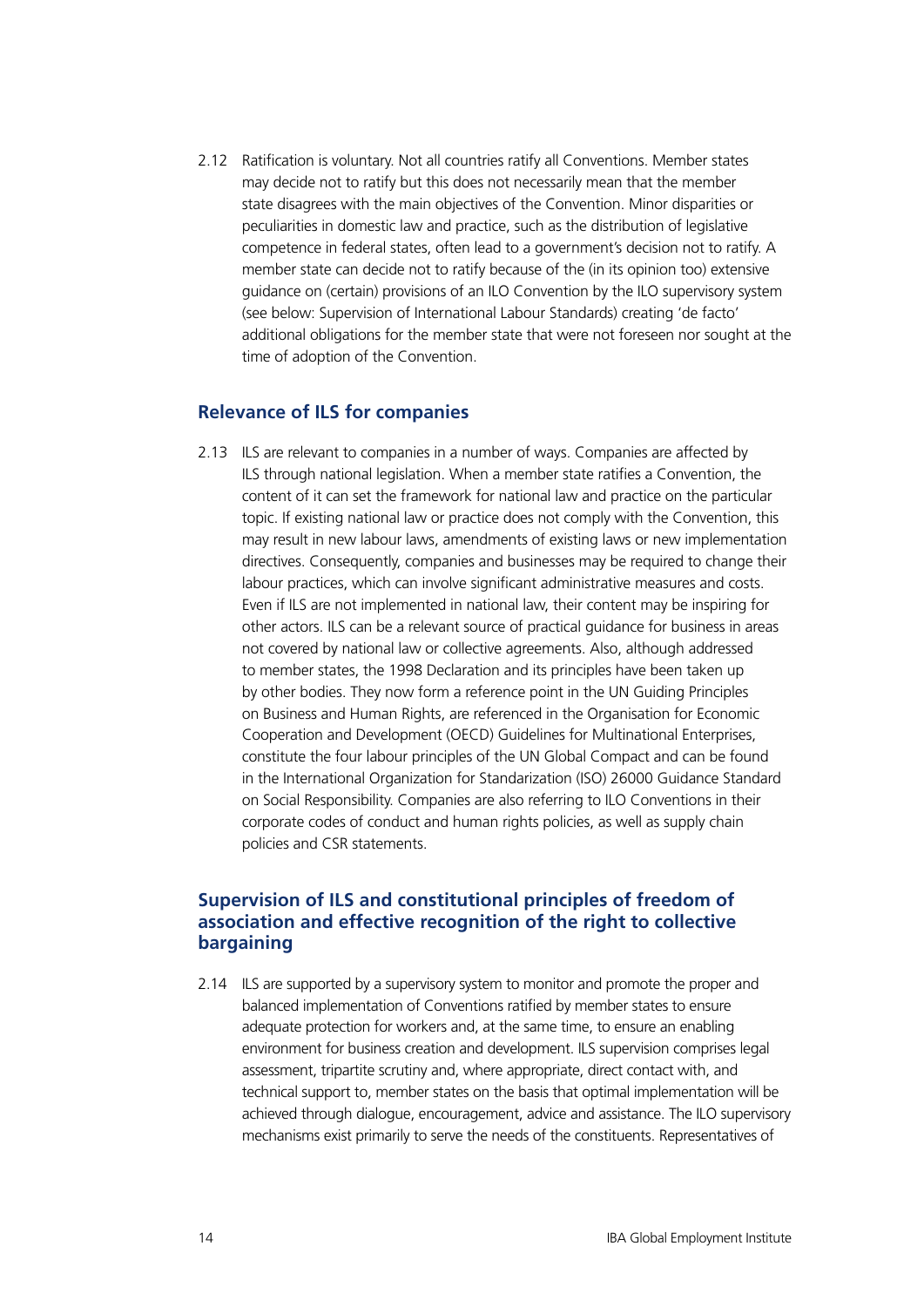governments, employers and workers also play a vital role as members of supervisory committees established to examine the application of Conventions.

- 2.15 Central to this process are the ILO regular supervisory procedures undertaken by the CEACR, composed of 20 legal experts from around the world and the tripartite Committee on the Application of Standards (CAS). The CEACR is mandated to provide a non-binding, impartial and technical assessment of the application of ILS by examining governments' reports to the ILO on the effect given, in law and practice, to the ratified Conventions, as well as the comments of employers' and workers' organisations. The CEACR issues observations on the application of a particular Convention, or directs requests relating to questions seeking clarification or further information. The CEACR does not create legal jurisprudence from its observations. A report of the observations submitted to governments is published annually in February/March and is an important basis for the CAS discussions at the ILC in June. The CEACR report, in essence, contains the experts' assessments of compliance by ratifying countries with ratified Conventions. In recent years, employers' organisations and a number of governments at the ILO have criticised the CEACR for exceeding its technical mandate by trying to create new obligations for member states that have ratified Conventions through undue and extensive non-binding guidance on provisions of certain Conventions, especially Convention No 87.
- 2.16 The CAS is a standing committee of the ILC mandated to monitor in a tripartite manner the application of ILO standards. Its work is based on the CEACR's reports, and the submissions of CAS members that – through their own legal evalusation, their intimate understanding of the economic and social situation in the respective countries, their knowledge of the latest developments and their experience regarding practical and feasible solutions – contribute to the final supervisory assessment, as reflected in the conclusions of the CAS. The work of the CAS involves drawing up a list of individual national cases for examination by ILO constituents. The government concerned is invited to respond orally before other member states. Employers and workers intervene in the ensuing CAS debate. In many cases, the CAS draws up conclusions recommending that the government in question takes specific steps to remedy a problem or to invite ILO missions or technical assistance. The discussions and conclusions are published in the CAS report. Given the view that the observations of the CEACR may contain undue non-binding guidance on provisions of some of the Conventions to which ILO constituents do not agree, CAS conclusions reflect consensus recommendations only. Where there is no consensus, there are no conclusions and divergent views of the ILO Constituents reflected in the CAS record of proceedings.<sup>5</sup>
- 2.17 The regular supervision of ratified Conventions explained above is also complemented by two special procedures and the Committee on Freedom of Association (CFA). Compared to the rather 'promotional' nature of regular

<sup>5</sup> www.ilo.org/wcmsp5/groups/public/---ed\_norm/---relconf/documents/meetingdocument/wcms\_351479.pdf, Annex I, pp 1–2.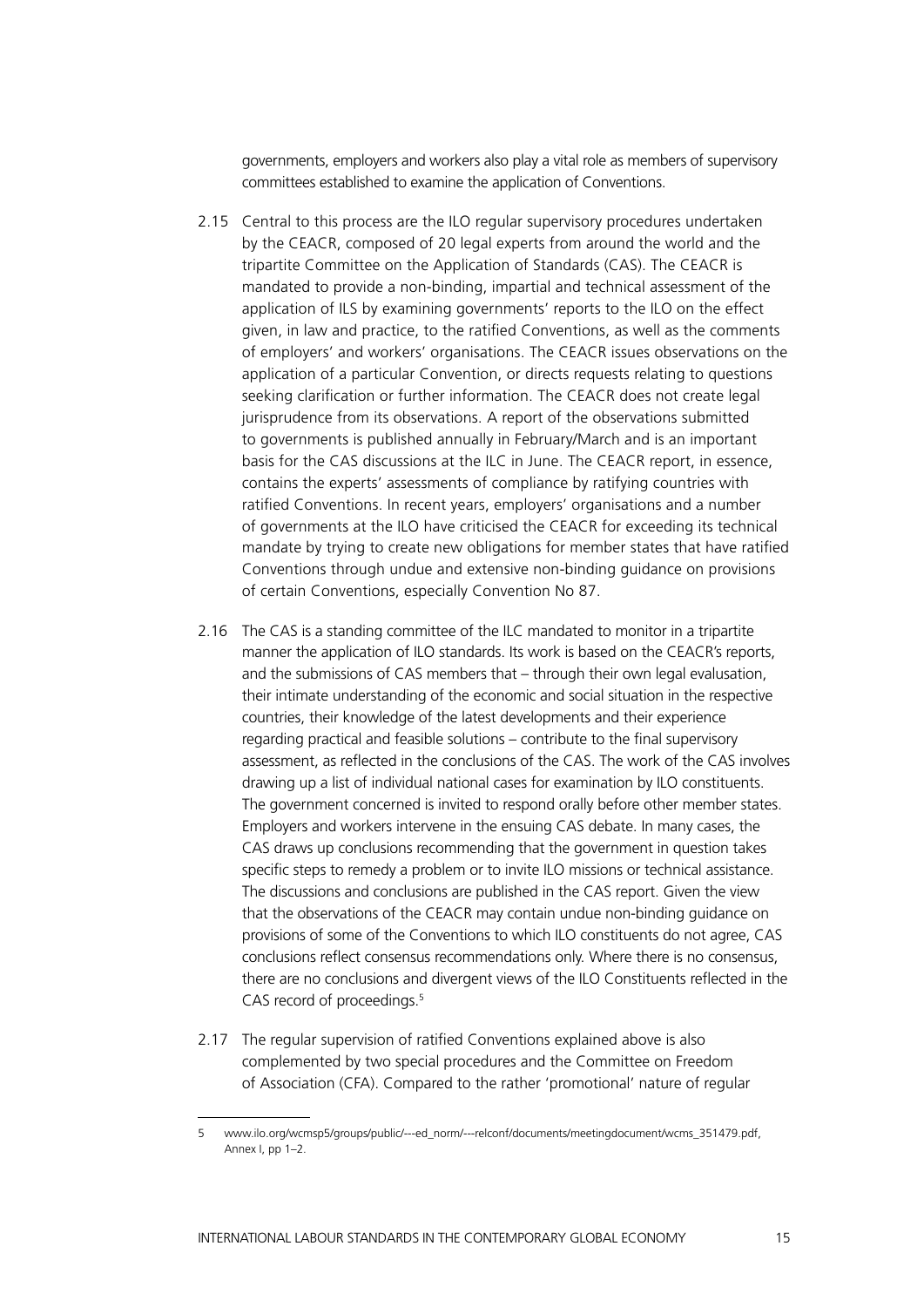supervision, the special procedures are so-called 'contentious' procedures as they are based on specific 'complaints' or 'representations'.

#### **Representations**

2.18 Under Article 24 of the ILO Constitution, any organisation of employers and/or workers may make a representation to the ILO GB against any member state that it deems has failed to apply a ratified Convention. A tripartite committee may be set up by the GB to examine the representation and the relevant government's response. The committee then submits a report to the GB with the legal and practical aspects of the case, along with conclusions and recommendations. Where the government's response is not considered satisfactory, the GB is entitled to publish the representation and the response.

#### **Complaints**

2.19 Under Article 26 of the ILO Constitution, any ILO member state that has ratified a certain Convention, or a delegate to the ILC or the GB in its own capacity, may lodge a complaint against a member state for non-compliance with a Convention that both member states have ratified. A Commission of Inquiry may be set up by the GB to carry out an investigation and make recommendations to address the problems raised. If these recommendations are not accepted, the matter may be brought to the International Court of Justice (ICJ). If the government of a member state fails to carry out the recommendations of the Commission of Inquiry or the ICJ, the GB may refer the case to the ILC. A Commission of Inquiry is the ILO's highest-level investigative procedure. It is set up when a member state is accused of persistent and serious violations that it has repeatedly refused to rectify.<sup>6</sup>

### **CFA**

2.20 Workers' and employers' organisations may lodge a complaint before the Committee on Freedom of Association (CFA) against members states for violation of the principles of freedom of association and collective bargaining as contained in the ILO Constitution. The CFA is to examine the allegations and engage governments concerned in tripartite conciliation, guided by the principles of freedom of association and effective recognition of the right to collective bargaining. The fact that the CFA engages in the promotion of constitutional principles and is not bound to the application of any specific Convention allows workers' and employers' organisations to make use of this special procedure also with regard to member states that have *not* ratified the relevant freedom of association Conventions. For this reason, its recommendations cannot be deemed to be 'case law' in the sense of an interpretation of the standards laid down in Conventions, nor does the CFA have the authority to do so. The CFA is composed of an independent chairperson

<sup>6</sup> ILO, *Rules of the Game: a brief introduction to International Labour Standards* (Revised edition, 2014).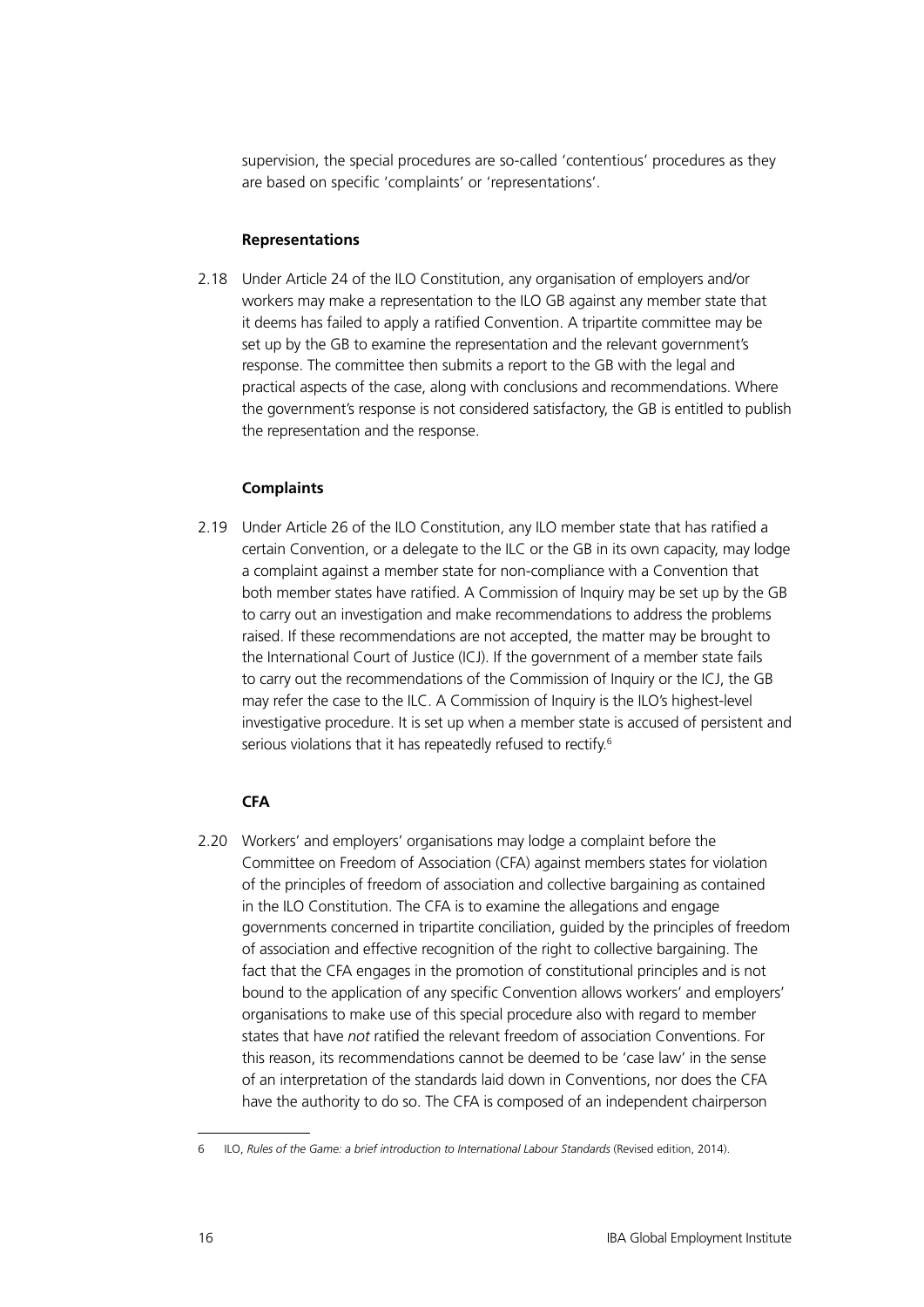and three titular and three deputy representatives in their personal capacity who are derived from governments, and employers' and workers' organisations. It receives the complaints and, after clarifying the facts with the relevant government, submits a report to the GB containing consensual conclusions and recommendations for action. Relevant governments are subsequently requested to report on implementation of these recommendations. The CFA is not a court and does not have a judicial mandate; it does not create legal jurisprudence. The CFA non-binding guidance to governments is meant to promote the Constitutional principles of freedom of association and the ILO's constitutional authority.

### **ILO supervisory mechanisms in practice**

- 2.21 The ILO supervisory system aims to influence government action towards proper and balanced implementation of ratified Conventions, or of freedom of association principles. With the non-binding CEACR's comments, the conclusions of the CAS, and the recommendations resulting from one of the special supervisory procedures being addressed to governments, the immediate relevance for businesses may sometimes be underestimated. However, it is important to keep in mind that ILS are implemented through national legislation, which may directly affect businesses. National social partners play a central role in the formulation of national regulations and in helping the ILO to assess and improve national regulations that are not in compliance with ILO Conventions.
- 2.22 In addition, the supervision undertaken by the CEACR is based on the collection of relevant information through the reports of governments and comments from employers' and workers' organisations. It is essential that the private sector, through employers' organisations, articulate the business perspective to the ILO so that the information is as complete and balanced as possible. The participation of employers in the ILO supervisory system may, for instance, give rise to recommendations to amend national legislation affecting business, or help to neutralise comments filed by trade unions.
- 2.23 During the CAS session, governments, employers and workers make a technical and political assessment of the application of ILO standards. Within the CAS, employers and workers can publicly denounce alleged abuses and criticise unsatisfactory national policies. The attention focused on governments who persistently ignore their ILO obligations creates public pressure. Employers' and workers' participation, including in drafting the conclusions of CAS discussions, is therefore influential.
- 2.24 In addition, the 'representation' and 'complaints' special procedures (see above) provide an opportunity for employers' and workers' organisations to draw the attention of the GB to the failure by member states to apply a ratified Convention. A 'representation' is filed to obtain a tripartite recommendation to resolve the specific situation of non-compliance. The Commission of Inquiry set up following a complaint undertakes a first-hand investigation of alleged violations and is perceived as an alarm bell signalling very serious situations that may affect the business world.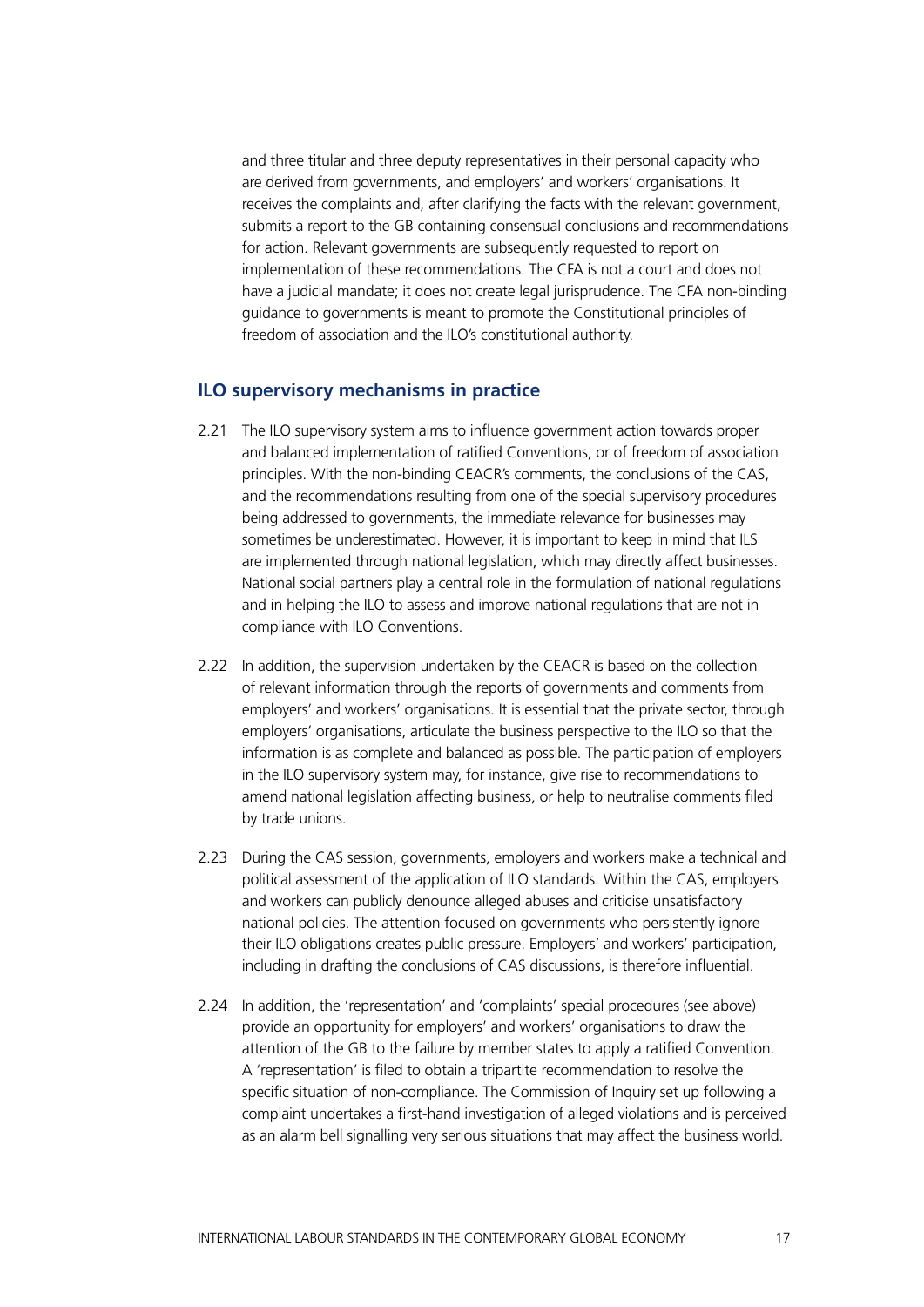- 2.25 Through the procedure followed by the CFA, employers' and workers' organisations can denounce attitudes of governments or regulations that are considered hostile to employers or workers, and violations of the principles of freedom of association and collective bargaining as set forth in the ILO Constitution. In recent years, trade unions have been filing complaints with the CFA focusing on specific well-known public or private companies in different sectors of the economy even though formally the complaints could only be lodged against specific governments. Trade unions are increasingly using this tool to question the reputation of companies at an international level in the social and labour field.
- 2.26 In that sense, it is also important to notice a growing trend of using the ILO supervisory system as a way for trade unions to put pressure on individual companies. CFA complaints, the discussion of the list of cases in the CAS or observations and comments transmitted to the CEACR, often become a platform to echo internal disputes with individual companies. Employers strongly object to the naming and shaming of companies but this does not avoid that a specific complaint, observation or representation focus on a specific dispute affecting individual companies.

# **Interpretation of ILS**

- 2.27 Article 37, paragraph 1 of the ILO Constitution states that the only body competent to give authoritative interpretations of ILO Conventions is the ICJ. So far, however, the ICJ has never been invoked. A single appeal was made to its predecessor, the Permanent Court of International Justice, on one occasion in 1932.
- 2.28 In the reports of the CEACR and the CAS, non-binding guidance of ILS is provided. Upon request, the ILO secretariat can give informal opinions on the meaning of ILS, which are published in the *Official Bulletin* in the form of a 'Memorandum by the International Labour Office' if they are of general interest. It must be emphasised once again that neither the ILO supervisory system nor the secretariat are competent to interpret Conventions in an authoritative and binding manner.
- 2.29 In interpreting ILS, the constitutional rules of the ILO must be observed. For instance, it follows from Article 19, paragraph 3 of the ILO Constitution that provisions of ILO Conventions must be interpreted in a uniform manner. It is, therefore, not possible to give diverging interpretations for different countries, for example, to interpret the requirements of a Convention for developing countries less strictly than for industrialised countries. In the absence of other ILO interpretation rules, the employers in the CAS have consistently taken the view that interpretations and explanations given by the ILO supervisory system have to be in line with the provisions of the Vienna Convention on the Law of Treaties (the 'Vienna Convention'). This Convention 'applies to… any treaty adopted within an international organisation…' (Article 5, Vienna Convention). The CEACR explicitly confirmed the applicability of the Vienna Convention in its *General survey* of 1990 (paragraph 244, footnote 13) on Convention No 147 concerning Merchant Shipping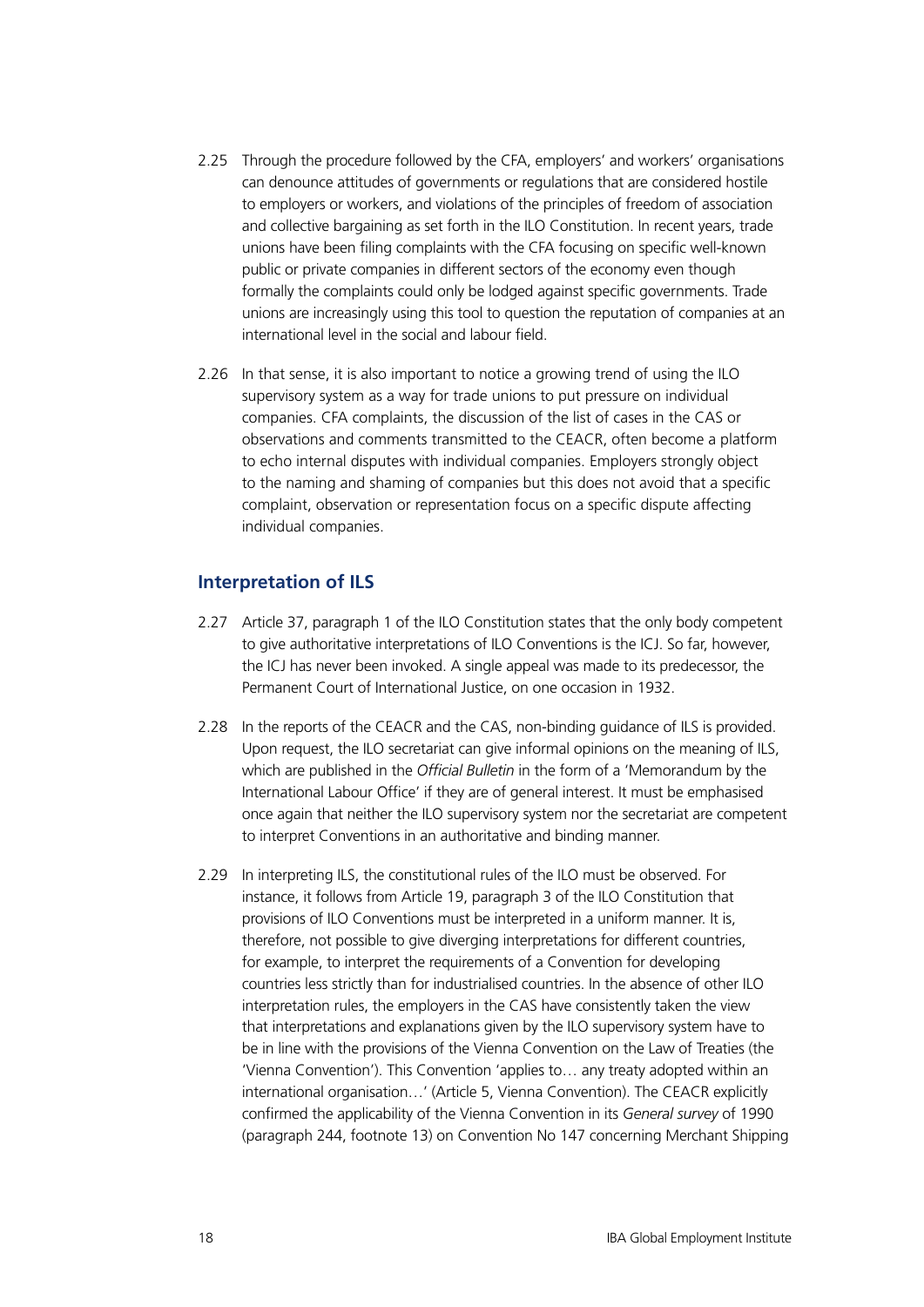(Minimum Standards). Since the Vienna Convention reflects generally applicable international customary law, its rules apply even to those ILO Conventions that entered into force before it became effective in 1980 (Article 4, Vienna Convention). According to the Vienna Convention, a 'treaty shall be interpreted in good faith in accordance with the ordinary meaning to be given to the terms of the treaty in their context and in the light of its object and purpose' (Article 31, paragraph 1, Vienna Convention). The context shall comprise 'any agreements or any instruments made in connection with the conclusion of the treaty' (Article 31, paragraph 2, Vienna Convention). Together with the context, any 'subsequent agreement regarding the interpretation of the treaty and any subsequent practice which establishes such an agreement between the parties' shall be taken into account (Article 31, paragraph 3, Vienna Convention).

- 2.30 As supplementary means of interpretation, recourse may also add to the 'preparatory work and the circumstances of the conclusion' of the treaty (Article 32, Vienna Convention). Apart from the Vienna Convention, other rules of international common law, such as the principle *in dubio mitius*, must be observed in interpreting ILO Conventions. The principle *in dubio mitius* requires that the least far-reaching interpretation be applied to the member state bound by the treaty in cases where there are several possible interpretations.
- 2.31 For many years, a contentious issue has been the undue extensive guidance given by the CEACR on Convention No 87 regarding the 'right to strike' with all the rules regarding modalities and practices of the exercise of the right to strike that have followed this undue non-binding guidance. In 2011, the employers' group at the ILO, through the IOE, during the preparation by the CEACR of the General Survey on Fundamental ILO Conventions, made a comprehensive submission challenging the CEACR's reading of a right to strike within the scope of the Freedom of Association Convention No 87 (Annex I). This raised a number of interesting legal questions with regard to the lack of a CEACR mandate to interpret provisions of ILO Conventions. Although the CEACR has provided some general responses over the years, these questions remain unanswered to date. After the deadlock that took place at the 2012 ILC, caused by diametrically opposed positions between the employers and the workers as to whether an international recognition of a right to strike exists in Convention No 87, a joint statement was published by employers and workers in February 2015 for consideration by the GB in March 2015 as a way to move forward. The joint statement declared that 'the right to take industrial action by workers and employers in support of their legitimate industrial interests is recognised by the constituents of the International Labour Organization'.7 This general recognition did not constitute a change of position by the employers towards the recognition of a right to strike in Convention No 87. The different perspectives of what Convention No 87 means in relation to a right to strike remains; that is, the employers' and workers' groups did not change their respective positions

<sup>7</sup> www.ilo.org/wcmsp5/groups/public/---ed\_norm/---relconf/documents/meetingdocument/wcms\_351479.pdf; see Joint Statement in Annex I.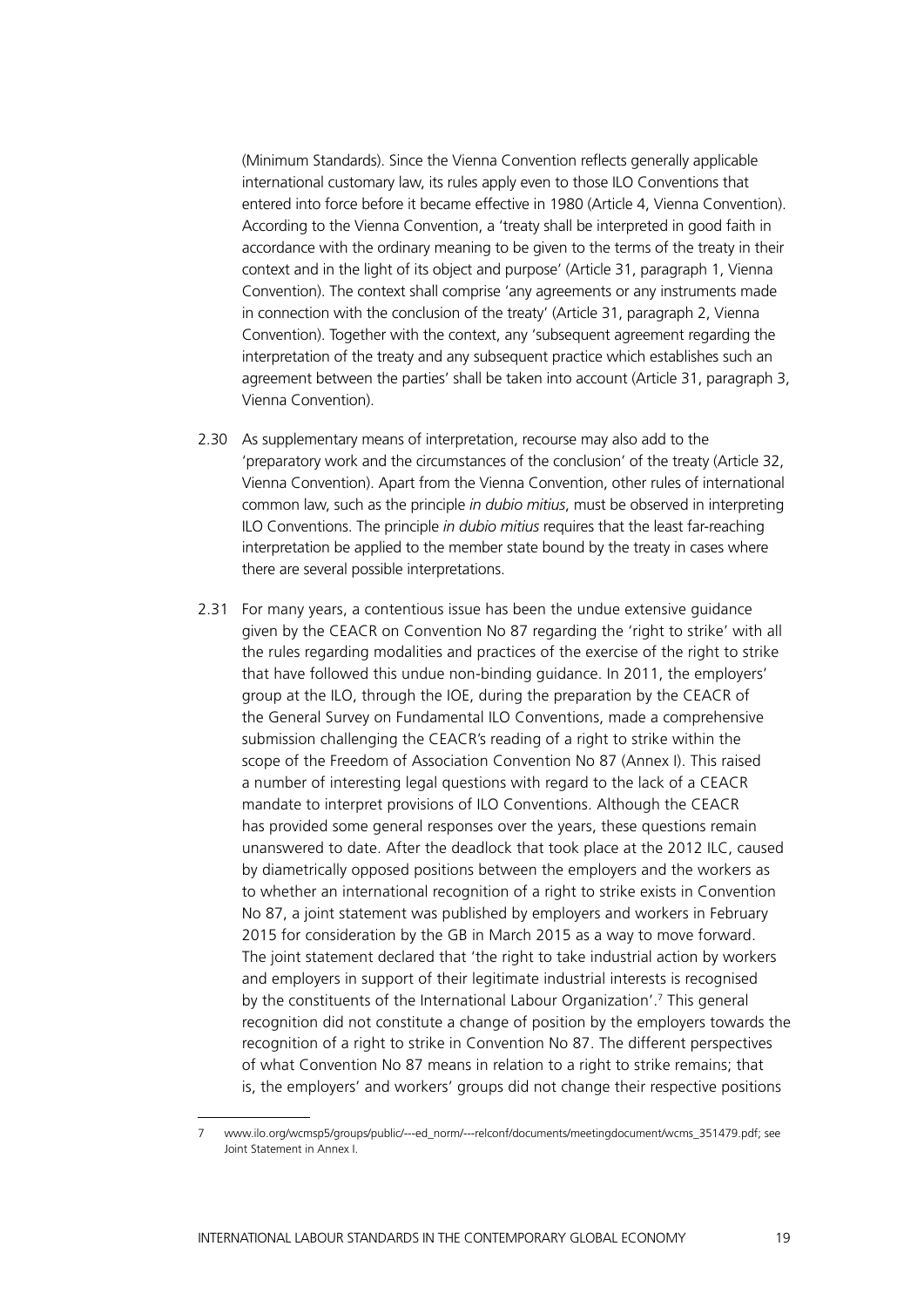vis-à-vis the recognition of a right to strike in Convention No 87. Rather, the recognition of a general right to industrial action was intended to prevent this divergence of views on Convention No 87 becoming a blocking point not only in the work of the CAS, but also in the process of improving the functioning of the entire ILO supervisory system. In addition, a particularly important issue to this debate is the government statement at the March 2015 GB stating that 'the right to strike, albeit part of the fundamental principles and rights at work of the ILO, is not an absolute right. The scope and conditions of this right are regulated at the national level'.<sup>8</sup> The government statement should be read as challenging the CEACR's undue extensive and detailed non-binding guidance on the scope and modalities of the right to strike given that there is a wide variety of diverging rules, practices, perceptions and views regarding industrial action in ILO member states, which are often not in line with the CEACR's non-binding guidance.

<sup>8</sup> www.ilo.org/wcmsp5/groups/public/---ed\_norm/---relconf/documents/meetingdocument/wcms\_351479.pdf, see Annex II, Government Group Statement.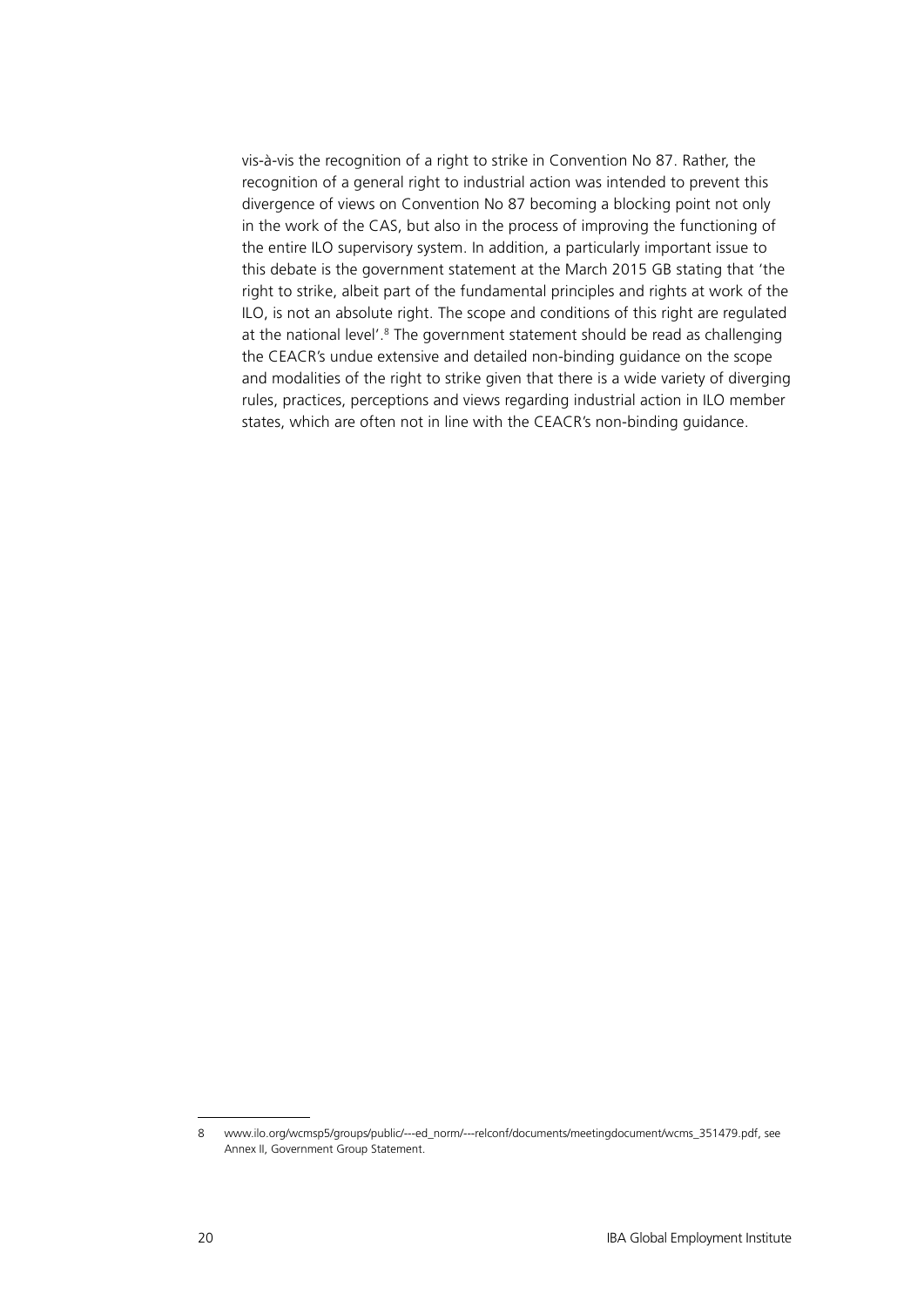# **3 References to ILS in IFAs and codes of conduct**

- 3.1 As indicated, the 1998 Declaration and ILS are increasingly being referred to in IFAs, company codes of conduct and other corporate instruments such as handbooks and CSR codes. Moreover, many MNEs have signed the UN Global Compact,<sup>9</sup> which refers to the ILO Fundamental Principles and Rights at Work as set out in the 1998 Declaration. This has an increasing impact on day-to-day management decisions in companies and future business projects. The many uncertainties concerning the legal status of these references to the 1998 Declaration and/or ILS have given rise to companies questioning in particular the meaning and scope of certain provisions of ILS (both in Conventions and Recommendations).
- 3.2 While we have seen more and more companies referring to ILS in corporate instruments, as stated above, ILS are primarly addressed to ILO member states. To become legally binding for companies, ILS must be implemented into national legislation and regulation.
- 3.3 At the same time, in recent years, the need to promote respect for the 1998 Declaration has grown within and outside the ILO. A number of multinational institutions have incorporated references to the ILO Fundamental Principles and Rights at Work as set out in the 1998 Declaration into instruments that apply to companies. These include the UN Global Compact and the UN Guiding Principles on Business and Human Rights, the OECD Guidelines and the ISO 26000 Standard. Global unions and non-governmental organisations (NGOs) have sought to apply the eight fundamental ILO Conventions (see above at 2.8) directly to employers through initiatives such as IFAs and multi-stakeholder CSR initiatives. Companies have also referred to Fundamental Principles and Rights at Work as set out in the 1998 Declaration or ILO Conventions in their codes of conduct, handbooks, CSR codes and other internal policies.
- 3.4 Annex II of this Report contains examples of references to fundamental ILO Conventions and specific ILS and the 1998 Declaration in IFAs and MNEs' codes of conduct. Below, we make some general observations on such references and then address the legal implications of making such references with examples of IFAs and codes of conduct that contain arbitration and other enforcement mechanisms. However, before this we examine the purported 'right to strike'.

<sup>9</sup> www.unglobalcompact.org.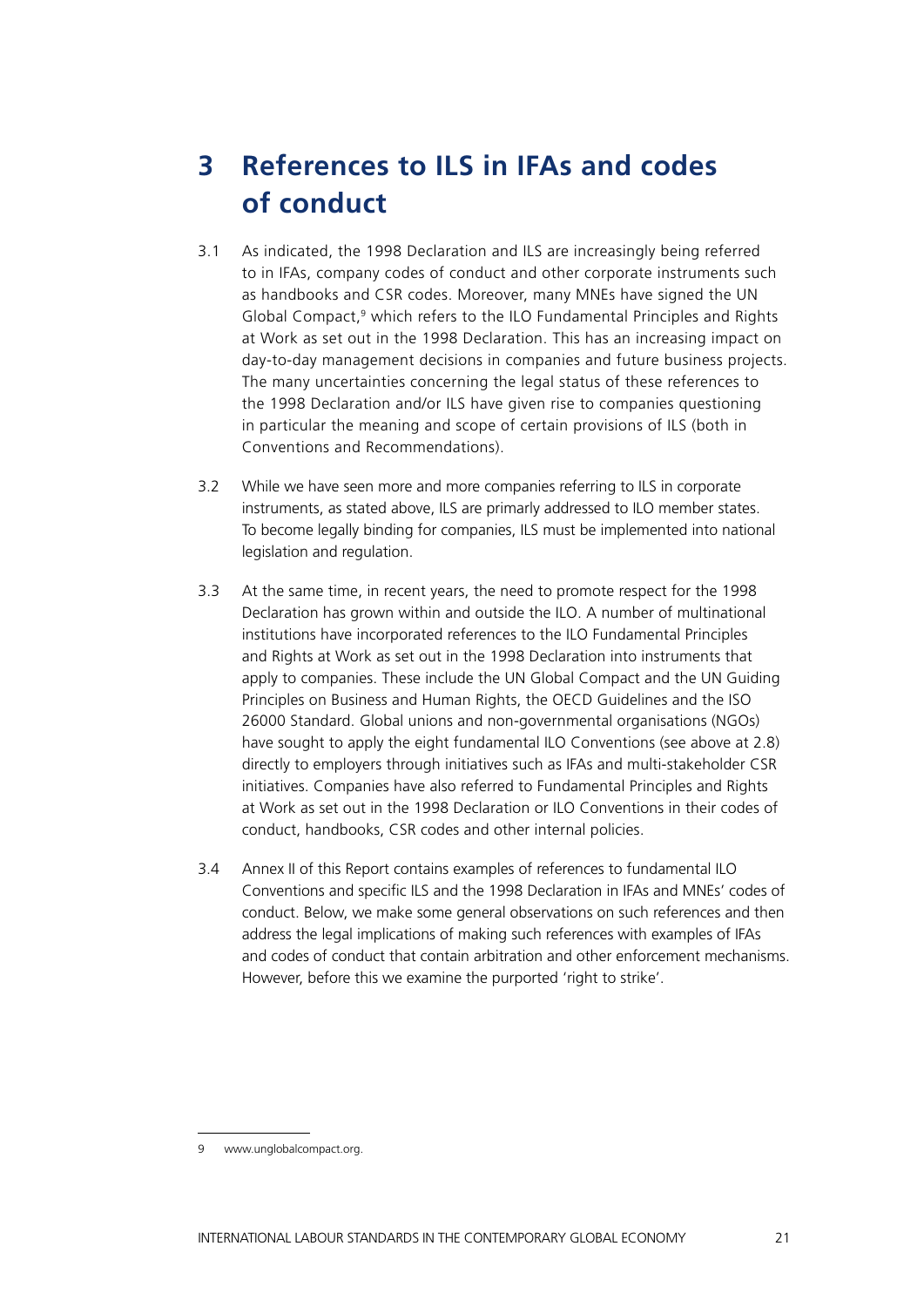# **4 How the ILO supervisory machinery can impact on ILS: particularly Convention No 87 and the right to strike**

- 4.1 The CEACR, in assessing a country's application of a ratified ILO Convention, might create uncertainty where a company has referenced a particular Convention in one of its agreements or codes of conduct. One such example involves the controversy concerning whether or not Convention No 87 contains a 'right to strike'. Despite this controversy, a major part of the CEACR's comments on Convention No 87 concerns the right to strike. More precisely, in its 2016 Report, 40 out of the 56 observations and 41 out of the 50 direct requests to governments relating to Convention No 87 dealt partly or wholly with the right to strike. In the CEACR's 2017 report, out of the 64 observations on Convention 87, 45 observations (or around 70 per cent) and 51 (82 per cent) out of 62 direct requests on Convention 87 dealt in one way or the other with the right to strike. Similarly, in the CEACR's 2018 report, out of the 49 observations on Convention 87, 33 observations (67 per cent) and 47 (90 per cent) out of 52 direct requests on Convention 87 dealt with the right to strike.
- 4.2 If Convention No 87 contains a 'right to strike', then it seems that there are only a few ratifying countries that fully live up to the 'obligation' to legislate a 'right to strike' in the terms expected by the CEACR. Thus, there is a significant discrepancy between the CEACR's views and the reality of industrial relations systems. It may well be that CEACR's detailed non-binding guidance on a 'right to strike' is the reason why some countries have not ratified Convention No 87. It is notable that, while most other fundamental ILO Conventions have gradually increased their ratification rate and have now been ratified by more than 170 countries, in the case of Convention No 87, there have been 'only' 155 ratifications and it seems unlikely at present that there will be many more. Further, it is of some significance that the 155 member states that ratified Convention 87 do not include many of the major industrialised countries in the world, which means that half of the world's workforce is not covered by Convention No 87. It is therefore worth considering whether or not there is a case for saying that Convention No 87 includes such a right. Also in this context, it is worth commenting on the role of the CEACR: is the CEACR's view that Convention 87 contains rules on the right to strike in line with applicable interpretation rules, such as those contained in the Vienna Convention on the Law of Treaties? In requesting governments to adhere to its self-made rules on the right to strike, rather than only to rules set in ILO Conventions, has it overstepped its mandate?
- 4.3 ILO Convention No 87 on Freedom of Association and Protection of the Right to Organise of 1948 is one of the fundamental ILO Conventions. The Convention deals with various aspects of freedom of association and the protection of the right to organise.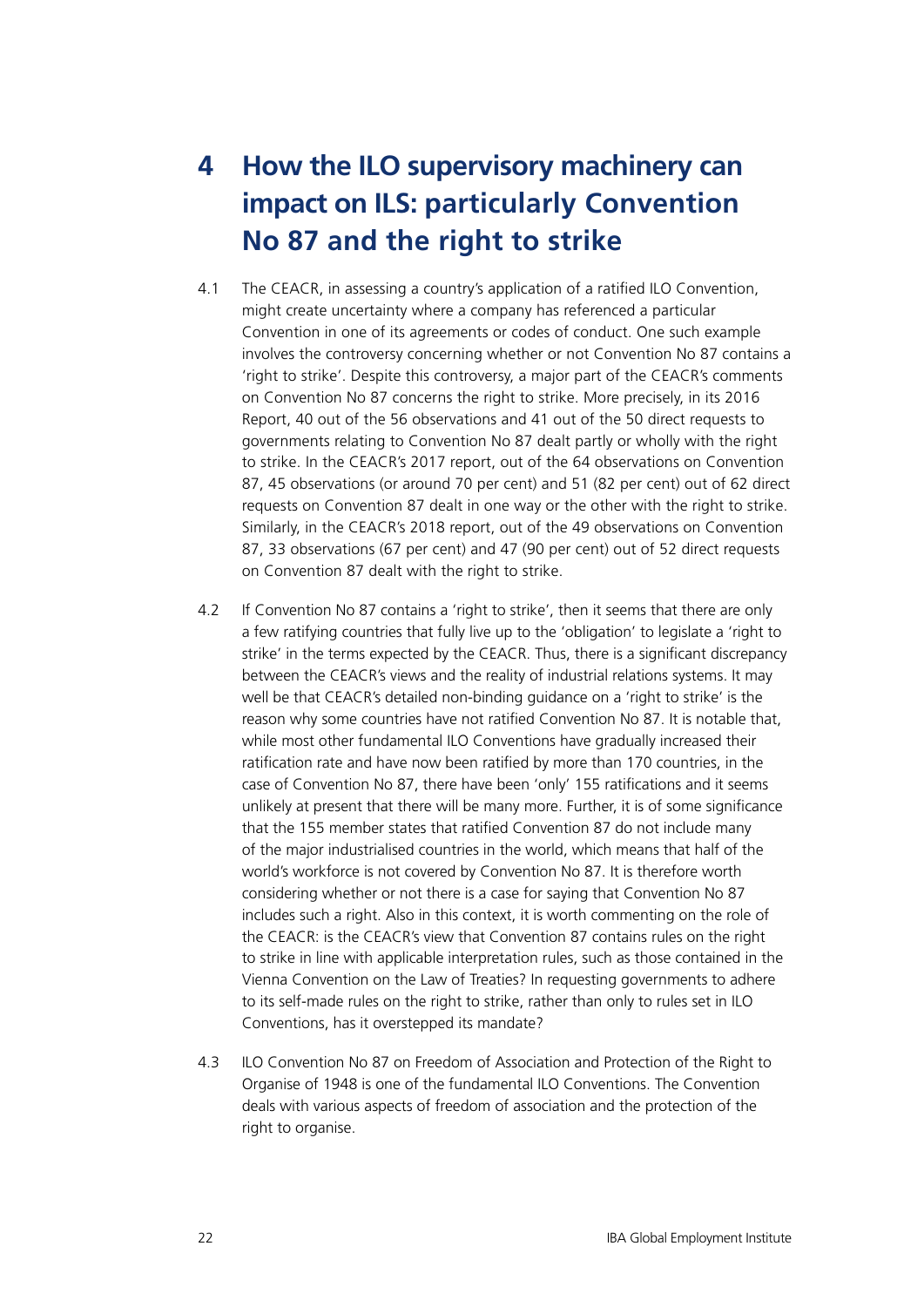4.4 The relevant provisions of Convention No 87 are set out below. It is worthwhile considering them in order to better understand this controversy:

*'Article 2* 

*Workers and employers, without distinction whatsoever, shall have the right to establish and, subject only to the rules of the organisation concerned, to join organisations of their own choosing without previous authorisation.* 

*Article 3* 

- *(1) Workers' and employers' organisations shall have the right to draw up their constitutions and rules, to elect their representatives in full freedom, to organise their administration and activities and to formulate their programmes.*
- *(2) The public authorities shall refrain from any interference which would restrict this right or impede the lawful exercise thereof.*

*Article 4* 

*Workers' and employers' organisations shall not be liable to be dissolved or suspended by administrative authority.* 

*Article 5* 

*Workers' and employers' organisations shall have the right to establish and join federations and confederations and any such organisation, federation or confederation shall have the right to affiliate with international organisations of workers and employers.* 

*Article 6* 

*The provisions of Articles 2, 3 and 4 hereof apply to federations and confederations of workers' and employers' organisations.* 

*Article 7* 

*The acquisition of legal personality by workers' and employers' organisations, federations and confederations shall not be made subject to conditions of such a character as to restrict the application of the provisions of Articles 2, 3 and 4 hereof.* 

*Article 8* 

*(1) In exercising the rights provided for in this Convention workers and employers and their respective organisations, like other persons or organised collectivities, shall respect the law of the land.*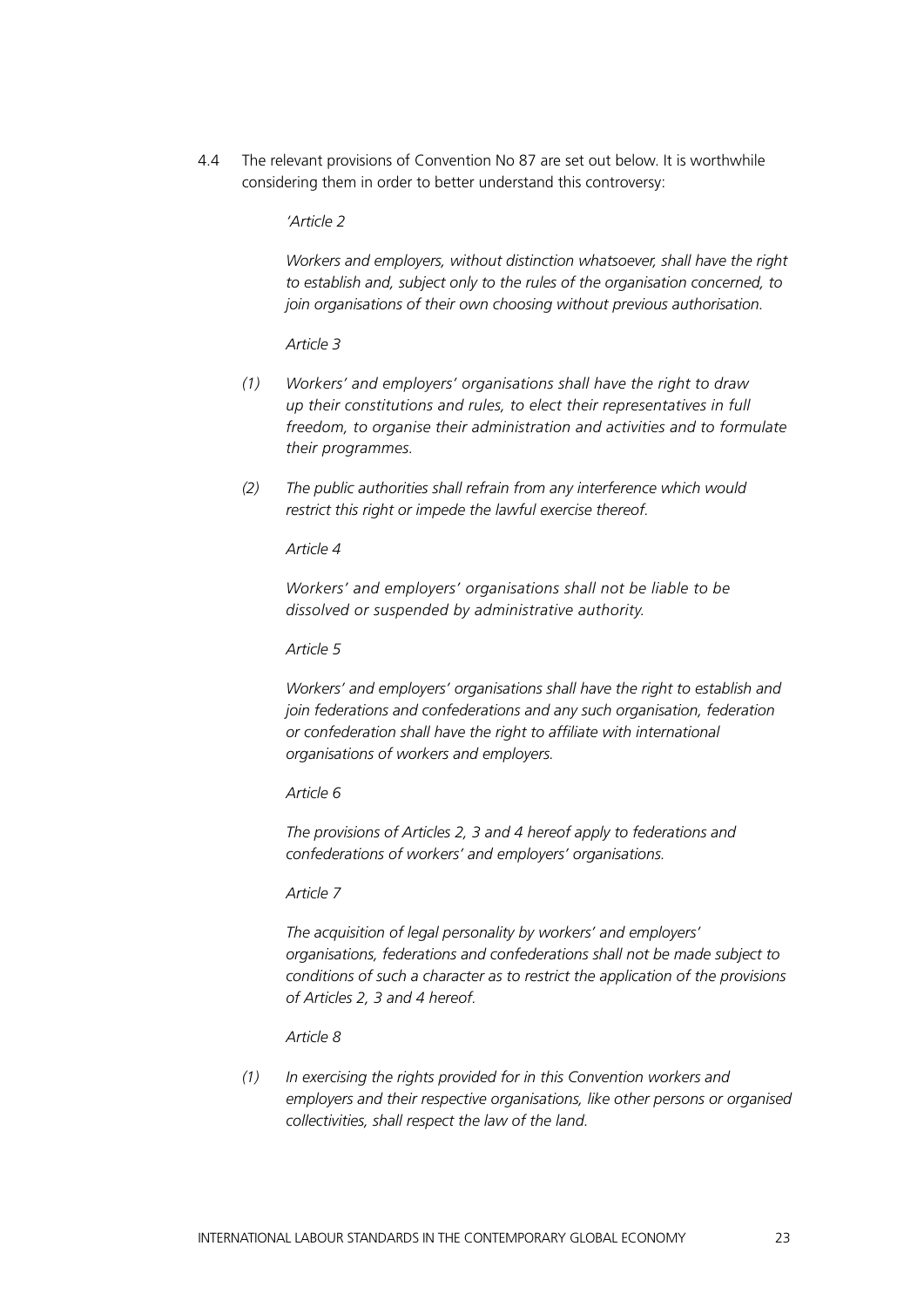*(2) The law of the land shall not be such as to impair, nor shall it be so applied as to impair, the guarantees provided for in this Convention.* 

*Article 9* 

- *(1) The extent to which the guarantees provided for in this Convention shall*  apply to the armed forces and the police shall be determined by national *laws or regulations.*
- *(2) In accordance with the principle set forth in paragraph 8 of Article 19 of the Constitution of the International Labour Organisation the ratification of this Convention by any Member shall not be deemed to affect any existing*  law, award, custom or agreement in virtue of which members of the armed *forces or the police enjoy any right guaranteed by this Convention.*

*Article 10* 

*In this Convention the term organisation means any organisation of workers or of employers for furthering and defending the interests of workers or of employers.* 

*Article 11* 

*Each Member of the International Labour Organisation for which this Convention is in force undertakes to take all necessary and appropriate measures to ensure that workers and employers may exercise freely the right to organise.'* 

- 4.5 As noted, 155 member states10 have ratified Convention No 87 and the issue of whether or not a 'right to strike' is contained expressly or implicitly in Convention No 87 has long been an area of contention. It remains one of the most controversial issues in the area of ILS among the ILO tripartite constituents.
- 4.6 In many countries, national legal provisions recognise a right to strike and these provisions – as well as case law in some instances – provide guidance on how it can be used. It is standard practice for a country to legislate as it sees fit according to its national social, economic and political contexts and for national courts to interpret the legislation. However, it is important to appreciate the distinction between the content of an ILO Convention and the creation and interpretation of national laws on a right to strike. National courts and national legislatures deal with national law, but in a globalised world, other actors, including companies, may mistakenly consider the views of CEACR as the final international legal reference point on obligations arising from ILO Conventions. It is the view of many employers' organisations (including IOE) that the right to strike has no legal basis in Convention No 87 according to all applicable methods of interpretation

<sup>10</sup> As of June 2018, 155 member states have ratified Convention 87: www.ilo.org/dyn/normlex/en/f?p=1000:11300: 0::NO:11300:P11300\_INSTRUMENT\_ID:312232.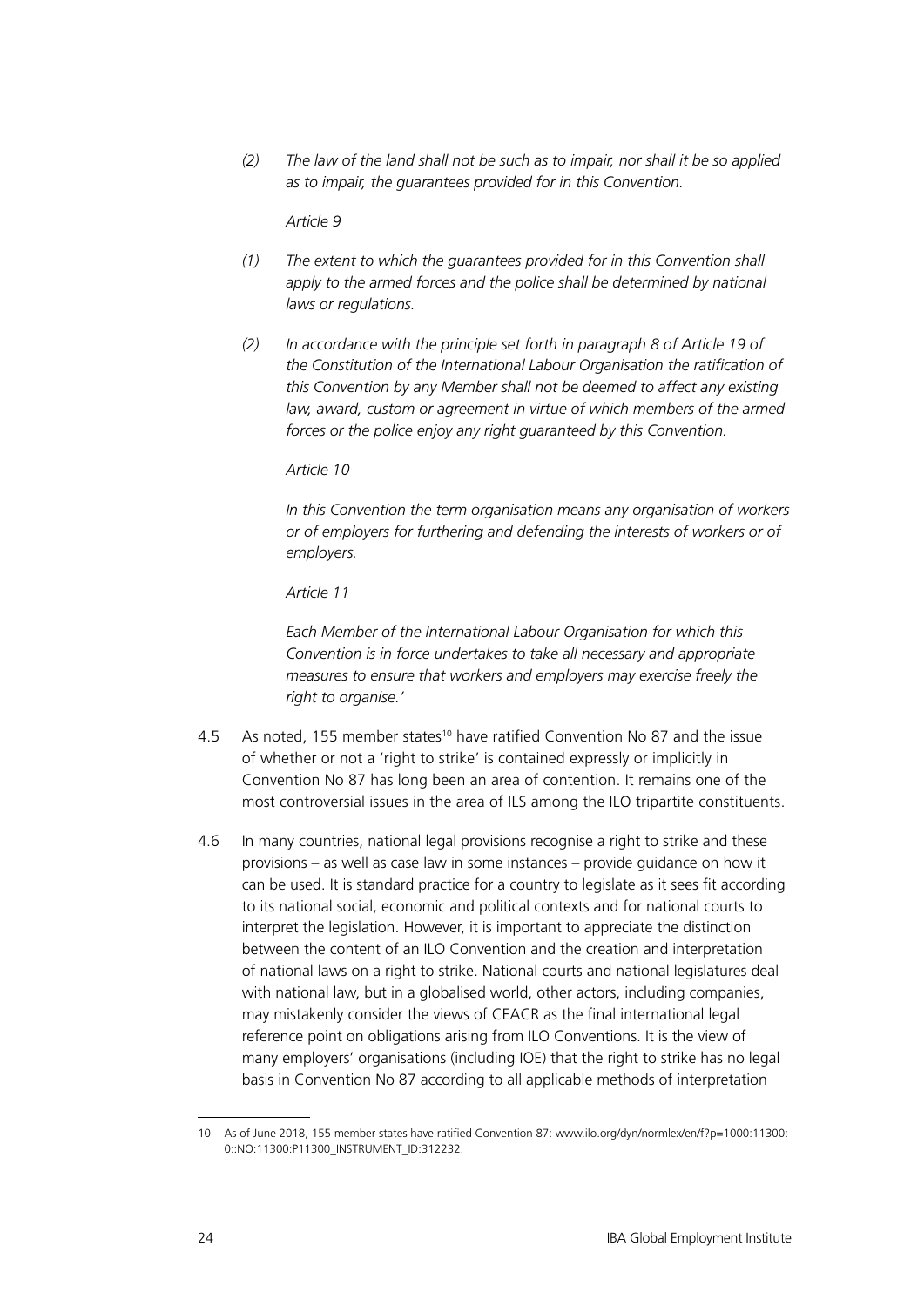of the Vienna Convention, as employers have consistently and repeatedly reminded the CEACR. They believe that this is not an omission; they say that there is no agreement among ILO tripartite constituents in relation to the right to strike and the modalities and practices of strike action in any ILO Convention or Recommendation. Significantly, at the time of the negotiation of Convention No 87, ILO constituents deliberately excluded such a right and have not subsequently agreed to include one in any subsequent international labour standard. Despite this, the CEACR has provided non-binding guidance over the years, expanding and defining a 'right to strike', including its scope and modalities and its application within Convention No 87. However, the agreed mandate of the experts in the CEACR is to provide a technical non-binding assessment on the application of ratified Conventions; it is not to interpret or create new legal obligations regarding any Convention. Employers have for many years objected to this 'extension of the mandate' of the CEACR. For example, in June 2012, the employers' group called a halt to this practice and reacted strongly as a direct result of the CEACR's comments in their 2012 General Survey concerning Convention No 87.11 The employers at the ILO continue to make plain they did not accept as legitimate CEACR's practice of continuing to elaborate upon a right to strike and that any requests by the CEACR to governments to align their law and practice to its own rules on the right to strike are not only non-binding but also outside the scope of ILO standards supervision as they have no basis in the Convention.12

### **Claims of a right to strike included in Convention No 87**

4.7 To support the claim that Convention No 87 recognises a right to strike, proponents have relied on both implicit reasoning and explicit construction. In terms of implicit reasoning, proponents look to the legislative history and alleged omissions as a foundation for a right to strike. In an attempt to show that the right to strike exists explicitly (even though there is no written reference to the right to strike anywhere in the Convention language), the ILO's supervisory system combines language from different articles to validate its assertion. The arguments are examined in more detail below.

### **Implicit reasoning**

4.8 From an implicit perspective, proponents assert that a history of established practices and deeply rooted so-called ILO jurisprudence has recognised and supported the existence of a 'right to strike'. The most frequently expressed argument is that the 'right to strike' is a fundamental right deriving from the right to freedom of association because one cannot exist without the other. As such, it must be exercised peaceably and applied to employers in both the private and public sectors.

<sup>11</sup> www.ilo.org/wcmsp5/groups/public/@ed\_norm/@relconf/documents/meetingdocument/wcms\_174846.pdf, p 46.

<sup>12</sup> The International Organisation of Employers (2013), *Commentary for Employers on ILO Convention 87*. Also see IOE submissions to the CEACR on Convention No. 87 in 2013, 2014, 2015, 2016, 2017 and 2018.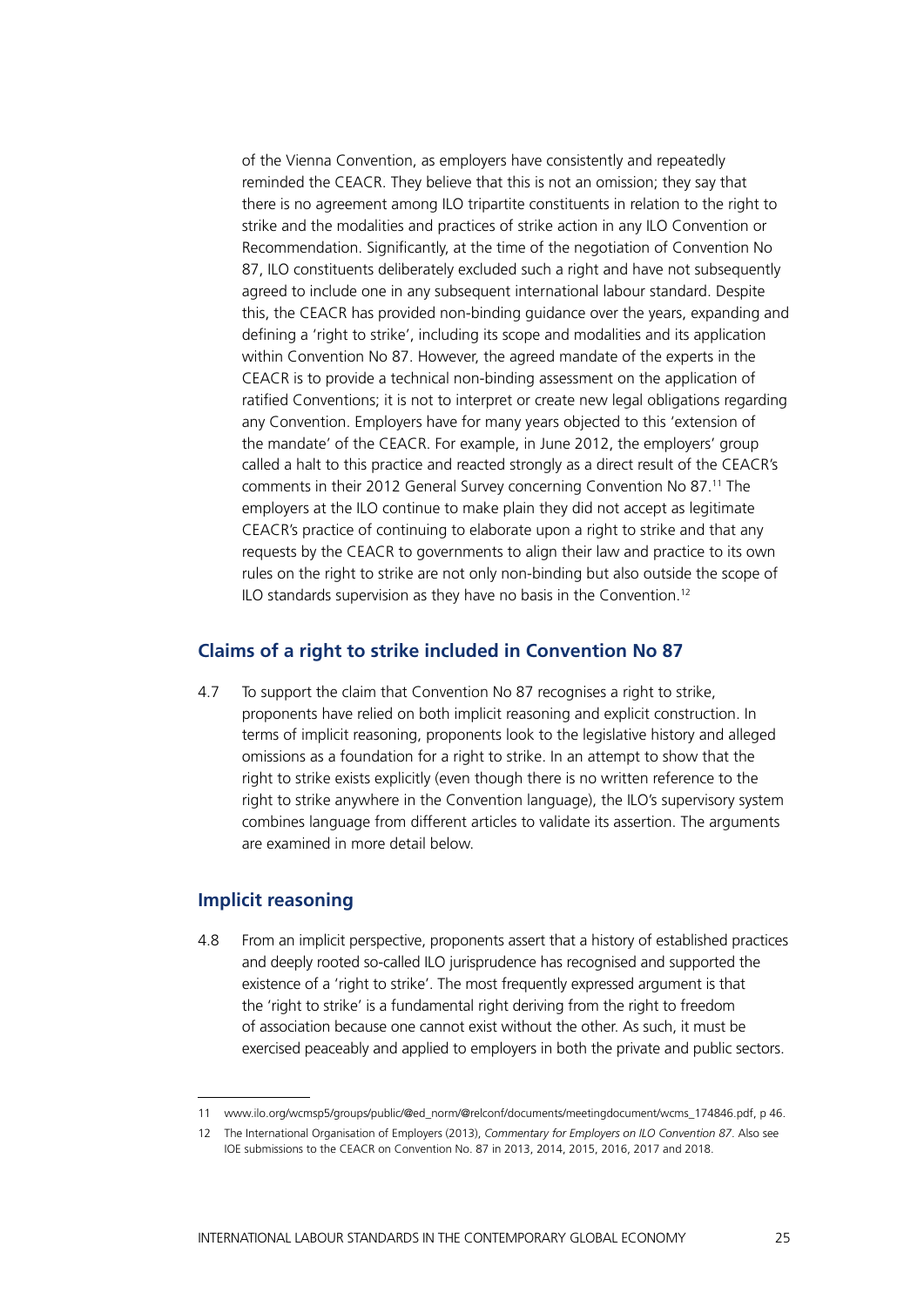Proponents also cite other different ILO mechanisms, like the ILO Constitution, subsequent resolutions, and other Conventions and Recommendations as the basis for recognition of the fundamental nature of such a right.

- 4.9 In addition, it is contended that the existence of a 'right to strike' has been the consistent view of the ILO supervisory mechanisms for many years. This assertion is supported by a claim that no challenge or lobbying efforts have been made to contest such a right (further, proponents of the existence of a 'right to strike' make reference to the Vienna Convention and the fact that the CEACR mandate from the ILO has evolved over the years as a means to show that there should be consideration from the content and meaning of provisions of Conventions). Furthermore, in relation to the ILO's monitoring and enforcement mechanisms, proponents say that, to the extent there is discord between the committees that make up the mechanism, this is because of the constituents, specifically the employers.
- 4.10 Proponents also assert a number of public policy arguments to validate a 'right to strike' in the Convention. For example, proponents claim that not having an international right to strike weakens the ILO and subjects developing countries to abuse and dangerous working conditions. Plus, proponents analogise that the number of ratifications is a means to show support for a 'right to strike'. The reasoning is that, because the vast majority have adopted the Convention, this is an important indicator of acceptance and usefulness, and also more reason for a 'right to strike'. Finally, proponents express that, since other countries have adopted laws and written constitutions protecting a 'right to strike', this inherently creates the same guarantee at the international level.

# **Explicit reasoning**

- 4.11 To show a clear 'right to strike', the CEACR and proponents maintain that a 'right to strike' is based on combined provisions of the Convention. The argument appears to be that these provisions explicitly recognise that workers may defend their interests and that incorporates taking strike action.
- 4.12 CEACR takes Article 3 of the Convention statement that 'workers' and the employers' organisations shall have the right… to organise their… activities' and combines this with Article 10's definition of 'organisation', which states that 'any organisation of workers… for furthering and defending the interests of workers'.
- 4.13 The next step is to recognise that this definition of 'organisation' is very broad. If one then refers back to 'activities' in Article 3 and remembers that Article 10 refers to 'furthering and defending the interests of workers', it is said to be clear that putting it together they provide a right to any 'activity' aimed at 'furthering and defending the interests of workers'. Finally, it is argued that obviously 'activity… defending the interests of workers' includes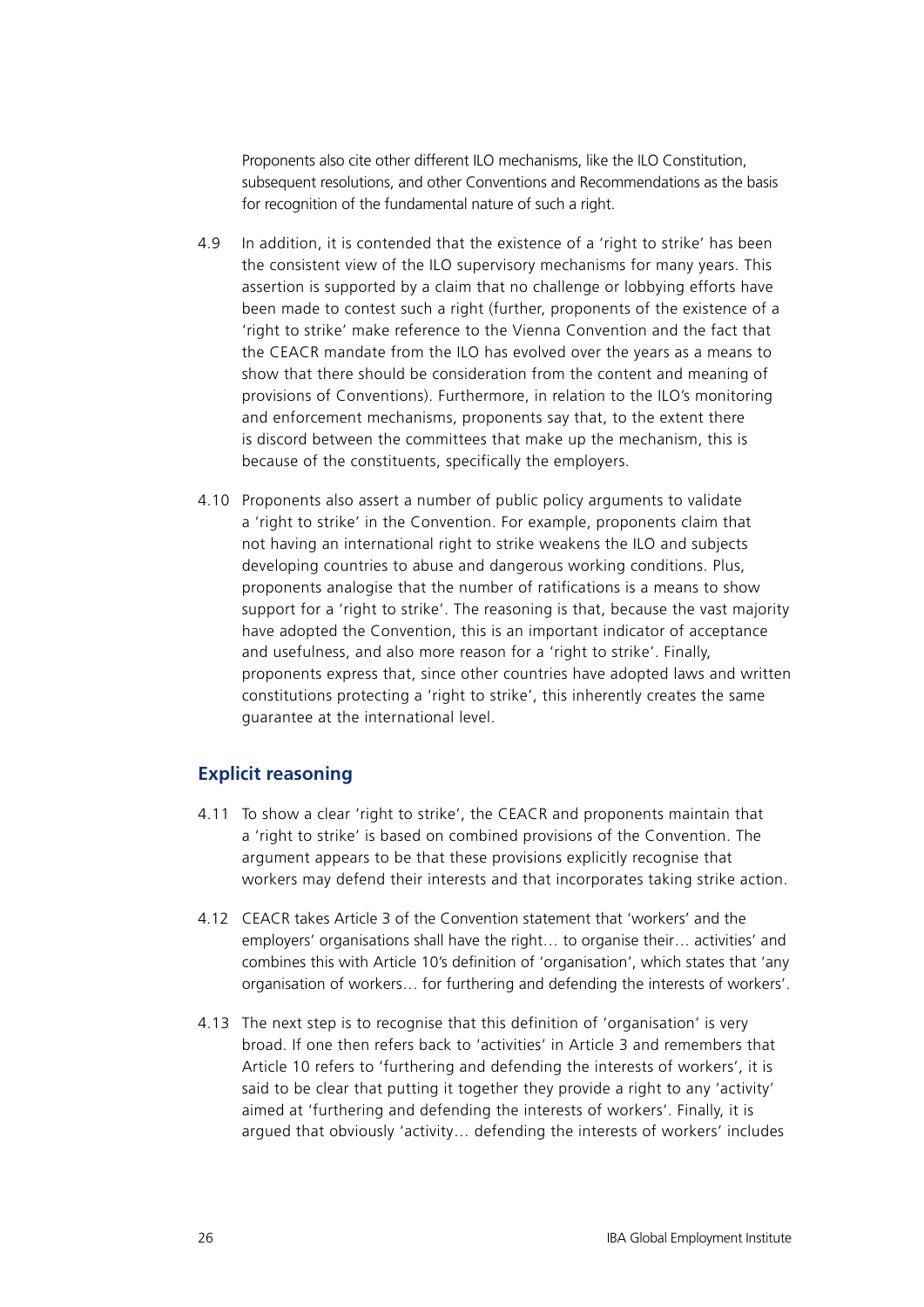strike action and so it follows there is a 'right to strike' expressly set out in Convention No 87.

### **No right to strike included in Convention No 87**

- 4.14 The Employers Group in the GB and the ILC were clear. They recognise the right of workers and employers to take industrial action in support of their legitimate industrial interests, but the scope and modalities of its exercise must be in accordance with the national regulations. The Employers Group in the ILO was not against the right to strike per se, as this right was recognised in many national jurisdictions. However, the Employers, as well as many governments, continue to disagree with the link that CEACR makes between Convention 87 and the right to strike. The extensive, undue and detailed non-binding guidance developed by the CEACR on the basis that the CEACR continues to request governments to bring their law and practice in line with its own rules on the right to strike.13 The IOE contends that no ILO Convention or Recommendation recognises and regulates a 'right to strike' as a matter of international law. Employers have consistently asserted this and have rebutted any claims to the contrary ever since the ILO's supervisory mechanism has suggested otherwise. IOE argues that Convention No 87 contains no explicit or implicit text on a 'right to strike' for the reasons set out in the next three paragraphs.14
- 4.15 When Convention No 87 was negotiated and adopted in 1948, there was discussion about the inclusion of a 'right to strike' and in each discussion the decision was taken not to include the right in the Convention. Furthermore, there is also a public policy issue involved. The international community relies on ILO Conventions to provide clear guidance; therefore, if text can subsequently be implied in an extensive detailed manner that was not set out at the time of adoption, the international community cannot have faith in the text being clear. This is undesirable.
- 4.16 A right to strike is an emotive issue and the ability to withhold services will always be a key issue in the employee relations system of any legal jurisdiction. The fact that it is deliberately omitted from Convention No 87 seemingly reflects the conventional wisdom that this is an issue best determined by local law and circumstances. That some national governments have recognised a right to strike does not mean that the Convention contains such a right. It means that local law in many cases is entirely at liberty to define the scope and conditions to implement this right. Minimum standards generally form a safer platform for international instruments of this nature, due to cultural, social and legal variances between nations on these issues.

<sup>13</sup> See Annexes I and II Outcome of the Tripartite Meeting on the Freedom of Association and Protection of the Right to Organise Convention, 1948 (No. 87), in relation to the right to strike and the modalities and practices of strike action at national level www.ilo.org/wcmsp5/groups/public/---ed\_norm/---relconf/documents/meetingdocument/ wcms\_351479.pdf.

<sup>14</sup> See Annex I.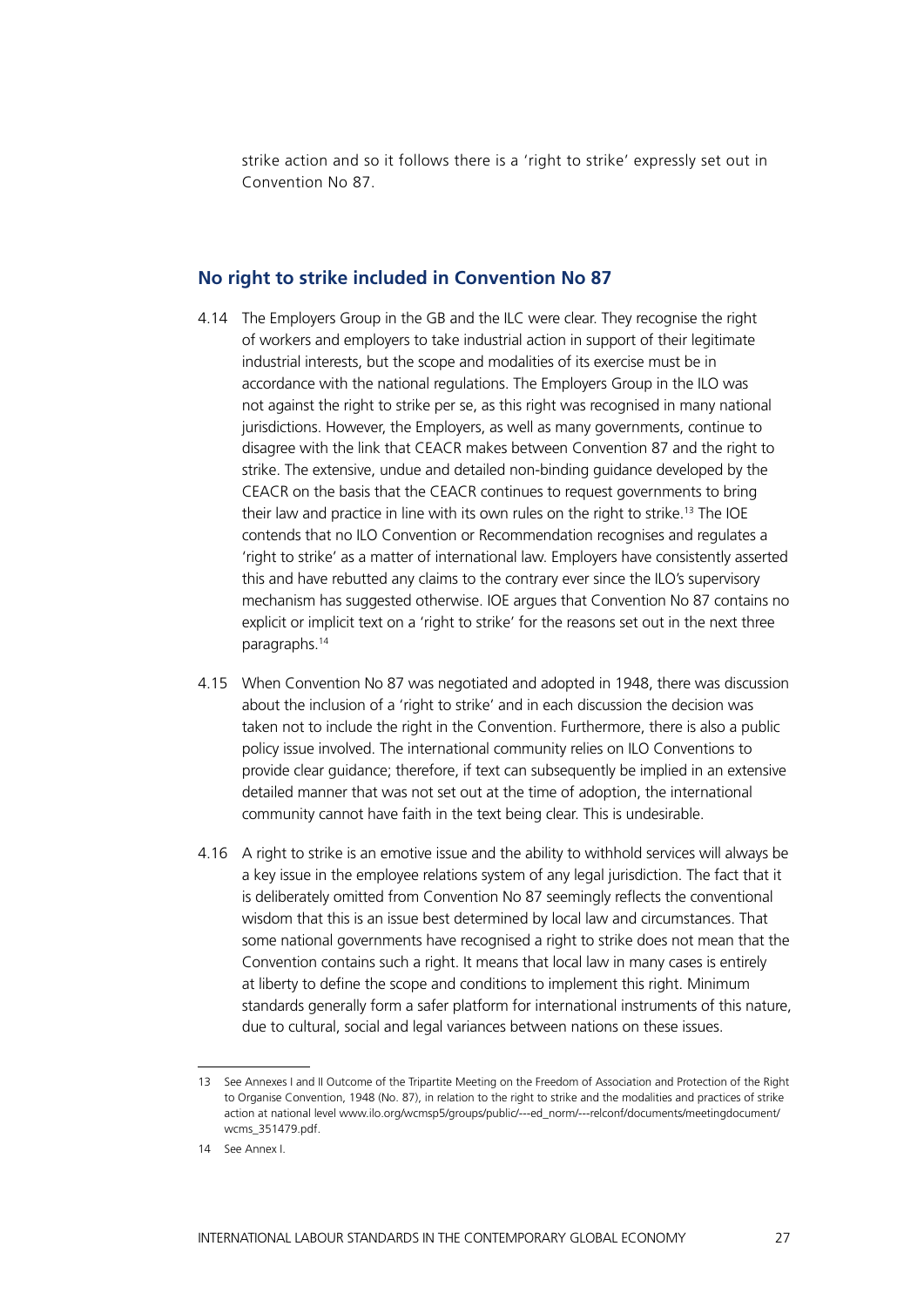4.17 As far as textual analysis is concerned, three points can be made: (1) there is no text in the Convention containing reference to the word 'strike' or a 'right to strike'; (2) there has been no subsequent agreement among the tripartite constituents in the ILC to revise Convention No 87 to include a right to strike despite several proposals by the Employers to this effect; and (3) the preparatory works and the circumstances of the conclusion of the Convention clearly establish the intention to exclude the 'strike' issue from the standard setting. In the preparatory report, it is explained that the proposed Convention should relate only to freedoms of association and not to the right to strike. This over-extensive reading of a particular Convention can almost be considered as creating a new standard. However, it is only the tripartite ILC, and no other body, that has the power to create new ILO standards.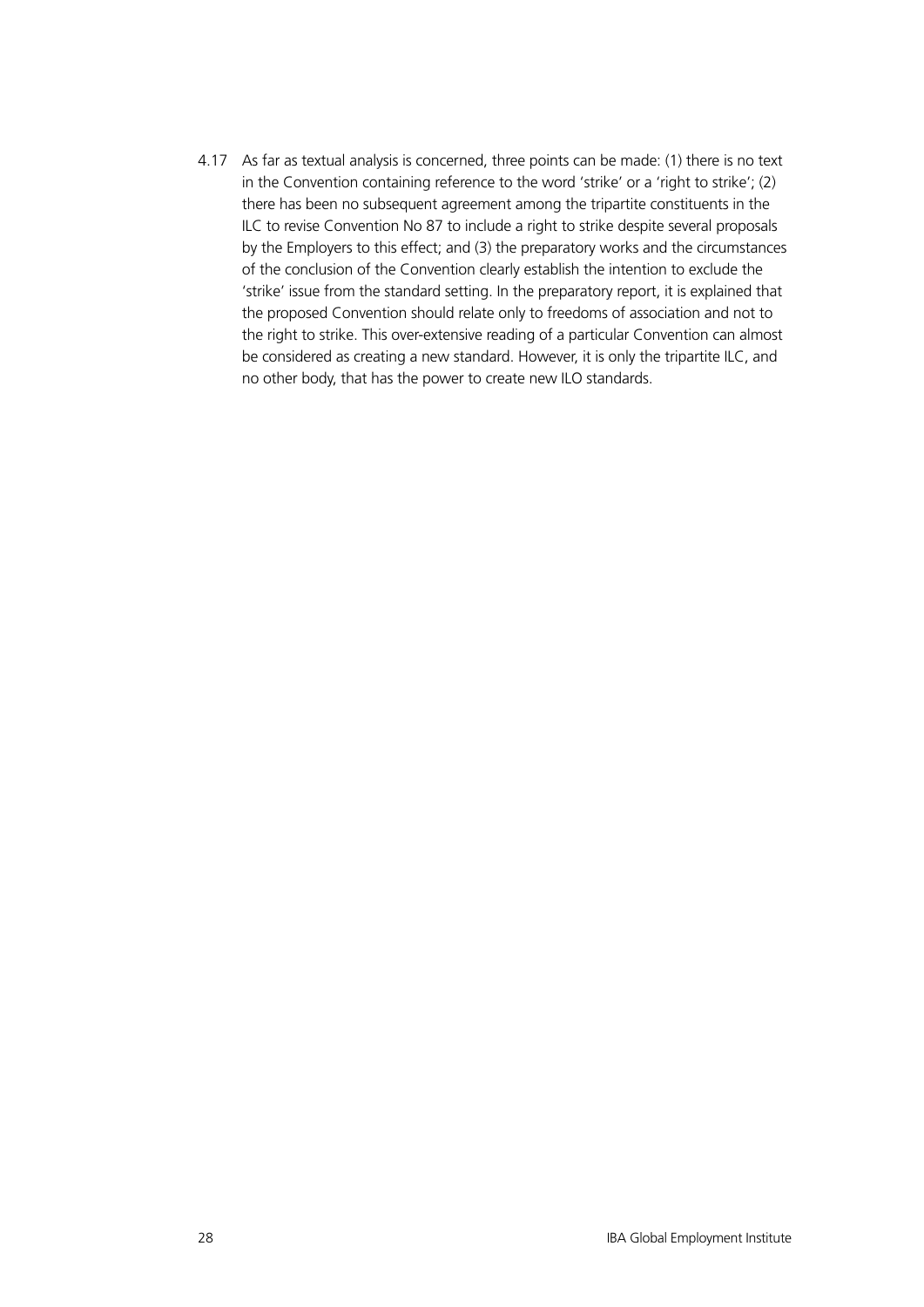# **5 General observations on references to ILS in IFAs and codes of conduct**

# **Examples of references to ILS in IFAs and codes of conduct**

5.1 References to ILS, including to ILO Convention No 87, can be found in various forms in IFAs and codes of conduct. Sometimes, the reference is of a general nature to one or several ILO Conventions and the 1998 Declaration. Most IFAs, however, refer explicitly to ILO Convention No 87. Some IFAs only mention the ILO Convention while others (re)formulate the basic right that is protected. Sometimes reference is made to the relation between one or more specific ILS and national law. In Annex II to this Report, a number of examples of IFAs and codes of conduct are set out, referring to specific ILS, including ILO Convention No 87.

### **References in IFAs**

- 5.2 Trade unions have been exercising considerable pressure on MNEs to sign IFAs. These IFAs are negotiated between a global union federation and an MNE to apply to that company's global operations and, increasingly, to their supply chain. Some common features of IFAs include:
	- incorporation of respect for or adherence to fundamental ILO Conventions;
	- recognition of the union and its affiliates;
	- references to wages, overtime and working hours;
	- dispute resolution mechanisms; and
	- regular global dialogue forums.
- 5.3 For trade unions, IFAs are a way of promoting recognition of their organisation and worker rights at the global level, especially in regions and countries where national legislation is inadequate or not enforced and union density is low. Through IFAs, they gain new possibilities to organise and exert influence at the company level. For companies, a potential benefit of IFAs is the improvement of a dialogue with local trade unions, which can be an advantage, especially in countries where there are no regular local workers' representatives or trade union partners, or where there are difficulties in obtaining regular interlocution and commitments of unions or workers' representatives at the local level. Furthermore, an IFA can help to strengthen corporate identity and the cohesion of a geographically disparate company can be seen as positive for businesses with high reputational risks on social and labour issues. However, these potential advantages are also sometimes questioned, among other reasons because local workers' representatives and trade unions do not always share convergent interests with the so-called Global Union Federation (GUF) and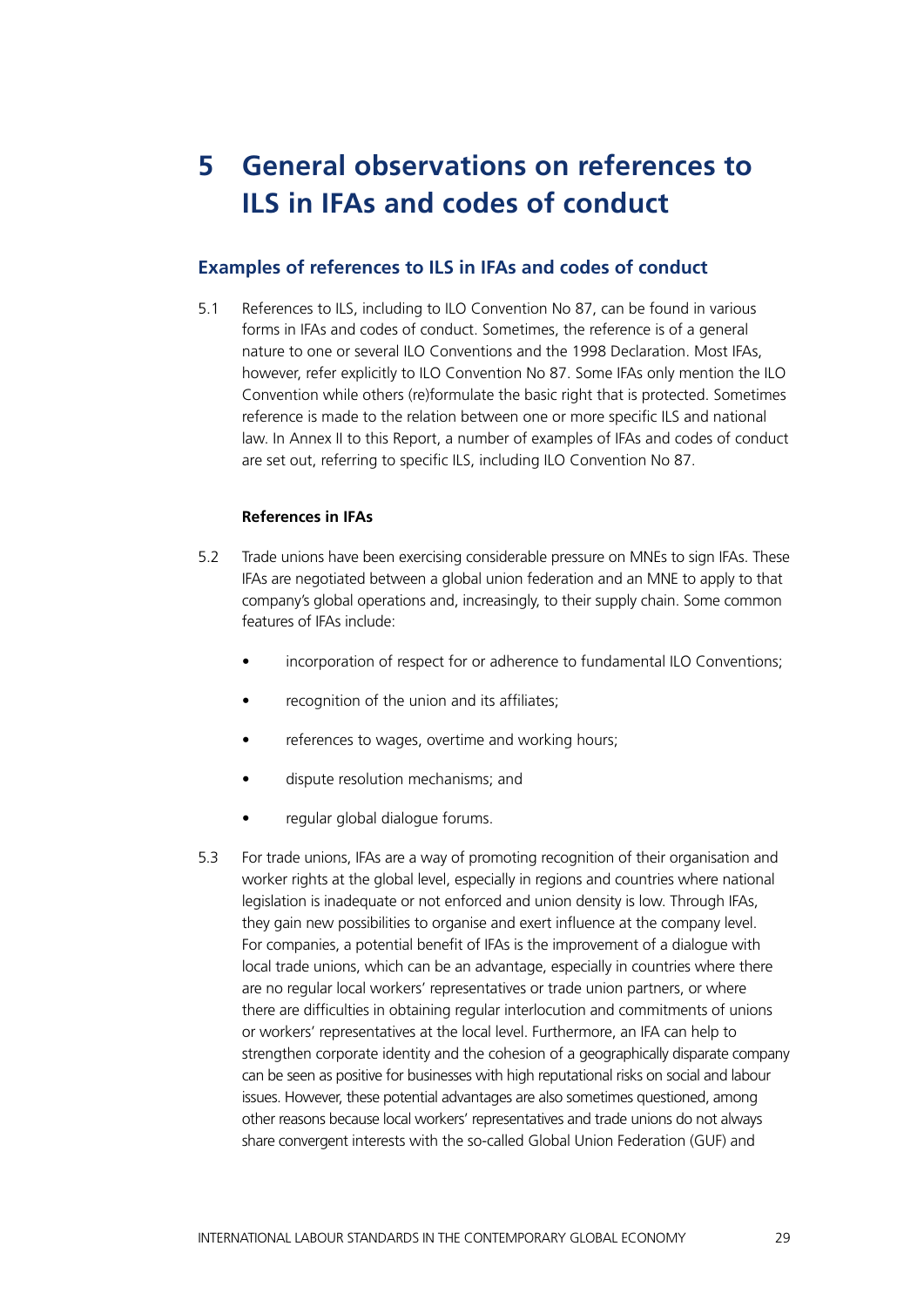also because of the diversity of industrial relation models, which do not always fit the purpose of a single pro-unionisation approach.

- 5.4 While the legal status of an IFA and its terms have yet to be tested, it is clear that, by signing an IFA, the company will assume new (not necessarily legal) obligations for its different business locations and often with regard to its suppliers. A company therefore needs to be fully aware of what IFAs are, their likely content and the effects they may have on the company's business, its strategy and goals.
- 5.5 The first IFA was concluded by Danone in 1988, but the majority of IFAs have been concluded since 2000.15 Today, over 100 IFAs have been signed. The majority of IFAs have been concluded by MNEs based in the European Union. There is significant variation between some IFAs, but a common feature seems to be that the main focus of all IFAs is the protection of labour rights.<sup>16</sup> According to a 2008 study, 69 per cent of all IFAs refer to the ILO in general and 55 per cent of all IFAs refer to the fundamental ILO Conventions.<sup>17</sup> Another similar feature is that the scope of these agreements is generally worldwide. Differences can be found, however, with respect to whether and, if so, in which way the IFA in question establishes any commitment, for example, towards suppliers of the MNE in question to respect certain principles. Most IFAs do not refer to any commitment of the MNE involved in notifying its subcontractors or suppliers of the principles in the IFA, while others do in varying degrees. Norske Skog ASA, in its IFA of 2013, for example, commits itself to 'notify its subcontractors and suppliers of this Agreement and encourage compliance with the standards set out in [this Agreement].'
- 5.6 The Global Framework Agreement (GFA) on CSR and International Industrial Relations of Lafarge Group of 2013 provides a much stronger commitment:

'Lafarge requires from its suppliers and subcontractors to respect the law and statutory regulations, as well as the fundamental human rights mentioned in the present agreement.

Lafarge also requires from its suppliers and subcontractors to give their workers oral and written information regarding their working conditions.

Any serious breach of the legislation concerning the health and safety of direct or indirect employees, the protection of the environment or basic human rights, which is not corrected after a warning, will result in the termination of relations with the concerned company, subject to contractual obligations.'

<sup>15</sup> Key issues for management to consider with regard to Transnational Company Agreements (TCAs) (December 2010): www.itcilo.org/en/the-centre/programmes/employers-activities/hidden-folder/TCAs\_Booklet\_ENG\_final.pdf; www.itcilo.org/en/the-centre/programmes/employers-activities/hidden-folder/TCAs\_Booklet\_FR\_final.pdfM.

<sup>16</sup> European Foundation for the Improvement of Living and Working Conditions, *European and international framework agreements: Practical experiences and strategic approaches* (2009) 6: www.eurofound.europa.eu/sites/ default/files/ef\_files/pubdocs/2008/102/en/2/EF08102EN.pdf.

<sup>17</sup> European Foundation for the Improvement of Living and Working Conditions, *Codes of conduct and international framework agreements: New forms of governance at company level* (2008) 25.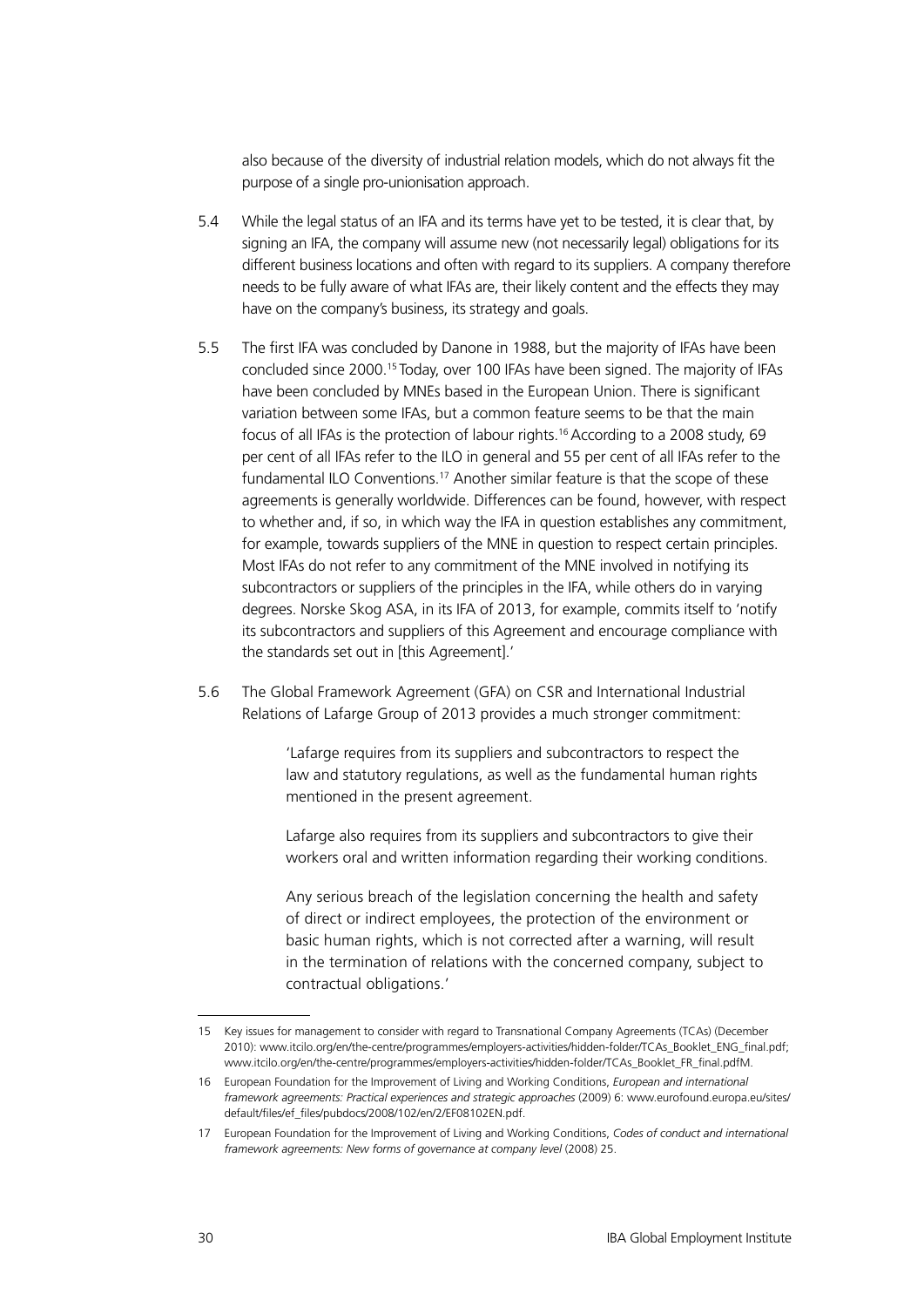### **References in corporate codes of conduct**

5.7 Corporate codes of conduct are rules that companies set for themselves in order to embed their environmental and social principles and values systematically within the company. Many codes of conduct also relate to the company's supply chain. In contrast to IFAs, codes of conduct are formulated by individual companies or groups on their own. Codes of conduct can be very helpful to companies for systematically incorporating compliance with social standards in their business policy. But, they must be geared to the individual situation of a company. When a code of conduct is being conceived, a number of aspects need to be taken into account as they may not have the same significance in countries with differing legal systems and traditions.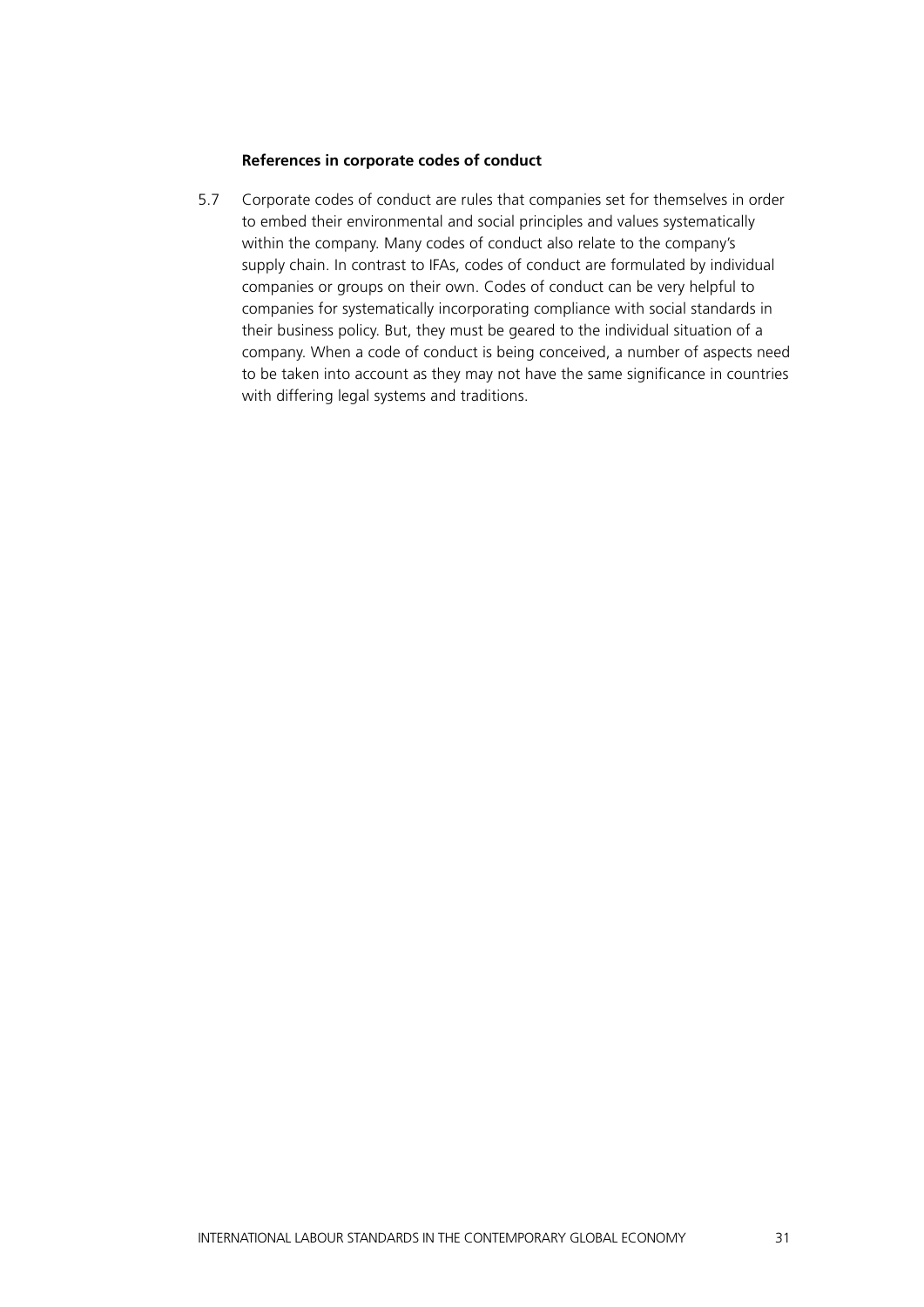# **6 Legal implications of references to ILS in IFAs and codes of conduct**

- 6.1 ILO Conventions are directed to governments and only member states that have ratified these Conventions are bound by them.<sup>18</sup> According to some, ILO Conventions cannot create direct obligations for companies, that is, employers,<sup>19</sup> and as a result, references to ILO Conventions or to ILS they contain cannot have any binding effect on the company concerned. Others, for example, NGOs, do consider – without explicitly stating that references to ILO Conventions are legally enforceable – that MNEs should adhere to ILO Conventions to which they refer. These references should be upheld in their view, even if this goes beyond the requirements of the national law of the country in which they operate.<sup>20</sup> Even if an agreement can be invoked before a court and apart from the discussion whether MNEs can be bound at all by ILO Conventions, the fundamental question to be answered is whether a reference to an ILO Convention is specific enough to be considered a contractual obligation. One study indicates with regard to IFAs that: 'the company's commitments are formulated as declarations, principles and aims, and even if they concern individual rights such as freedom of association, right to equal treatment and access to training, as a general rule, they don't include the type of detailed provisions on employment conditions which are susceptible of having normative effects for the individual worker'.<sup>21</sup> For example, Article 2 of ILO Convention No 98 refers to 'adequate protection', a norm that is too vague to be enforced. As an additional complementary point, it is also relevant to notice that some provisions in ILO Conventions require state action for their implementation and a company as a private actor will not be able to implement them directly if an additional regulatory development does not take place.
- 6.2 Following the above, it can be argued that indeed most 'rights' are described in a rather general manner in the ILO Conventions and provide aspirations rather than legally binding 'rights'. Often the words 'respect' and 'acknowledge' are used rather than contractual language, such as 'bound by' or 'comply'. We will have to await the situation in which a national court will have to decide on this issue based on a specific reference to a particular ILS in an IFA or code of conduct, and whether they create any enforceable rights for trade unions or employees under the rules of the applicable national law.

<sup>18</sup> The International Organisation of Employers, *International Labour Standards and Companies, A Guide for Business*  (October 2012) 2: www.ioe-emp.org/fileadmin/user\_upload/\_GIRN\_MICROSITE/meetings\_documents/2012-10-23- Employers-Guide-to-International-Labour-Standards-FINAL-version.pdf.

<sup>19</sup> The International Organisation of Employers, *A response by the International Organisation of Employers to the Human Rights Watch Report – 'A Strange Case: Violations of Workers' Freedom of Association in the United States by European Multinational Corporations'* (2011): http://business-humanrights.org/sites/default/files/media/ documents/ioe-response-hrwreport-17-5-2011.pdf.

<sup>20</sup> See, for example, the Human Rights Watch Report, *A Strange Case: Violations of Workers' Freedom of Association in the United States by European Multinational Corporations (2010)*: www.hrw.org/sites/default/files/reports/ bhr0910web\_0.pdf.

<sup>21</sup> European Commission Expert Group, *Transnational Company Agreements Report* (January 2012) 147.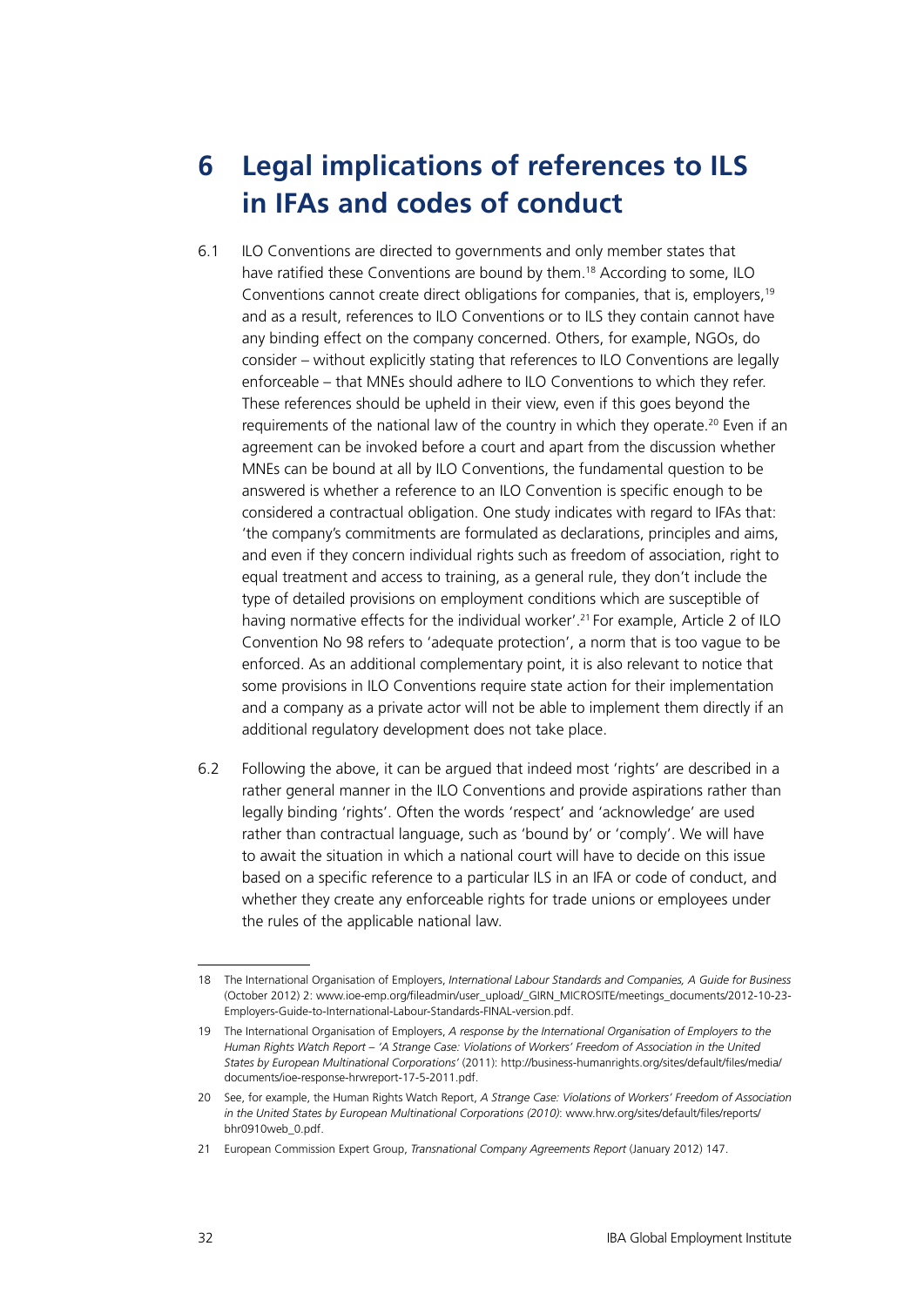- 6.3 However, before a court can answer that question, there is a preliminary issue to resolve. Can an IFA or code of conduct be enforced in a court of law? A distinction should be made between situations involving ILO member states that have ratified a Convention and situations involving countries that have not. As indicated, countries that have ratified an ILO Convention must make sure that national law conforms to the terms of the ratified Convention. If they have, then a commitment to comply with the terms of a Convention, this equates to a commitment to comply with that country's national law.
- 6.4 Although private parties often use them as guidance, ILO Conventions are not designed to apply to companies and businesses, and never have been.<sup>22</sup> As we have noted, it is nevertheless quite common for companies to enter into IFAs or other types of agreement, or to issue codes of conduct that contain references to ILO Conventions or even have ILS included in it.
- 6.5 Companies are free to contract as they see fit, provided the terms of such contracts are not unlawful within the jurisdictions in which they operate. Under certain circumstances, MNEs are also free to make commitments in which they agree to engage in labour practices that confer rights upon workers that may exceed those available under national law. In most cases, making such a commitment does not pose a problem because, by doing so, the company does not violate national law. This is generally the case with commitments under most of the eight fundamental ILO Conventions (see 2.8). Of the four themes covered by the fundamental Conventions, three are prescriptive and designed to eliminate problems in the labour market. Conventions No 138 and No 182 deal with the eradication of child labour; Conventions No 29 and No 105 deal with the elimination of forced labour; and Conventions No 100 and No 111 deal with the elimination of discrimination in employment and occupation. With each of these Conventions, it is generally not difficult for employers to comply with a private commitment in an IFA or code of conduct and not violate national law. For example, Article 2 of Convention No 138 sets a minimum age of 15 for the performance of certain types of employment. Yet, there is nothing to prevent an employer from establishing a policy that prohibits the employment of individuals under the age of 18, even if national law would permit youth employment.<sup>23</sup> A company refusing to avail itself of certain aspects of national law would not amount to a violation of that law.
- 6.6 The ease of analysis ends when one addresses ILO Convention 87. This Convention contains affirmative rights upon workers, such as the right of free choice to be represented by a trade union of their own choosing or not.<sup>24</sup> Article 2 of Convention No 87 provides that 'workers and employers, without distinction

<sup>22</sup> See n17 above, 5.

<sup>23</sup> There is, perhaps, the risk that an employer could be held to violate national law by refusing to hire someone aged 15 if that person wanted a job, but such risks would seem to be limited.

<sup>24</sup> While Convention No 87 does not include an express statement related to the choice of a worker not to be represented by a trade union, it is implicit in the text of the Convention and was not included in the text of the Convention precisely because of this fact. Moreover, Arts 20.2 and 23.4 of the UN Universal Declaration of Human Rights (www.un.org/en/documents/udhr) present the same doctrine.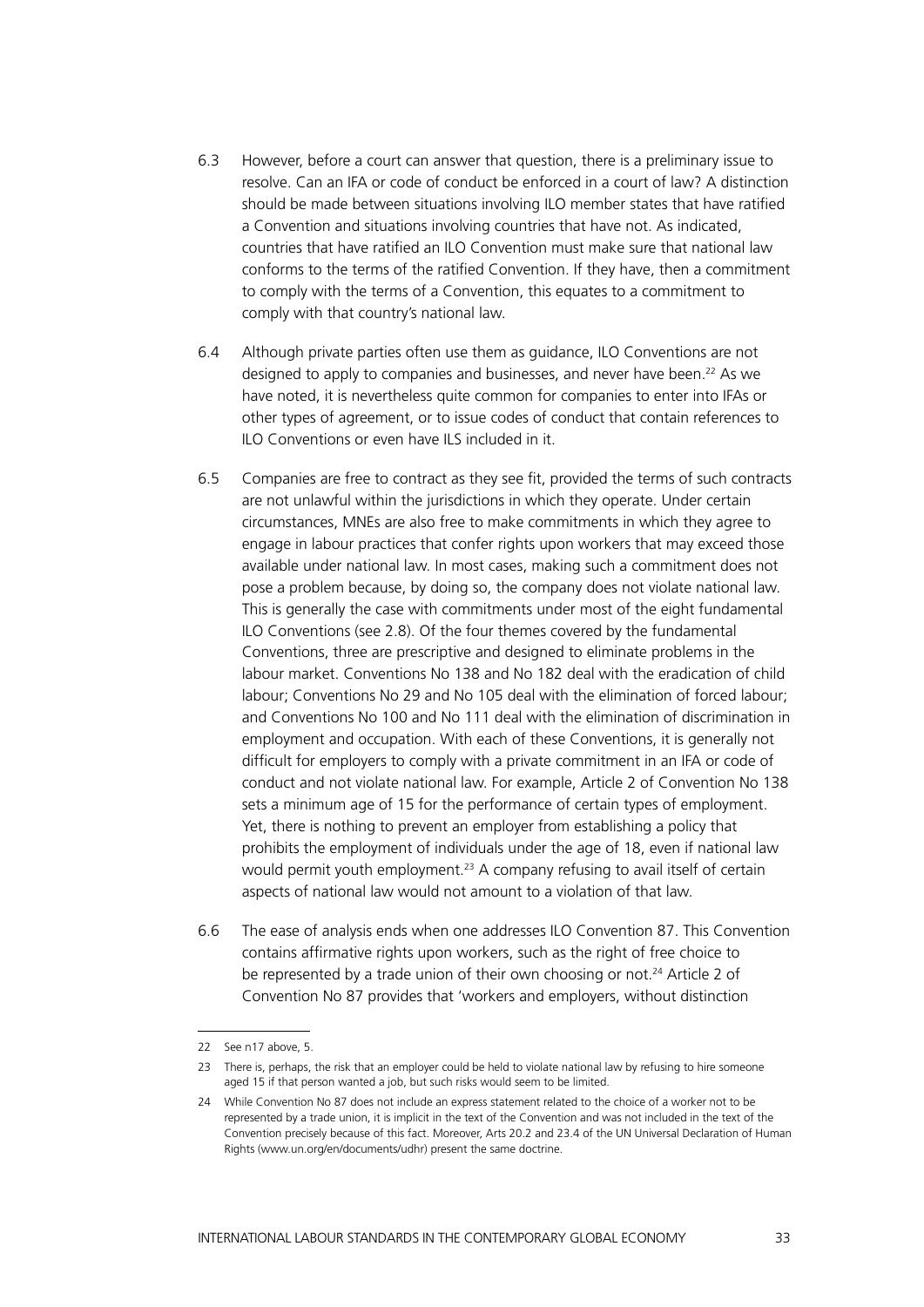whatsoever, shall have the right to establish and, subject only to the rules of the organisation concerned, to join organisations of their own choosing without previous authorisation'.

- 6.7 Another example of where Convention No 87 confers the right to be represented or not exclusively upon the worker arises in the system built around how workers select their collective representative in countries that have not ratified the Convention. Again, looking at the plain language of Convention No 87, it is clear that it is the workers who enjoy the right whether or not to join a labour union of their choice. It does not confer the right to select a trade union upon the employer or the trade union. Yet, in certain jurisdictions, national law determines which trade union is deemed to represent the workers. For example, in China, only trade unions associated with the All China Federation of Trade Unions may represent workers. Similarly, in Brazil, the law establishes the principle of trade union unicity, according to which only a single union represents the workers for a specific sector and geographic area. A second principle provides that the 'hard core' economic activities of a business serve as the basis for the decision on which trade union will represent its employees. With regards to Mexico, there are complaints before the CFA related to the use of 'employer protection collective bargaining agreements', which exclude other less representative trade unions.25
- 6.8 The provisions at issue in each of the legal systems described in these three countries arguably serve to benefit trade unions. In China and Brazil, union representation is established by law, and in certain states of the United States, membership can be compelled. Yet, such provisions could be considered by many as in contradiction with the plain language of Convention No 87, which leaves it to the worker to decide whether or not to be represented by a particular trade union, not the government or the union. Where a company commits to comply with the terms of Convention No 87, then, depending on how that commitment is made, it could be accused of not lawfully operating in the countries mentioned and still uphold the requirements of the Convention.
- 6.9 The complexities associated with this situation become that much more amplified when one looks at the direction IFAs are taking as they evolve. Drawing upon the model established by the Bangladesh Accord,<sup>26</sup> increasingly global union federations are looking at arbitration provisions for IFAs to enforce them irrespective of where a breach may have occurred.
- 6.10 While there has always been a debate about whether IFAs are legally enforceable contracts, those IFAs that include an arbitration provision raise an additional layer of complication. To begin, such provision subjects interpretation of the standards included in an IFA to a private arbitrator. In addition, under some legal systems, an arbitrator's decision is insulated from appeal. However, if an arbitrator's decision is subject to appeal, to what extent will a court impose its own interpretation?

<sup>25</sup> CFA, Case No 2694 against Mexico on the use of 'employer protection collective bargaining agreements'.

<sup>26</sup> www.bangladeshaccord.org.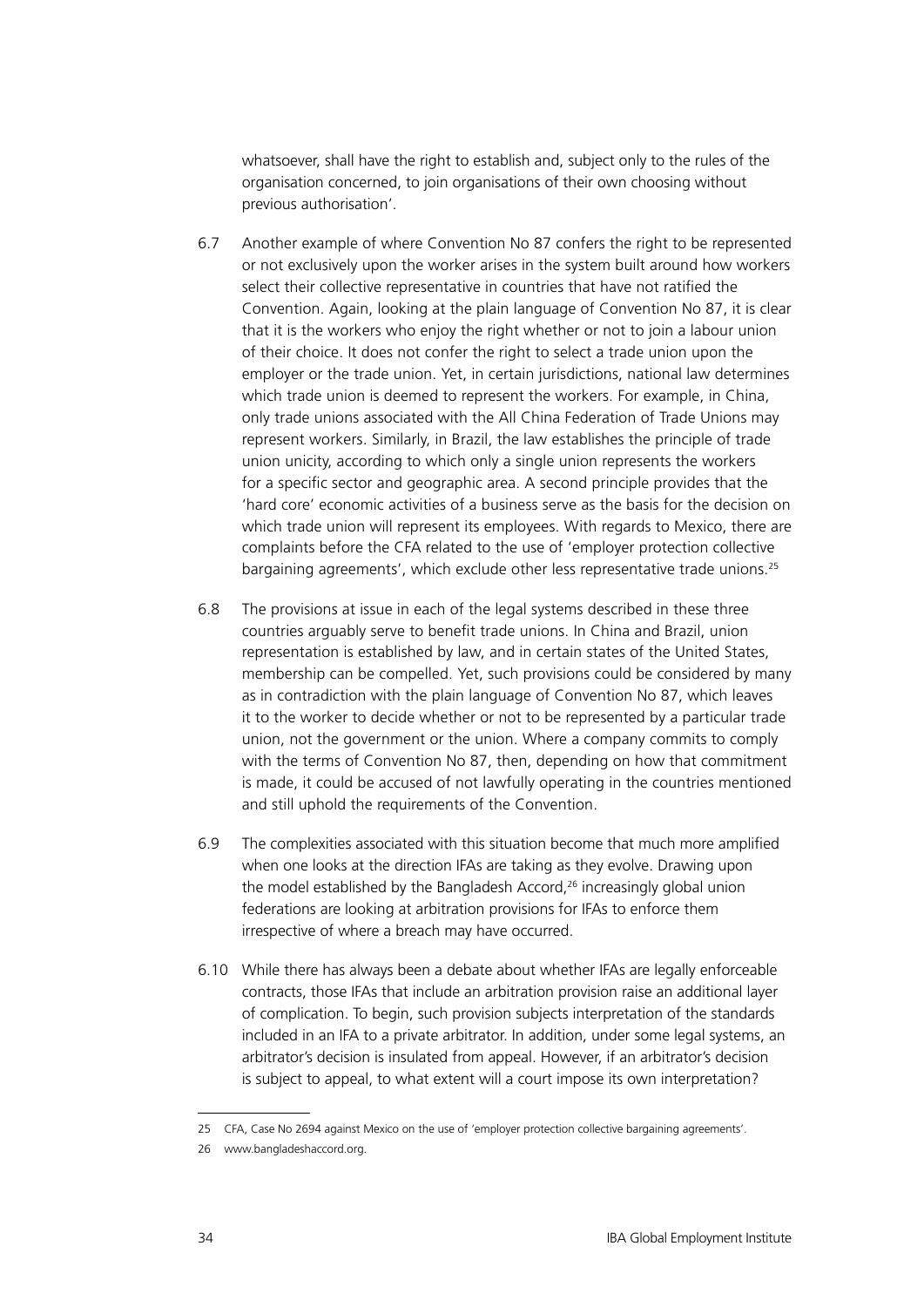Pair this extrajudicial enforceability with a commitment to comply with ILO Conventions, and one is left with an instrument that could create a major problem for the signatory employer.

- 6.11 Any company considering whether or not to enter into an agreement of whatever type, or establish a policy or code of conduct, should take great care to ensure that the commitments these instruments contain do not place the company in a situation where it creates obligations that conflict with the national law of any country in which it is doing business.
- 6.12 It is generally accepted that codes of conduct cannot be enforced in legal proceedings. Their enforcement is in the hands of the relevant MNE and thus enforcement depends on whether the MNE provided an enforcement mechanism in the code of conduct itself and, if so, what exactly is provided. However, if a code of conduct has become part of an individual labour contract, for example by explicit incorporation of its provisions into the contract, an employee could try to enforce the provisions of the code of conduct in legal proceedings based on the individual contract of employment. Whether such proceedings would be successful will depend on the applicable (national) law and the way in which the reference to the code of conduct in the employment contract was phrased. Success would also depend on whether a court of law can be found that has jurisdiction over the matter.
- 6.13 The position is different with regard to IFAs, because IFAs are agreements between an MNE and one or more global unions. The first issue that needs to be considered in any discussion on the legal enforcement of IFAs (without an arbitration provision) is which court of law would have jurisdiction and what law would be applied by that court. A striking feature of many IFAs – if not most – is that they do not include a clause on jurisdiction and/or applicable law.27 This in itself can be an indication that at least the parties to the IFA do not consider the agreement enforceable in a court of law. A rare example of an IFA that does have a jurisdiction clause and a choice of law clause is Umicore's Sustainable Development Agreement of 2011. Chapter 6 of the agreement provides: 'This agreement is governed by Belgian law. Consequently, any disputes will fall within the exclusive competence of the Belgian courts.'
- 6.14 Which courts have jurisdiction and which law will be applied will in most cases have to be determined on the basis of private international law rules. Since there is no specific legal framework for the legal enforcement of IFAs at the international or European level, the question whether or not an IFA is legally enforceable will have to be determined on the basis of national law; that is, the law applied by the court 'adhered'.<sup>28</sup> Some argue that, in certain cases, an IFA

<sup>27</sup> Labour Asociados, *Study on the characteristics and legal effects of agreements between companies and workers' representatives*, *Final Report, DG Employment, Social Affairs & Inclusion* (2011) 149.

<sup>28</sup> A van Hoek and F Hendrickx, *International private law aspects and dispute settlement related to transnational company agreements* (2009).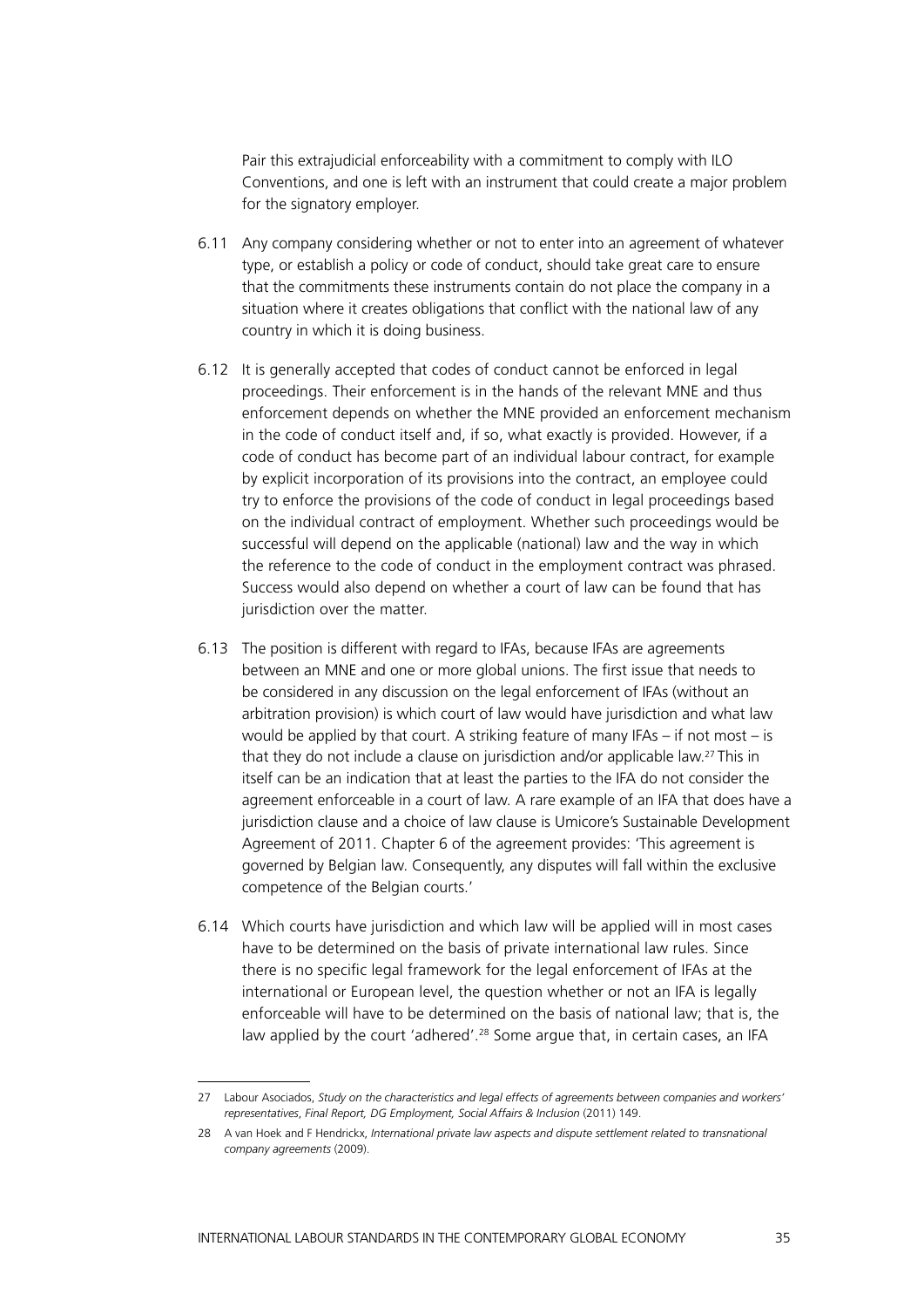can qualify under national law as a collective (labour) agreement. If collective (labour) agreements are legally enforceable in that jurisdiction, the argument runs that the IFA will be legally enforced.29 Whether that argument can be sustained would seem to turn on the criteria under the relevant national law as to what qualifies as a collective (labour) agreement. Even if an IFA does not qualify, there are those who argue it may still be legally enforceable. Others, however, argue that, generally speaking, not only are IFAs by their nature unenforceable by reason of being more of a 'political character and not a legal one',30 but also IFAs are 'primarily designed to operate as "soft law" by creating a mechanism for collaborative effort through social dialogue'.31

6.15 The question whether an IFA can thus be enforced in a court of law is still a matter of debate and depends very much on its content and the requirements of the applicable national law applied. The general thought seems to be – which is sometimes explicitly stated in the IFAs – that an IFA is a means to create a social dialogue framework rather than a strict contractual obligation that can be enforced in court.<sup>32</sup> However, from a business perspective, IFAs should be carefully drafted clarifying that its statements cannot be legally enforced. Some IFAs are indeed clear on this point.

### **Examples of enforcement mechanisms in IFAs**

- 6.16 Many IFAs refer in some way or another to what can or cannot be done in case of discussion on the interpretation or implementation. The enforcement mechanisms found in some IFAs differ widely. Many IFAs indicate that, in case of discussion on the interpretation or implementation of the IFA, the parties will enter into a dialogue to solve the problem. This is, for example, the case for the IFAs of Brunel, Ford, Mizuno, Petrobas and Prym Group. Other IFAs contain more elaborate provisions on the enforcement of the IFA. The IFAs of, for example, Chrysler, Daimler, LEONI and ZF Friedrichshafen AG provide a provision that indicates that the compliance with the principles laid down in the IFA will be part of an internal auditing process. Other IFAs provide for a comprehensive procedure that should be followed in case of a complaint or infringement of the IFA. The IFAs of Aker ASA and Lafarge Group contain more detailed provisions.
- 6.17 In the GFA on CSR and International Industrial Relations of 2013 of the Lafarge Group, a procedure for the settlement of disputes is provided:

'In the event of a complaint or breach of a provision of this agreement, the procedure below will normally be followed:

<sup>29</sup> European Commission Expert Group, *Transnational Company Agreements Report* (January 2012) 35.

<sup>30</sup> European Foundation for the Improvement of Living and Working Conditions, *European and international framework agreements: Practical experiences and strategic approaches* (2009) 39: www.eurofound.europa.eu/ sites/default/files/ef\_files/pubdocs/2008/102/en/2/EF08102EN.pdf.

<sup>31</sup> A L Goldman, *Enforcement of international framework agreements under US law* (2011) 606.

<sup>32</sup> The International Organisation of Employers, *International Labour Standards and Companies, A Guide for Business*  (October 2012) 7: www.ioe-emp.org/fileadmin/user\_upload/\_GIRN\_MICROSITE/meetings\_documents/2012-10-23- Employers-Guide-to-International-Labour-Standards-FINAL-version.pdf.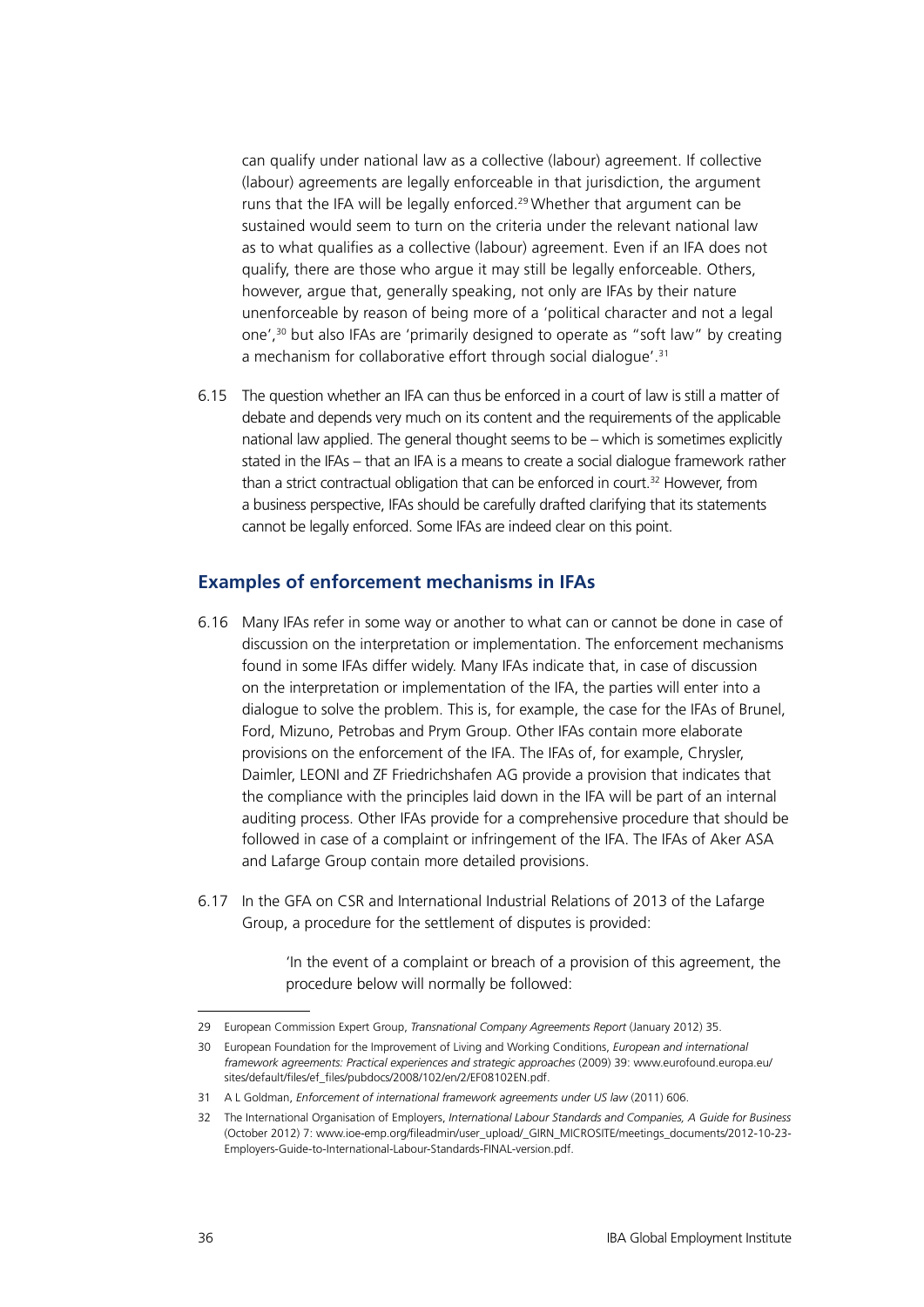- a) In the first instance, the complaint should be referred to local management.
- b) If the problem is not resolved by local management, it will have to be referred to the appropriate national union, which will raise the issue with the local company.
- c) If the dispute is not resolved, the reference group will address the issue and propose appropriate action in connection with regional coordinators of BWI and IndustriALL Global Union.
- d) If a dispute is not resolved and that the provisions of this agreement continue to be breached, the termination of the [Global Framework Agreement] will occur only as a last resort.

The signatories agree that any difference arising from the interpretation or application of this agreement will be jointly discussed with a view to its clarification.'

6.18 The GFA for the development of good working relations in companies that are part of Aker of 2012 Article 4 provides the procedure in case of infringements:

> 'In the event of a complaint or an infringement of the agreement the following procedure will normally apply:

- a) Firstly, the complaint should be raised with the local site management.
- b) If the complaint is not resolved with local management, it should be referred to the appropriate national union who will raise the issue with the company's regional president.
- c) If still unresolved, the complaint will be referred to Aker's Chief Shop Steward who will take the issue to Aker's Chairman and CEO.
- d) Ultimately, if still unresolved, the complaint will be referred to a monitoring group, consisting of an equal number of (company) management and union (including IndustriALL) representatives (3+3). In case of deadlock, arbitration will be handled by the ILO or a neutral party agreed upon by (company) management and the union side.
- e) After this process has been exhausted failure to reach a consensus will mean a termination of the agreement.'
- 6.19 The different procedures lead to different results, in the sense that some lead to arbitration, while others could end in the termination of the agreement. If an IFA does provide an enforcement mechanism, parties will have to adhere to it.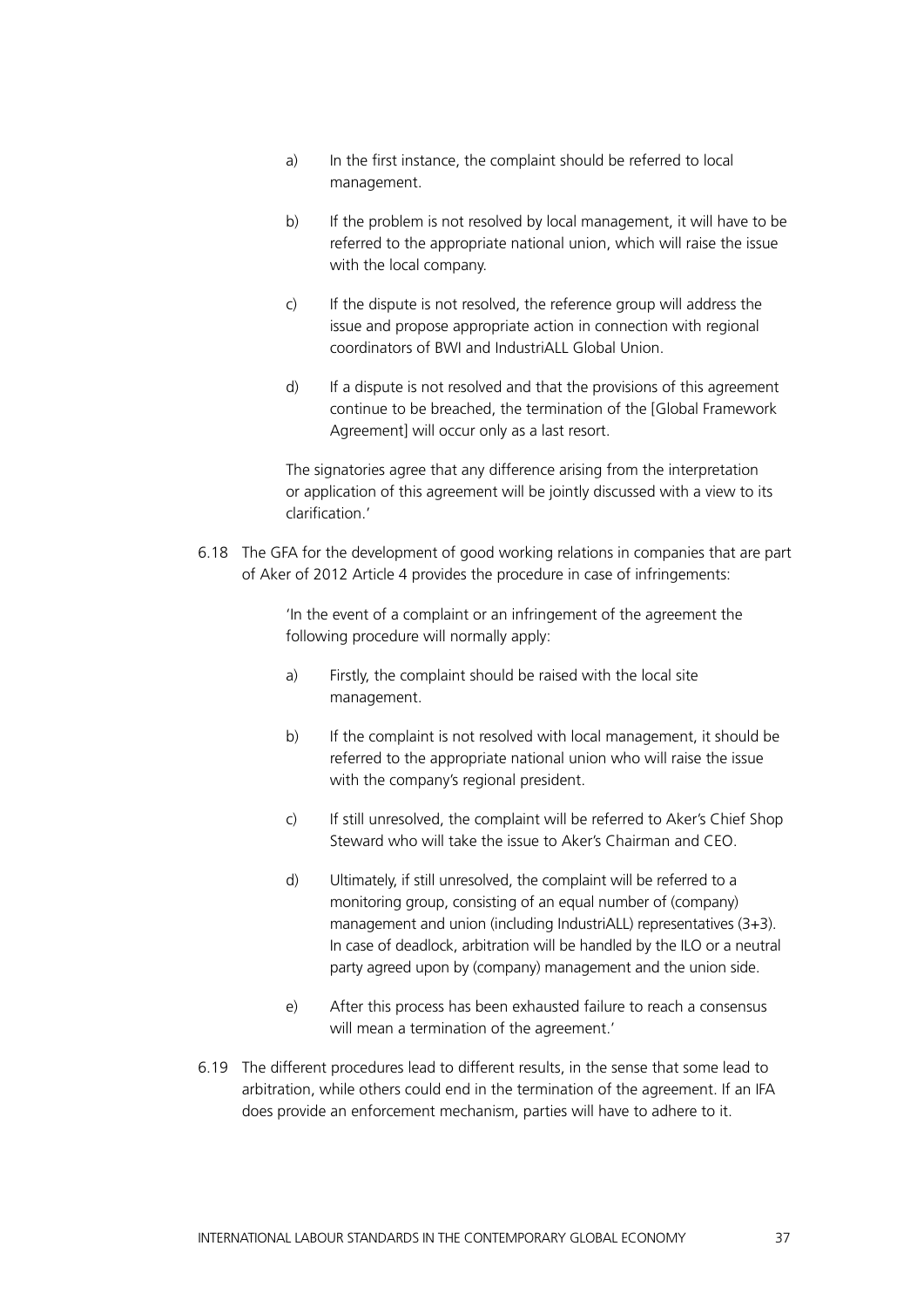# **Examples of references to the legal status of an IFA**

- 6.20 As indicated, the theoretical discussion on the legal implications of an IFA is not yet settled. Some IFAs are, however, rather clear on its legal implications. Below are three examples explicitly covering legal rights and/or remedies.
- 6.21 The IFA of MAN Group of 2012, for example, provides that:

'Above and beyond this [reference to internal mechanism of dealing with incidents] no claims against MAN SE or its group companies or against their employees or executive bodies may be derived from this joint declaration of intent on any legal grounds, either from within the Company or by third parties.'

- 6.22 The Declaration on Social Rights and Industrial Relationships of LEONI of 2002 in Article 2.5 provides that: 'third parties cannot derive or enforce any rights from this declaration'. A similar provision has been included in, among others, the IFAs of Volkswagen and Mann & Hummel.
- 6.23 The Sodexo-IUF International Framework Agreement of 2011 explicitly excludes any remedies other than the procedures set forth in the IFA:

'The procedures for resolution of differences set forth above shall be the exclusive remedy available to the parties, and nothing in this agreement shall provide the basis for any cause of action of any kind in any court or administrative body by "IUF", "Sodexo", or any other entity or individual.'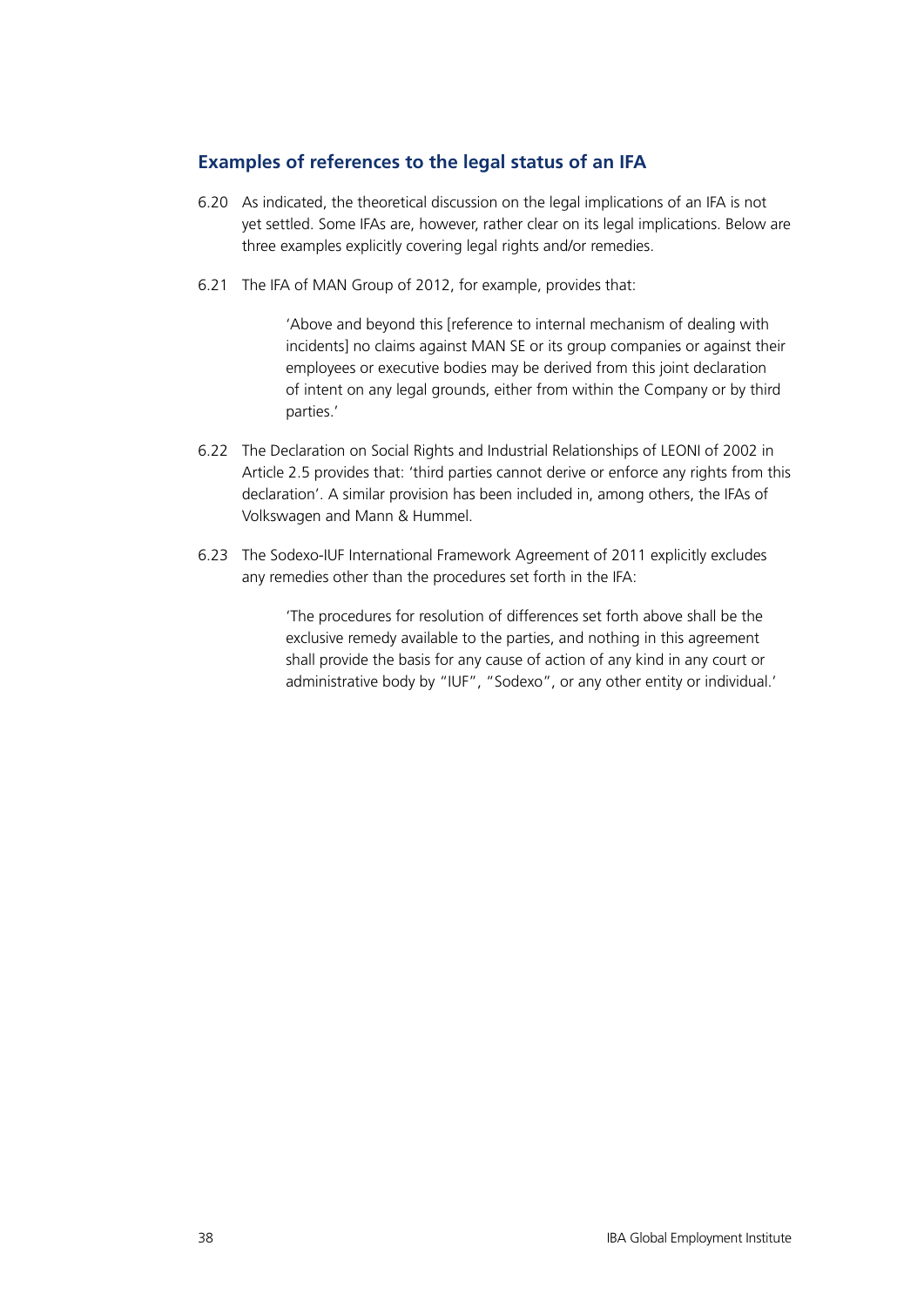# **7 Concluding remarks**

- 7.1 Although ILS are not addressed to MNEs but to governments to implement national legislation that conforms to them, ILS have become relevant to companies in many ways, not only because the country in which the company is doing business did indeed ratify the particular ILO Convention and enacted legislation to conform to its content. Companies may have signed IFAs referring to the 1998 Declaration, ILO Conventions, Recommendations or to specific provisions included in them, or have referred to ILS in their codes of conduct, policy, a handbook, CSR initiative or other instrument. Moreover, a number of multinational institutions have incorporated references to ILO Fundamental Principles and Rights at Work established in the 1998 Declaration in instruments such as the UN Global Compact and the UN Guiding Principles on Business and Human Rights, the OECD Guidelines and the ISO 26000 Standard that do apply to companies directly.
- 7.2 This Report outlines the compelling arguments for the case that Convention No 87 on Freedom of Association and Protection of the Right to Organise does not contain a right to strike. It is argued that the purported 'right to strike' does not follow from the wording of the Convention, nor from any other subsequent agreement by ILO tripartite constituents in the ILC. Moreover, the preparatory works on, and the circumstances of, the conclusion of the Convention clearly establish the intention to exclude the issue of the right to strike from the standard setting. Therefore, the CEACR's view that Convention No 87 contains rules on the right to strike is not in line with applicable interpretation rules, as contained in the Vienna Convention on the Law of Treaties. In requesting governments to adhere to its self-made rules on the right to strike rather than only to rules set in ILO conventions, the CEACR oversteps its mandate. Any requests by the CEACR to governments to align their law and practice to its own rules on the right to strike are not only non-binding, but also outside the scope of ILO standards supervision. Governments have no obligation under Convention No 87 to adhere to the CEACR's rules on the right to strike.
- 7.3 On one hand, it seems that not all (often multinational) companies have been fully aware of what IFAs are, what the consequences can be of signing one and what effects they may have on a company's business strategy and goals. In some situations, there is a case for believing that a company has not sufficiently considered the exact wording of agreements or codes it has signed. It may well be that, in some instances, representatives of multinationals of certain departments, such as HR or industrial relations or CSR departments, have encouraged the signing of an IFA or other instrument without first considering the legal implications. It makes eminent sense to get input from legal internal units.
- 7.4 On the other hand, the language in ILO Conventions is rather general. The provisions of ILS refer to principles and rights at work describing them in a rather broad manner. Therefore, it must not be taken for granted that all references to ILS in IFAs will lead to specific legal consequences for a company in national jurisdictions. The issue remains an open one and may in the future be decided before a national court.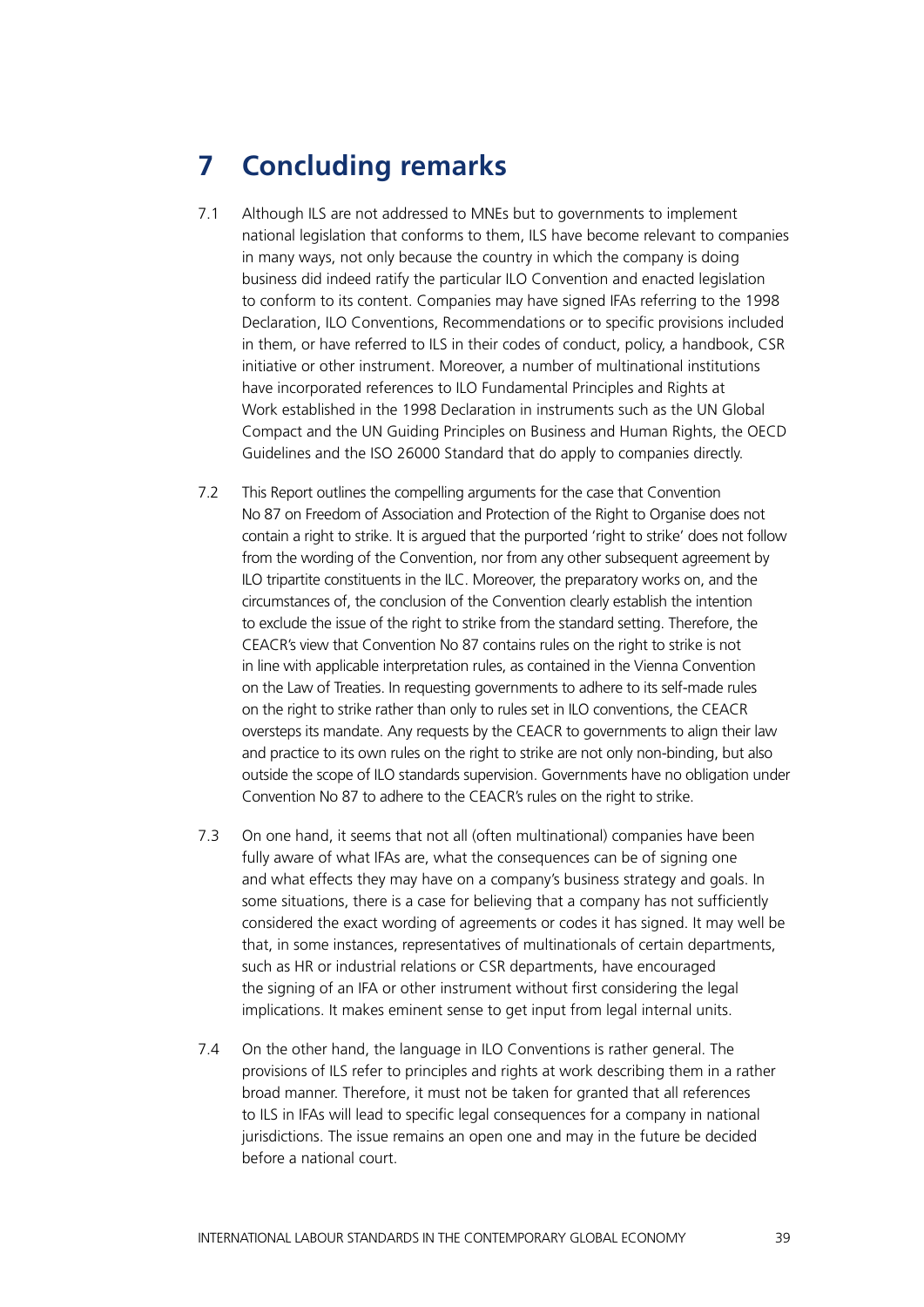- 7.5 In addition, in the process of legal enforcement of IFAs, there are other significant hurdles and debates as to the exact legal status of IFAs. So far, there are no known examples of an IFA having been successfully enforced in court.
- 7.6 It is true that IFAs are not generally designed to be legally enforceable, but it cannot be totally ruled out that one day a court will consider itself competent to hear a case on the legality or interpretation of an IFA. If it does, one question it will have to resolve is what the applicable law might be. It is arguable that, in some jurisdictions, IFAs qualify under national law as collective agreements of some kind, and so are legally enforceable by the court on that basis. In those few cases in which arbitration is agreed in the IFA, arbitrators will indeed declare their competence to arbitrate the IFA.
- 7.7 There is not much debate on the legal status of codes of conduct. They are selfregulatory and cannot in principle be enforced through legal proceedings. It is up to the company itself to decide in the code what 'rights' are given to employees. Many codes of conduct do not take ILS into consideration.
- 7.8 Furthermore, there is an argument that a commitment to comply with ILO Convention No 87 could place companies under challenging pressure by those that consider the Convention as incompatible with the fulfilment of national law (such as recognising a particular union).
- 7.9 In our rapidly changing global economy, the current body of ILS and the ILO supervisory system needs to be a credible, balanced and current point of reference and continually adapt to the changing global circumstances taking into account not only the needs of workers protection, but also the needs of sustainable enterprises to create employment. The way companies refer to ILS needs to be carefully considered given the unintended consequences linked to the extensive non-binding guidance produced by some of the supervisory bodies of the ILO on certain subject areas. These unintended consequences are even more relevant due to the references to ILO Fundamental Principles and Rights at Work included in the OECD Guidelines, the Global Compact, the UN Guiding Principles and other initiatives affecting companies that act globally. It is clear that the CEACR and other ILO supervisory bodies need to provide non-extensive, non-binding, up-todate, credible and balanced guidance on ILO Conventions in a way that is legally consistent, in order to reinforce the credibility of the system in the future.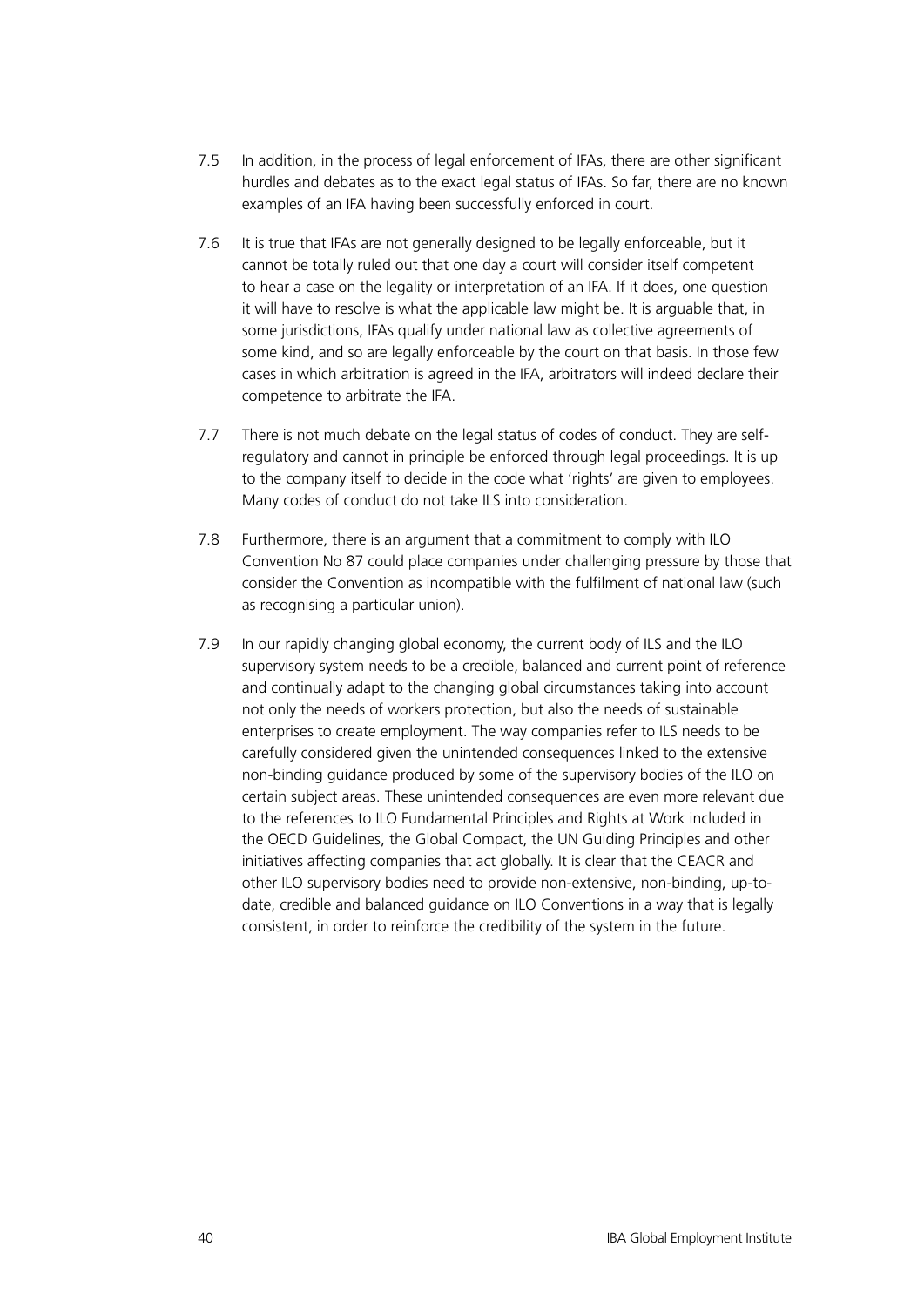# **Annex I: IOE comments for the General Survey 2012 on fundamental ILO Conventions**

# **Comments on Conventions Nos 87 and 98**

### **Employers' position on the 'right to strike': do Conventions Nos 87 and 98 include the right to strike?**

The right to strike is not provided for in either Convention 87 or 98 and was not intended to be. The legislative history of Convention No 87 is indisputably clear that 'the proposed convention relates only to freedom of association and not to the right to strike'.<sup>1</sup> Furthermore, as was emphasised by the Employers' spokesperson during the final discussion of Convention No 98 in 1949, 'the Conference chairman declared unreceivable the two amendments aimed at incorporating a guarantee for the right to strike as they were not within the scope of the Convention. The speaker thus expressed the opinion that the passage in question constituted a factual error with respect to the historical basis of the right to strike being fundamentally inherent in these conventions'.2

Despite this background, the CEACR maintains that the right to strike is based on Article 3 of Convention No 87, which states that 'Workers' and employers' organizations shall have the right… to organize their administration and activities and to formulate their programmes', taken with Article 10 of the Convention, which defines 'organisation' within the meaning of the Convention as any organisation 'for furthering and defending the interests of workers or of employers'.3

The CEACR mentioned the right to strike for the first time in its third General Survey on the subject in 1959, in only one paragraph and only with respect to the public service. In the following surveys, the CEACR gradually expanded its views on the matter to seven paragraphs in 1973, then 25 in 1983 and with a separate chapter of no fewer than 44 paragraphs in 1994, including a number of new subjects. Worryingly, the CEACR in its 1994 General Survey paragraph 145 stated that: 'in the absence of an express provision on the right to strike in the basic text, the ILO supervisory bodies have had to determine the exact scope and meaning of the Conventions on this subject'.

<sup>1</sup> ILC: 81st Session, 1994, Record of Proceedings, pp 25/36, para 129.

<sup>2</sup> ILC: 81st Session, 1994, Record of Proceedings, pp 25/36, para 129. ILC: 32nd Session, 1949, Record of Proceedings, Third part, Appendix VII p 468.

<sup>3</sup> See in detail CEACR General Survey 1994, paras 136-179.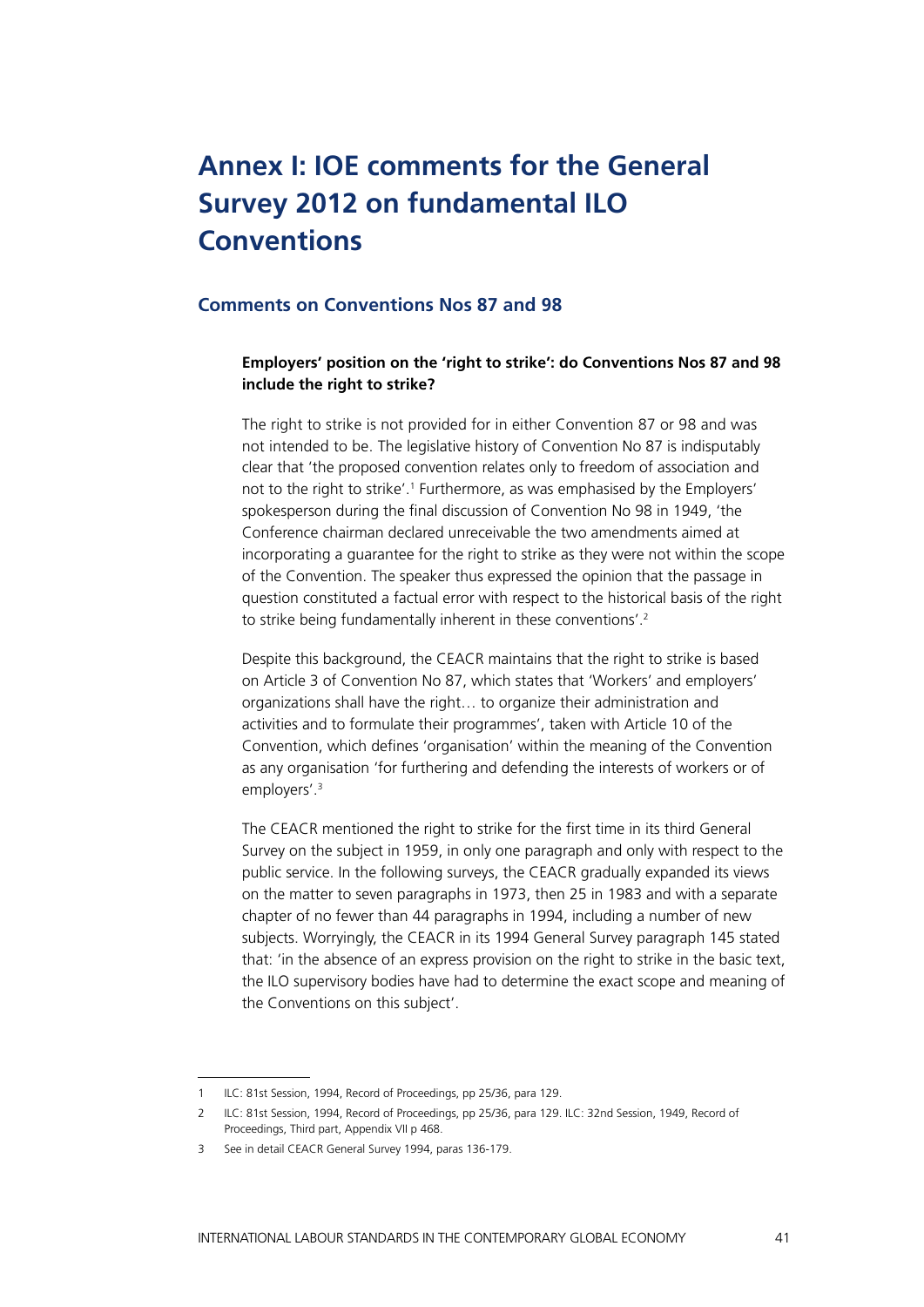On the basis of this interpretation, every year, the CEACR looks into numerous cases involving specific national provisions or practices restricting strike action. In approximately 90–98 per cent of all these cases, the experts conclude that restrictions on the right to strike, be they *de facto* or *de jure*, are not compatible with the Convention.<sup>4</sup> Thus, they have formulated a comprehensive corpus of a minutely-detailed strike law that amounts to a far-reaching, almost unrestricted freedom to strike.<sup>5</sup> The occasional, theoretical restrictions are regarded as being hardly ever applicable to the actual situations reviewed.

However, to take Article 3 of Convention No 87, which states in very general terms that 'Workers and Employers' organizations shall have the right …to organize their... activities and to formulate their programmes' as a basis for establishing very detailed rules regarding a right to strike is very subjective and highly questionable. It is also surprising, as one would have expected to find, for a right as fundamental as the right to strike, an express provision in the text of the Convention itself. If one adheres, even if only loosely, to the applicable principles of interpretation in the Vienna Convention,<sup>6</sup> the right to strike cannot be adduced from the Convention.

As the CEACR concedes, the wording of the Convention, the preamble of the ILO Constitution and the Declaration of Philadelphia do not refer to strikes. No wording, or any other instrument within the meaning of Article 31, paragraphs 1 and 2, of the Vienna Convention can be said to aim at such an understanding between the parties to the Convention. Similarly, there is no subsequent practice in the application of the Convention that establishes the agreement of the tripartite contracting Parties to interpret its provisions as enshrining the right to strike (Article 31, paragraph 3, Vienna Convention).7 The International Labour Conference itself, at its 88th Session in 2000, pointed out that the Vienna Convention of 1969 was to be applied to the interpretation of ILO Conventions.<sup>8</sup>

Nevertheless, questions connected with freedom of association do occupy an inordinate amount of the CEACR's report every year, with strikes figuring prominently among these questions. The ideal type of industrial action fitting the experts' detailed notions is reflected in hardly any national rules on industrial action, or in practice. In these circumstances, it cannot be assumed that a customary right has developed for a particular concept of the right to strike.

<sup>4</sup> Wisskirchen, A, The standard-setting and monitoring activity of the ILO, International Labour Review, Vol 144 (2005), No 3, p 283; see also Wisskirchen/Hess, Employers' handbook on ILO standards-related activities, Geneva 2001, p 35.

<sup>5</sup> The most recent General Survey on this subject (1994) devotes 44 paragraphs to strikes. By contrast, in their 1959 report the experts referred to the possibility of a right to strike in only one paragraph, ILC, 43rd Session, 1959, Report III (Part IV), para 68.

<sup>6</sup> Of 23 May 1969, United Nations, Treaty Series, Vol 1155, p 331.

<sup>7</sup> Wisskirchen, A, The standard-setting and monitoring activity of the ILO, International Labour Review, Vol 144 (2005), No 3, p 284.

<sup>8</sup> ILC, 88th Session, 2000, Record of Proceedings, Vol I, pp 5/2-5/3, paras 7 and 11.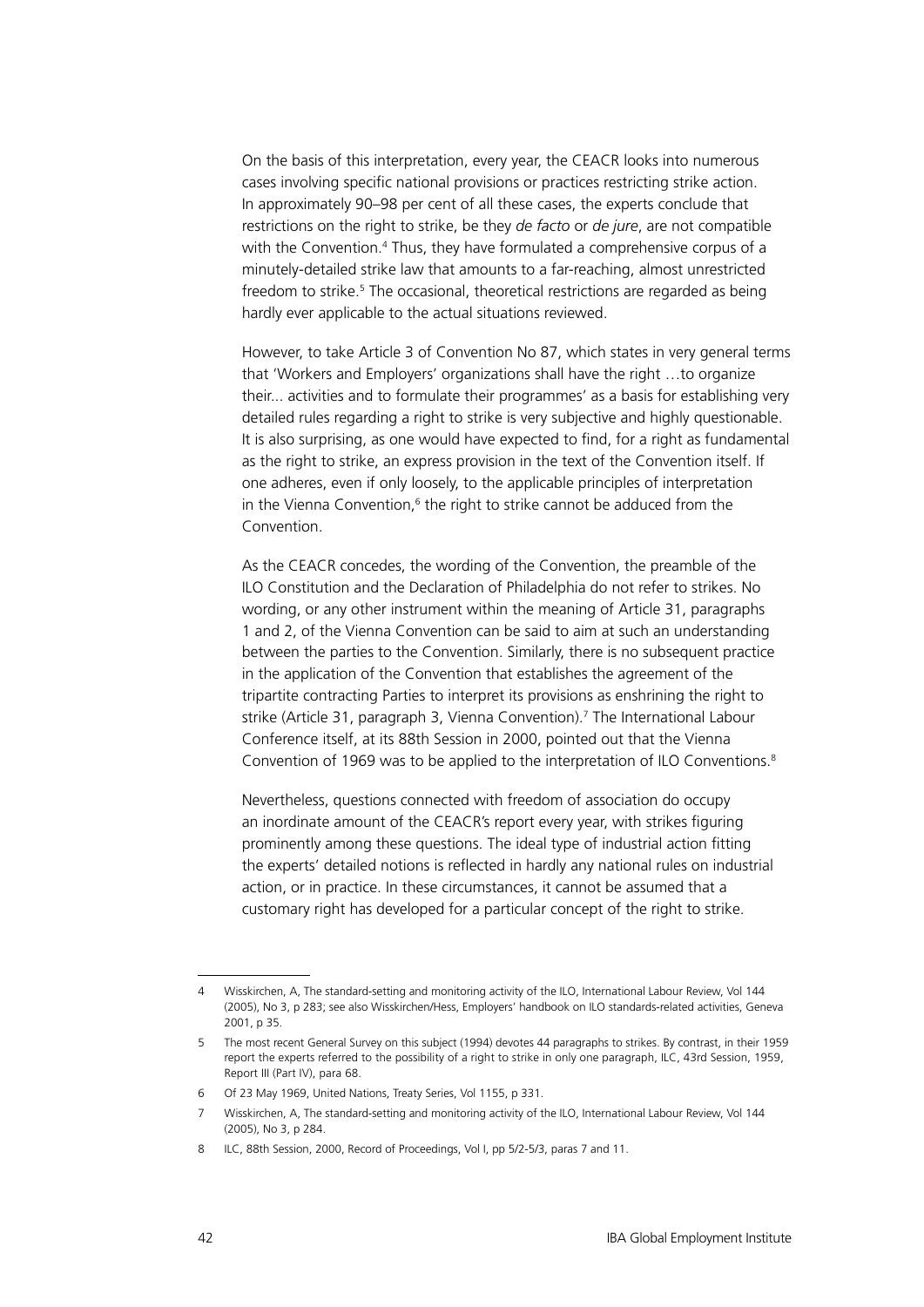Interpretation according to Article 31 of the Vienna Convention therefore leads to the conclusion that strikes are not regulated in Convention No 87. This conclusion is confirmed by the preparatory work of the Treaty and the circumstances of its conclusion. It is rightly pointed out by the Experts in the 1994 General Survey that the right to strike was referred to several times during the preparatory work, but no explicit proposal on that subject was put forward during the debate in Conferences.9 However, the Experts' comments on the genesis of the Convention are incomplete, as the Office's preparatory report on the planned Convention on freedom of association excluded regulation of the right to strike after analysing governments' answers.10

'Several governments, while giving their approval to the formula, have nevertheless emphasised, justifiably it would appear, that the proposed Convention relates only to the freedom of association and not to the right to strike, a question which will be considered in connection with item VIII (conciliation and arbitration) on the agenda of the Conference. In these circumstances it has appeared to the Office to be preferable not to include a provision on this point in the proposed Convention concerning freedom of association'.11

This was again confirmed during debates in plenary. 'The Chairman stated that the Convention was not intended to be a "code of regulations" for the right to organise, but rather a concise statement of certain fundamental principles*.*' 12

When the Right to Organise and Collective Bargaining Convention No 98 was adopted in 1949, this subject was again examined *expressis verbis*. In the course of the subsequent discussions, two workers' delegates and one government delegate vainly tabled proposals to have the right to strike guaranteed in the Convention. Both proposals were rejected. The record of proceedings noted: 'The Chairman ruled that this amendment was not receivable, on the ground that the question of the right to strike was not covered by the proposed text, and that its consideration should therefore be deferred until the Conference took up item V of its agenda relating, inter alia, to the question of conciliation and arbitration.'13 Paragraph 4 of the Voluntary Conciliation and Arbitration Recommendation No 92 of 1951 refers to strikes and lockouts in neutral language and does not attempt to regulate them <sup>14</sup>

<sup>9</sup> General Survey 1994, para 142.

<sup>10</sup> Wisskirchen, A, The standard-setting and monitoring activity of the ILO, International Labour Review, Vol 144 (2005), No 3, p 284.

<sup>11</sup> Report VII, 31st Session of the International Labour Conference, 1948, p 87.

<sup>12</sup> ILC: 31st Session, 1948, Record of Proceedings, Appendix X, p 477.

<sup>13</sup> ILC: 32nd Session, Record of proceedings, 1949, p 468.

<sup>14</sup> Wisskirchen, A, The standard-setting and monitoring activity of the ILO, International Labour Review, Vol 144 (2005), No 3, p 285.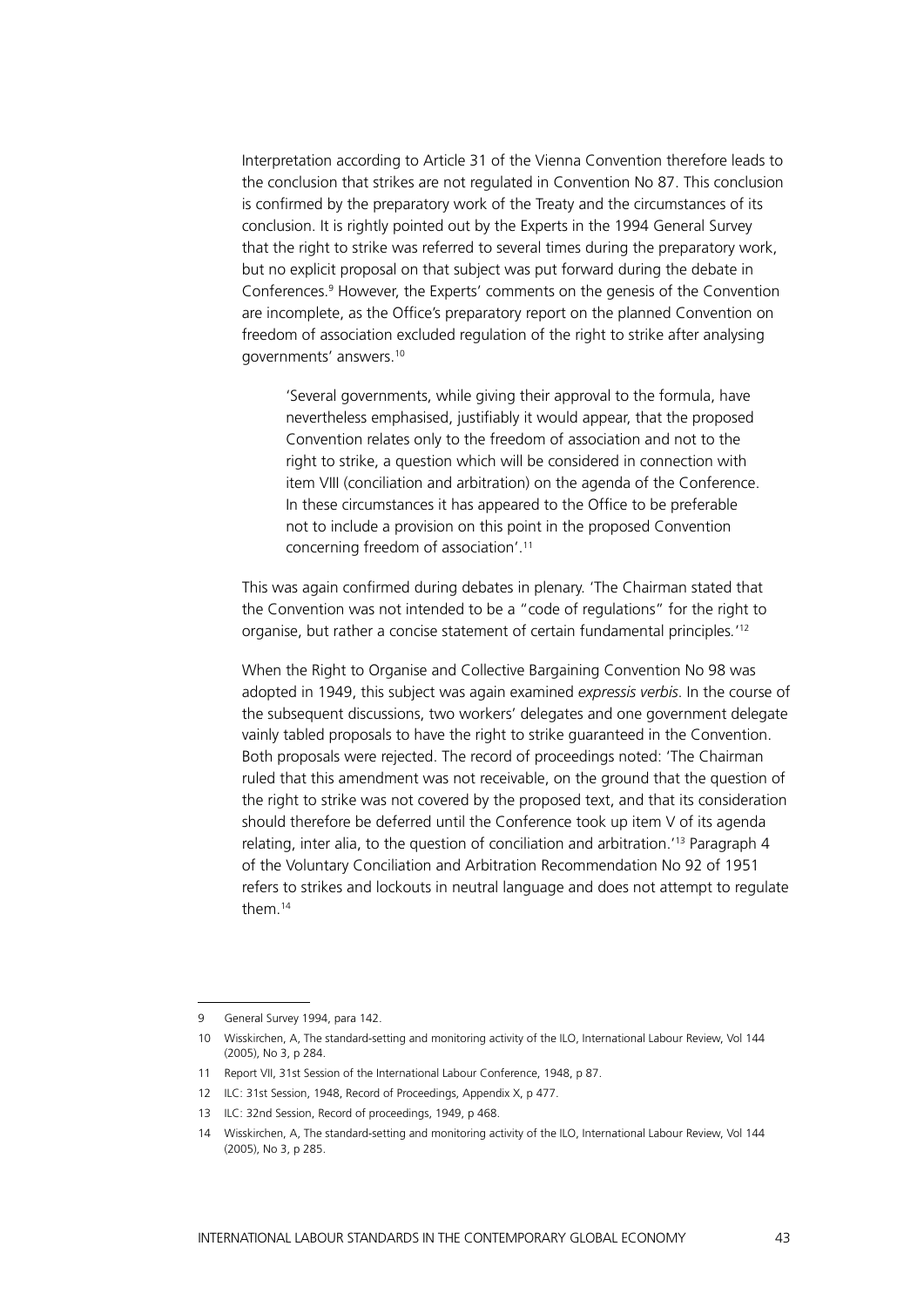Lastly, in 1994, the CEACR made a very vague allusion to the fact that strikes are mentioned in other international instruments.<sup>15</sup> In this respect, the Universal Declaration of Human Rights of 1948 is not relevant. Although it sets out many fundamental rights in general terms, these are only recommendations and compliance with them is not obligatory.16 Article 22, paragraph 1, of the International Covenant on Civil and Political Rights<sup>17</sup> and Article 8, paragraph 1 (d), of the International Covenant on Economic, Social and Cultural Rights<sup>18</sup> are more apposite. For several years, the texts of the two Covenants formed the subject of negotiations aimed at drafting a single UN human rights covenant. A motion to introduce a right to strike alongside freedom of association was, however, rejected. After the text was split into the two aforementioned covenants, Article 8 was given the wording quoted in footnote 15. On the whole, these rules have less binding force and the monitoring machinery is weaker than those of ILO Conventions.19 The UN Human Rights Committee (UNHRC), in its decision of 18 July 1986,<sup>20</sup> which expressly relied on the interpretation rules of the Vienna Convention, concluded that the right of freedom of association embodied in Article 22 of the International Covenant on Civil and Political Rights did not necessarily imply the right to strike and the authors of the Covenant did not have the intention of guaranteeing the right to strike. A comparative analysis of Article 8, paragraph 1 (d), confirmed that the right to strike could not be regarded as an implicit element of the right to form and join trade unions. And the right to strike under Article 8, paragraph 1, was clearly and expressly subordinated to the law of the country.<sup>21</sup>

In these proceedings before the UNHRC, the complainants asserted that ILO organs had arrived at the conclusion that, in the light of ILO Convention No 87, the right of freedom of association necessarily presupposed the right to strike. The UNHRC replied that every international treaty had a life of its own and must be interpreted by the body entrusted with the monitoring of its provisions. In addition to these clearly accurate observations, the UNHRC stated that 'it has no qualms about accepting as correct and just the interpretation of those treaties by

<sup>15</sup> General Survey, 1994, para 143: Art 8 (1) of the International Covenant on Economic, Social and Cultural Rights refers to 'the right to strike, provided that it is exercised in conformity with the laws of the particular country'.

<sup>16</sup> See Brupbacher, S, Fundamentale Arbeitsnormen der Internationalen Arbeitsorganisation, Eine Grundlage der sozialen Dimension der Globalisierung, Bern 2002, p 10.

<sup>17</sup> United Nations: Human rights: A compilation of international instruments, Vol I (First Part), Universal Instruments, Centre for Human Rights, ST/HR/Rev. 5 (Vol. I/Part 1), Geneva, 1994, p 28. Art 22, para 1, reads 'Everyone shall have the right to freedom of association with others, including the right to form and join trade unions for the protection of his interests.'

<sup>18</sup> United Nations: Human rights: A compilation of international instruments, Vol I (First Part), Universal Instruments, Centre for Human Rights, ST/HR/Rev 5 (Vol I/Part 1), Geneva, 1994, p 11. Art 8, para 1 (d) reads: 'The States Parties to the present Covenant undertake to ensure: … (d) The right to strike, provided that it is exercised in conformity with the laws of the particular countries.'

<sup>19</sup> Wisskirchen, A, The standard-setting and monitoring activity of the ILO, International Labour Review, Vol 144 (2005), No 3, p 286.

<sup>20</sup> UNHRC: Report of the Human Rights Committee, General Assembly, 41st Session, Document A41/40, New York, 1986.

<sup>21</sup> Wisskirchen, A, The standard-setting and monitoring activity of the ILO, International Labour Review, Vol 144 (2005), No 3, p 286.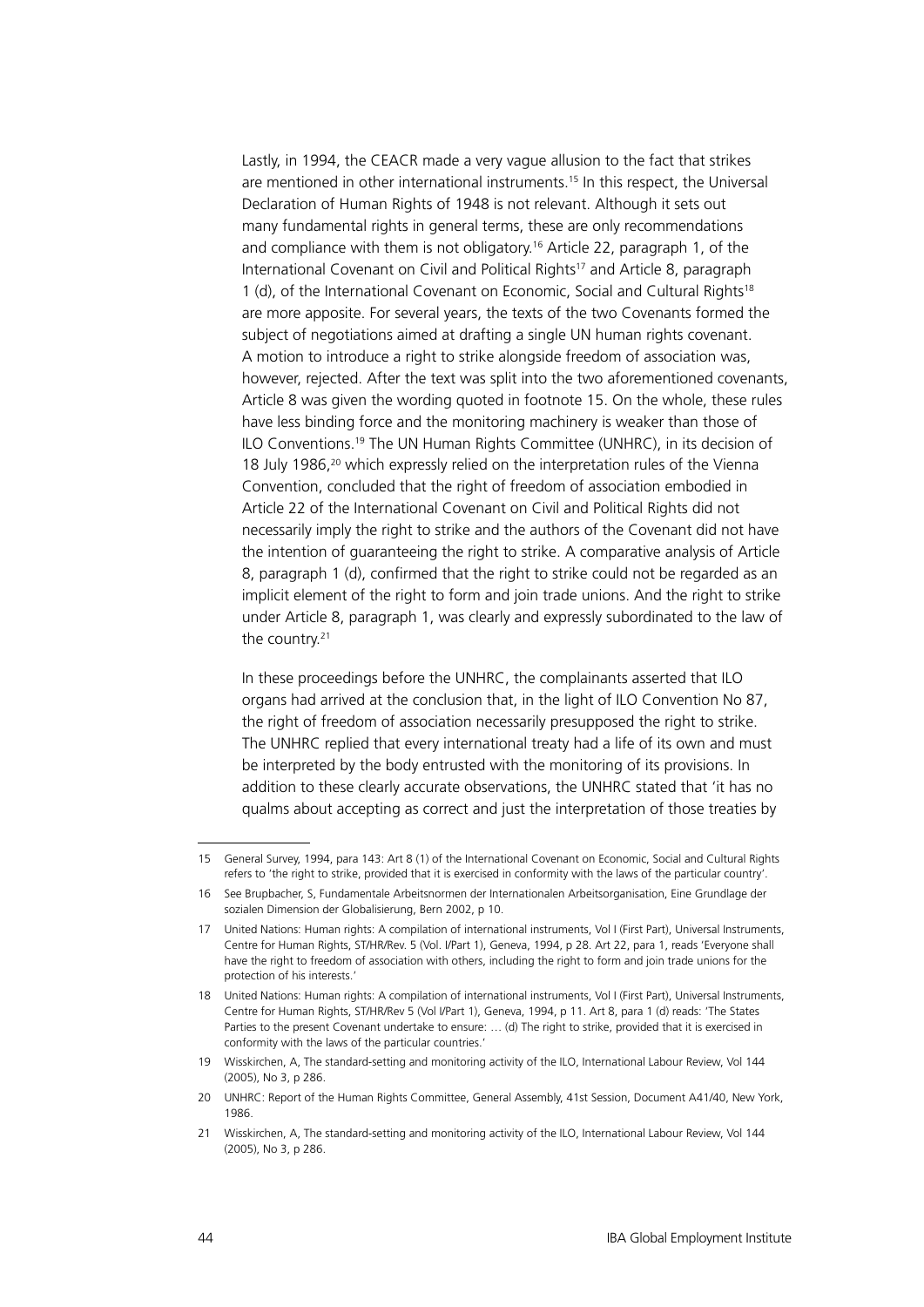the organs concerned'. Coming after the correct allusions of the UNHRC to the separate lives of international treaties and to the fact that they must be interpreted by the competent body, this remark about ILO standards can only be described as an amicable diplomatic statement without any binding force.22 It was an *obiter dictum* from a committee that was, by its own avowal, not competent to deal with this matter. This is all the more true given that, according to Article 37 of the ILO Constitution, the ICJ can alone give binding interpretation of ILO standards.

Nevertheless, the CEACR assumes that there is a general principle allowing an extensive right to strike. In its opinion, limitations require special justification that must be interpreted restrictively.23 Two examples can be recalled in this connection: limitation of the right to strike by 'essential services' is regarded as permissible only when the interruption of these services endangers the personal safety or health of the whole population or sections of the population. Thus, the national legislator is denied the right, in respect of the consequences of strikes, to fulfill a wider duty to protect and provide for the welfare of its citizens extending beyond their life and health. While the CEACR basically considers the right to all forms of strikes to be guaranteed, it believes that an exception might be possible in the case of purely political strikes.24 This wording is virtually meaningless in findings concerning actual cases. The CEACR contends that strikes against government policy should always be permissible and that, in practise, this right to strike also encompasses strikes against a law on the day it is discussed in parliament.<sup>25</sup> The Committee of Experts are silent about the questionable nature of strikes against a freely elected parliament in a state governed by the rule of law.

From time to time, the CEACR relies on statements from the CFA to underpin its views. This tripartite body was set up in 1951 by the GB. Its official duties are more or less identical to those of the Fact-Finding and Conciliation Commission on Freedom of Association, which was established in 1950. The latter consists of independent experts, but as it can act only with the consent of the government concerned, it has not gained particular importance.26 Its job is to ascertain facts and to try to act as mediator and conciliator. The CFA also concerns itself with questions of freedom of association in member states that have not ratified the relevant Conventions; that is, Nos 87 and 98. For this reason, its recommendation cannot be deemed to be 'case law' in the sense of an interpretation of the standards laid down in Conventions. The work of the CFA is based on the call

<sup>22</sup> Wisskirchen, A, The standard-setting and monitoring activity of the ILO, International Labour Review, Vol 144 (2005), No 3, p 286.

<sup>23</sup> General Survey 1994, para 159.

<sup>24</sup> In para 165 of the 1994 General Survey the CEACR stated: 'The Committee has always considered that strikes that are purely political in character do not fall within the scope of freedom of association. However, the difficulty arises from the fact that it is often impossible to distinguish in practice between the political and occupational aspects of a strike, since a policy adopted by a government frequently has immediate repercussions for workers or employers…'

<sup>25</sup> See Wisskirchen, A, The standard-setting and monitoring activity of the ILO, International Labour Review, Vol 144 (2005), No 3, p 287.

<sup>26</sup> Minutes of the 110th Session of the Governing Body, 3–7 January 1950, Appendix VI, para 4; ILC: 33rd Session, Record of Proceedings, 1950, pp 172 and 254–255.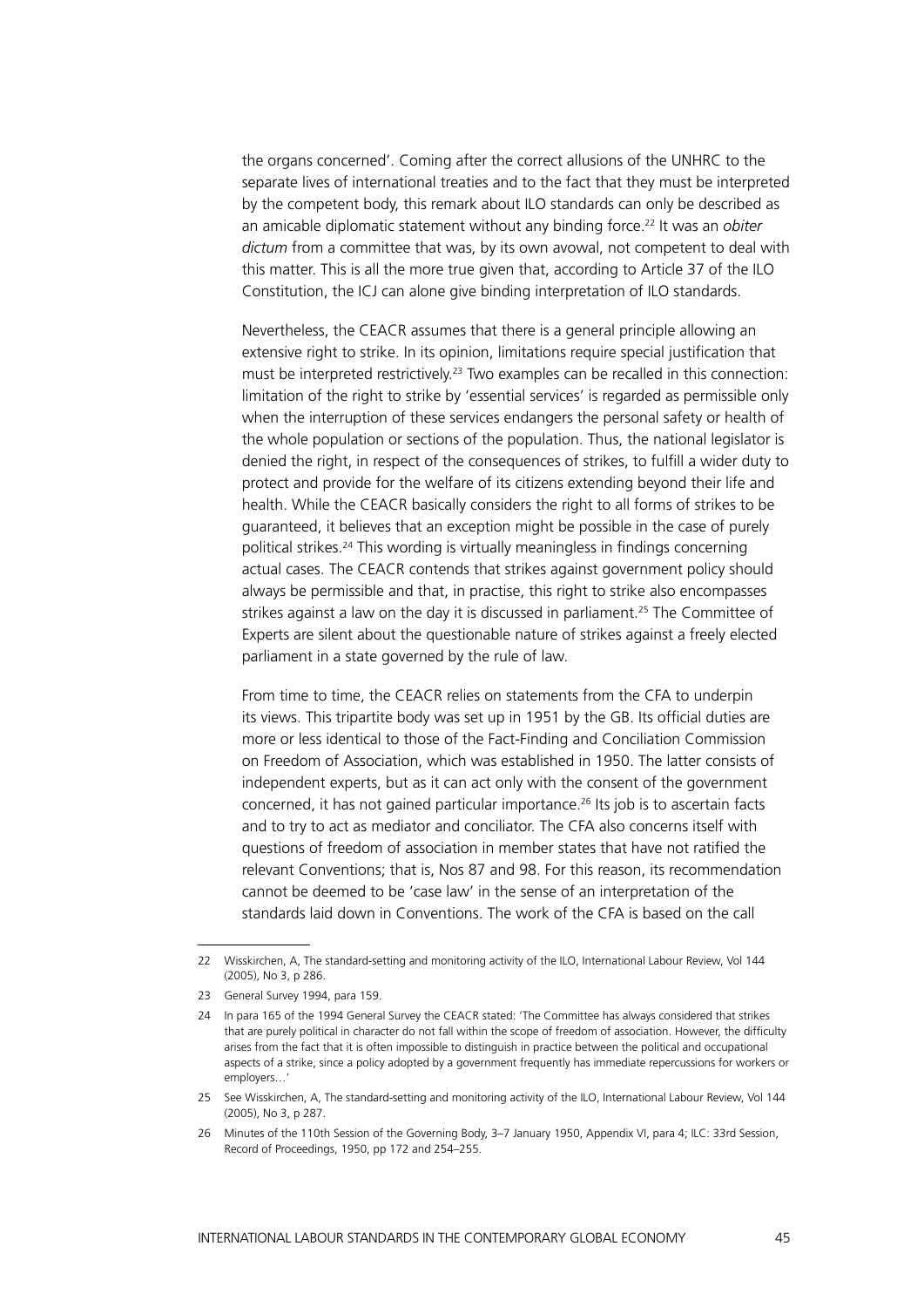in the ILO Constitution to recognise the principle of freedom of association.<sup>27</sup> Moreover, its members do not act as representatives of a constituent, but on their own personal responsibility. As had also been rightly pointed out by Nicolas Valticos, the conclusions of the CFA were not limited to determining the meaning of the freedom of association Conventions and that, not being bound by the terms of these Conventions but more generally inspired by the principle of freedom of association, the CFA was led to formulate the principles that on various points extended the express provisions of the Convention.28 The regular reliance on decisions that went beyond anything contemplated by the provisions and legislative history of Conventions 87 and 98, undercut the credibility of the Committee of Experts.29 In short, the CFA has a broader political brief and can in no sense be seen to be either legislating or restricting itself to the disciplines of interpretation that would establish jurisprudence or a true application of the Convention as enacted.

The Employers protested unambiguously at an early stage against incipient deviations.30 For obvious reasons, no issue was made of this and many other differences during the long years of Cold War. This changed very fast after the great turning point in world politics. The Employers' spokesperson of the Applications Committee has repeatedly explained the Employers' position on this matter in the Conference Committee and in the plenary of the Conference and did so in very great detail in 1994 when the CEACR General Survey was discussed.<sup>31</sup> At the time, it was suggested that, after careful preparation, this subject should be removed from the grey zone of non-binding *extra* or *contra legem* interpretations and officially submitted for discussion by the real legislator of the ILO, in other words, the full ILC. So far, this proposal has gone unanswered. It is also astonishing that the Experts have never addressed the numerous Employers' arguments regarding the subject, which have been put forward in ILO bodies and legal writings. Instead, the Experts persist in reiterating their observations from their earlier reports and General Surveys, which are quoted unchanged as if they were the texts of law.32

In June 2011, the Employers' spokesperson in the Conference Committee on the Application of Standards in his plenary speech regretted the fact that the Experts continually ignore the Employers' representations on the right to strike and requested that this be rectified without further delay.

<sup>27</sup> See Wisskirchen, A, The standard-setting and monitoring activity of the ILO, International Labour Review, Vol 144 (2005), No 3, p 288.

<sup>28</sup> Valticos N, '*Les méthodes de la protection internationale de la liberté syndicale*', in Recueil des cours, 1975, Vol I, pp 89–90, cited in J Hodges-Aeberhard and A Odero de Dios.

<sup>29</sup> ILC: 81st Session, 1994, Record of Proceedings, pp 25/36, para 128.

<sup>30</sup> See the statements of Mr Waline, International Labour Office, Minutes of the 121st Session of the Governing Body, 3–6 March 1953, pp 37 et seq.

<sup>31</sup> ILC: 81st Session, 1994, Record of Proceedings, pp 25/31-25/37, paras 115–134 and pp 28/9–28/10.

<sup>32</sup> Wisskirchen, A, The standard-setting and monitoring activity of the ILO, International Labour Review, Vol 144 (2005), No 3, p 288.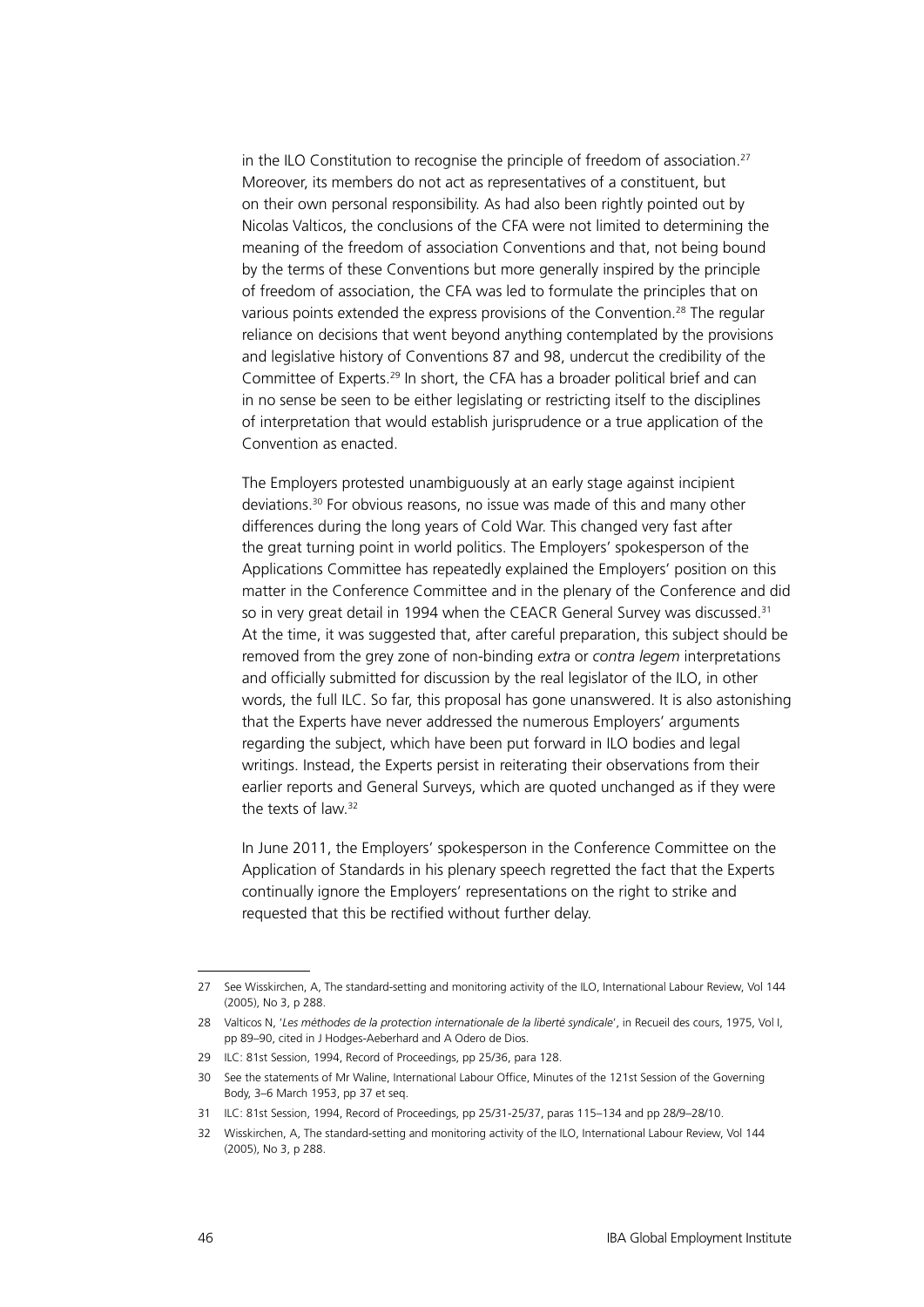# **Final remarks**

The right to strike has no legal basis in either Convention Nos 87 or 98 according to all applicable methods of interpretation, which Employers have consistently reminded the Committee of Experts of at every opportunity. Despite this fact, the CEACR has persisted in interpreting the right to strike as a fundamental right of workers and their organisations and has repeatedly and rigidly applied its broad interpretation of the right regardless of national, economic or political circumstances and of whether national laws provide for the right to strike. Through this submission, the IOE would respectfully like to request the Experts to:

- explain in detail in its 2012 General Survey how it has arrived at its interpretations related to a right to strike, using the applicable methods of interpretation as contained in the Vienna Convention;
- reflect in detail in the 2012 General Survey, as well as in the 2012 CEACR's report, the points of view of the Employers and others on the lack of legal basis of the right to strike in either Convention Nos 87 or 98; and
- review the circumstances that give rise to such sustained and profound inconsistency between the views of the Experts and the practice of governments and legislatures, with a view to assessing whether it is the rigid views of the Experts that contribute, at least in part, to the alleged levels of non-adherence to the so-called right to strike, which has been inferentially read by the Experts into the language of the Convention, despite evidence to the contrary in the historical record.

Antonio Peñalosa

*Secretary-General*

7 July 2011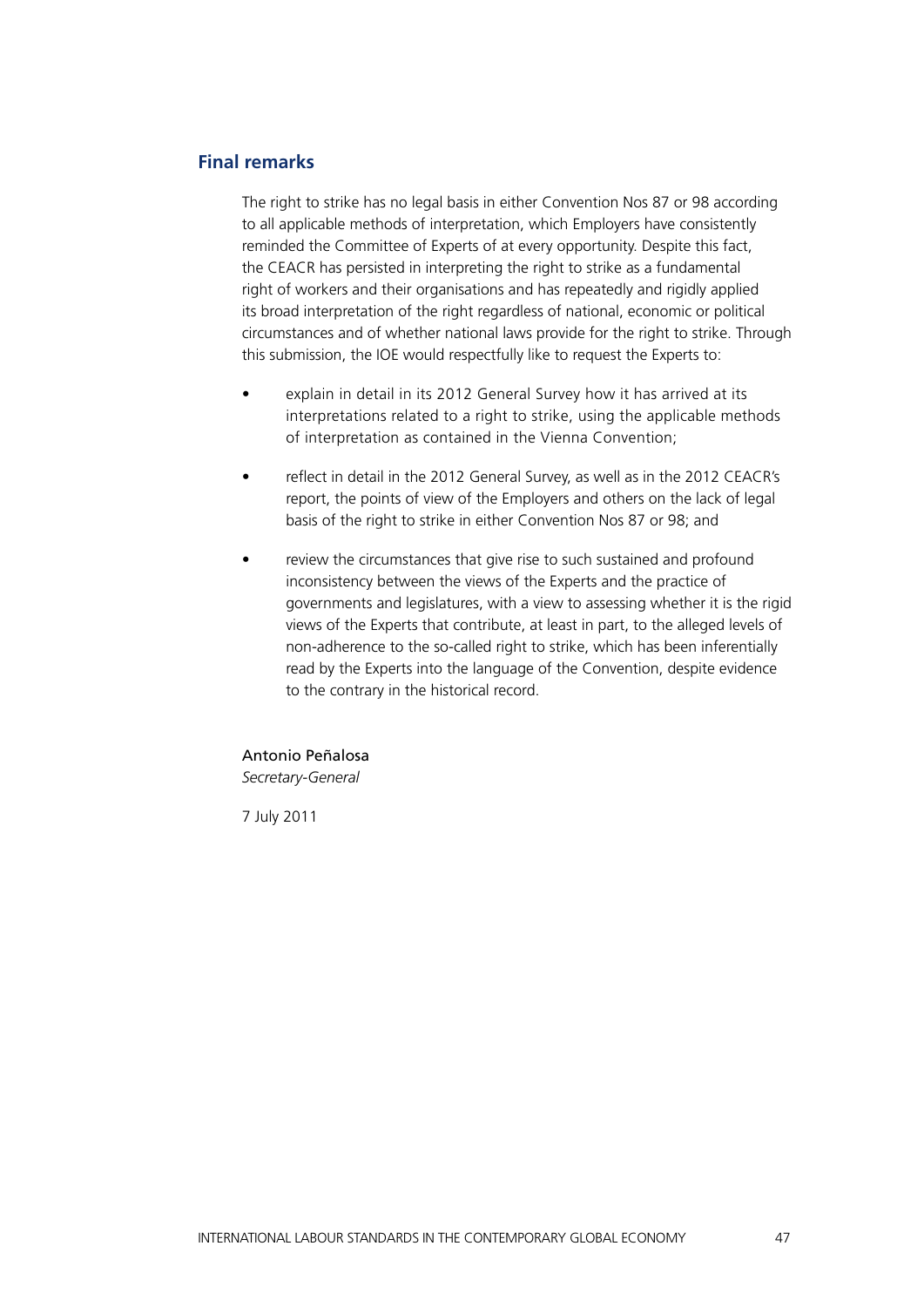# **ANNEX II: Examples of references to ILO Conventions and ILS**

# **Examples of more general references to the ILO can be found in the IFAs of both Ford and Volkswagen:**

#### **Volkswagen**

In the Declaration on Social Rights and Industrial Relationships at Volkswagen from 2002, no explicit reference is made to ILO Conventions No 87 and No 98. It is, however, stated in the preamble that:

*'The social rights and principles described in this declaration take the Conventions of the International Labour Organisation concerned into consideration.'*

In the chapter on the basic goals, Article 1.1 provides for the freedom of association (the IFA of Volkswagen does not explicitly refer to the right to collective bargaining):

*'The basic right of all employees to establish and join unions and employee representations is acknowledged. Volkswagen, the unions and employee representatives respectively work together openly and in the spirit of constructive and co-operative conflict management.'*

#### **Ford Motor Company**

The IFA of Ford Motor Company<sup>1</sup> of 2012 provides another example. Its preamble states that:

*'The principles are based on a thorough review of labor standards espoused by various groups and institutions worldwide, including those outlined by the International Labour Organization and stand as a general endorsement of the following human rights frameworks and charters:*

<sup>1</sup> Ford is one of the first US-based multinationals to sign an IFA: www.google.nl/ url?sa=t&rct=j&q=&esrc=s&source=web&cd=1&ved=0ahUKEwiAoLiExrnNAhWMbBoKHVirB6cQFggjMAA&url= http%3A%2F%2Fwww.global-unions.org%2FIMG%2Fpdf%2Fifa\_ford.pdf&usg=AFQjCNEtQnAG5A1BGNFnuJxIchw6DDhvw.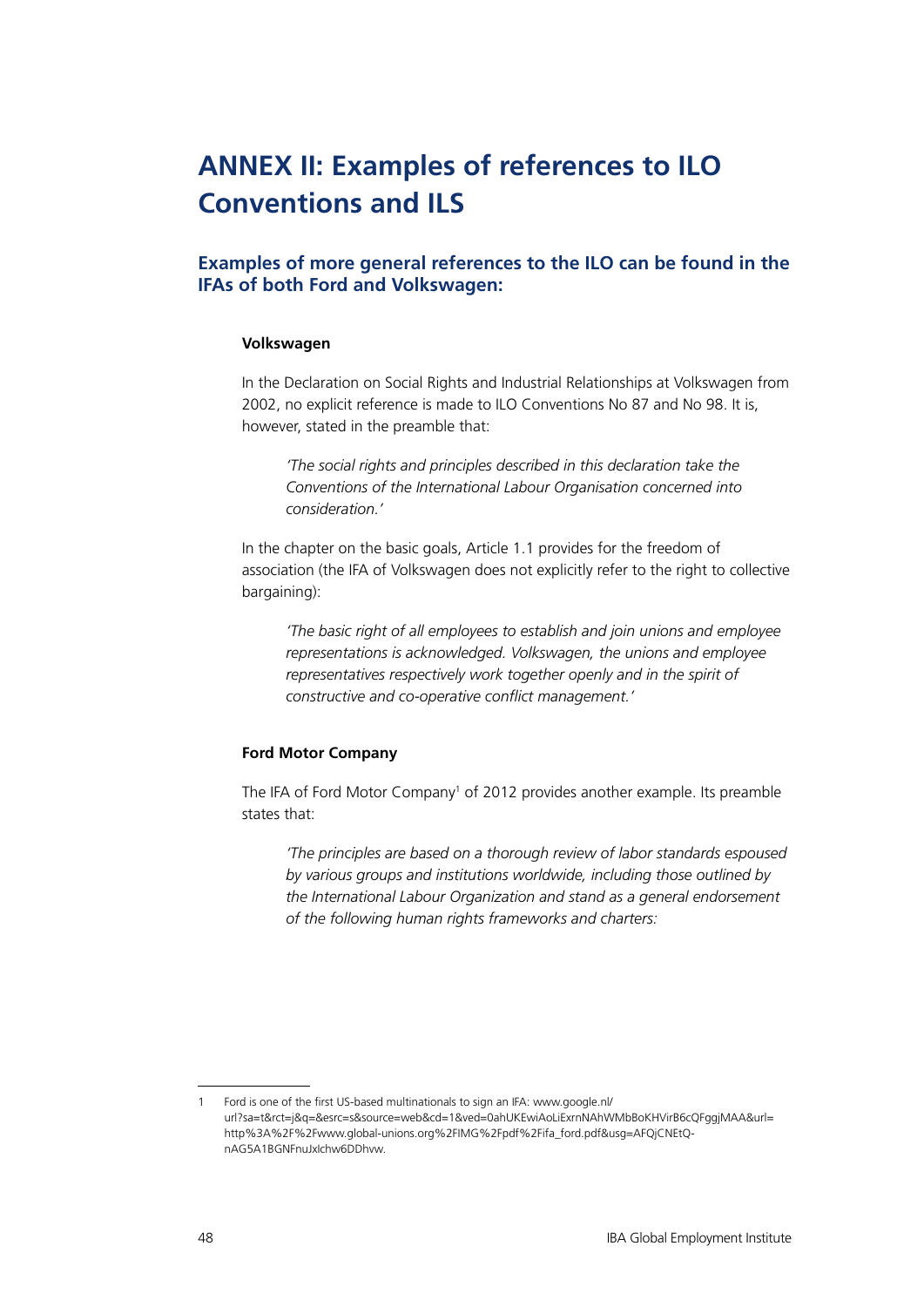*[...]*

*The ILO Tripartite Declaration of Principles concerning Multinational Enterprises and Social Policy*

*[...]'*

The IFA subsequently describes – in a comparatively elaborate manner – what in this context is understood to constitute the principles of Freedom of Association and Collective Bargaining:

'*The achievement of business competitiveness, employee involvement and employment security are positively influenced by good relations and mutual trust between employees and management within the Company. This requires the on-going cooperation of management, unions, works councils, employee representatives and employees, ensuring that social dialogue at Ford be characterized by mutual respect and understanding. Procedures for information and consultation provide the opportunity for issues to be raised by either the management or employee representatives to ensure that the views of both parties are fully understood.*

*Ford recognizes and respects its employees' right to associate freely, form*  and join a union, and bargain collectively in accordance with applicable law. *The Company will work constructively with employee representatives to promote the interests of our employees in the workplace. In locations where employees are not represented by a body of employee representation/unions, the Company will provide opportunities for employee concerns to be heard. The Company fully respects and supports workers democratic right to form a union and will not allow any member of management or agent of the Company to undermine this right or pressure any employee from exercising this right.*

*Cooperation with employees, employees' representatives and trade unions will be constructive. The aim of such cooperation will be to seek a fair balance between the commercial interests of the Company and the interests of the employees. Even where there is disagreement, the aim will always be to work out a solution that permits constructive cooperation in the long term.*

*Timely information and consultation is a prerequisite for successful communication between management and employee representatives. Information will be provided in good time to enable representatives to appropriately prepare for consultation.*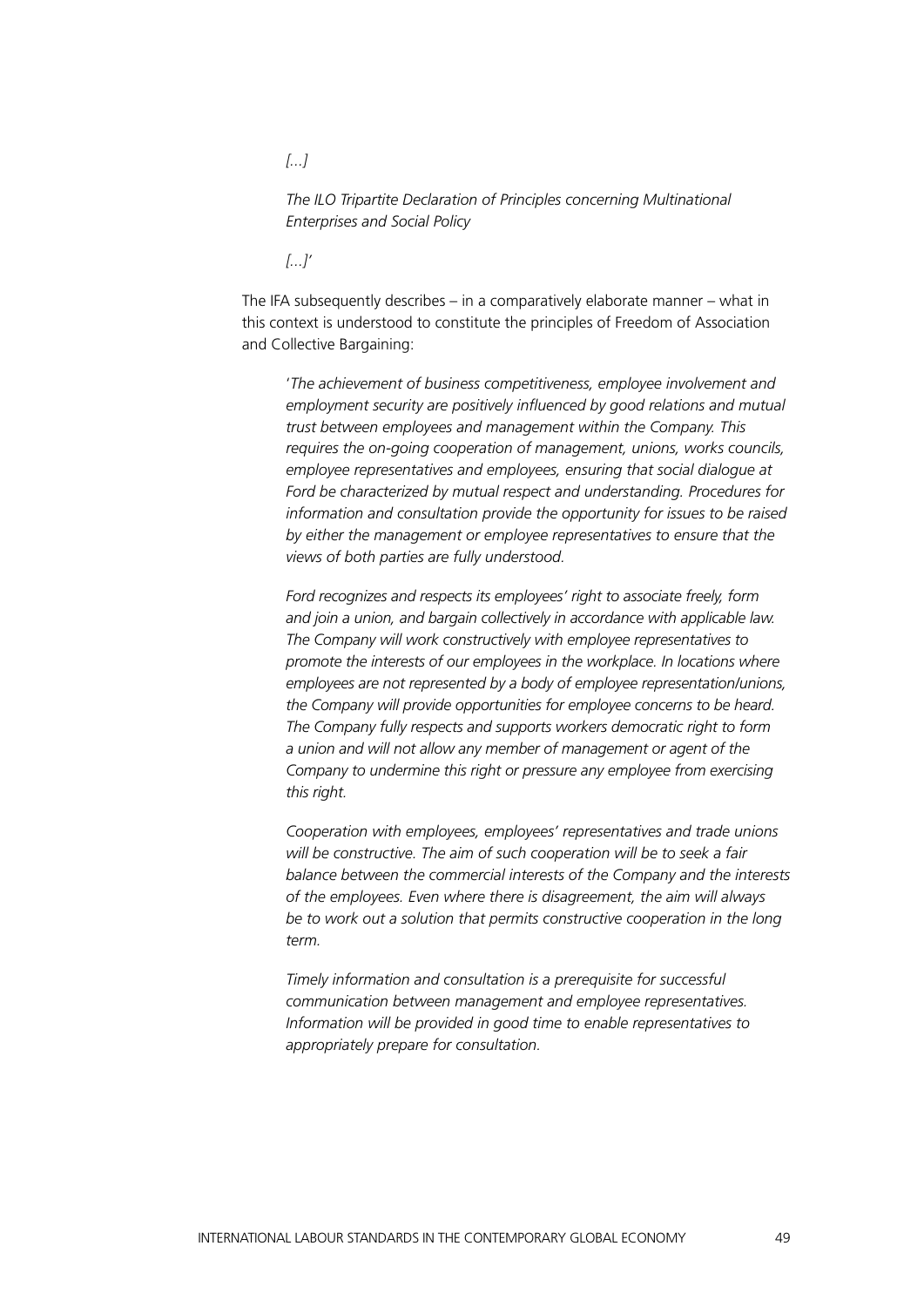*Collective bargaining on conditions of work is the expression in practice of freedom of association within the workplace, a responsibility to bargain in good faith in order to build trust and productive workplace relations. Even when disagreement occurs, all parties will be bound by group collective and legislative requirements and the aim will be to reach adequate solutions.*

*The signatories respect the employees' democratic rights to determine representation and will not use tactics of harassment, or discrimination to influence employees' exercise of these rights.'*

### **Short references to ILO Conventions No 87 and No 98**

Below are some examples of IFAs in which only a short reference is made to the ILO Conventions No 87 and No 98.

#### **Mizuno Corporation**

The GFA of Mizuno Corporation of 2011 states in Article 2 that:

'*All the parties shall undertake the shared responsibilities especially for appropriate implementation of the following eight ILO core Conventions.*

*[...]*

*ILO Convention 87 on Freedom of Association and Protection of the Rights to Organise*

*ILO Convention 98 on Right to Organise and Collective Bargaining'*

### **Merloni Elettrodomestici SpA**

The Statement of Agreement of Merloni Elettrodomestici SpA of 2001 states in Article 1 that:

*'Merloni Elettrodomestici S.p.A undertakes in all of its plants to respect fundamental human rights and to eliminate the exploitation of child labor, and in particular to respect the principles enshrined in the following ILO Conventions:*

*[...]*

*No 87 adopted at San Francisco on 17.6.1948 on trade union freedom. The convention recognizes the right of workers to establish unions and to join a union;*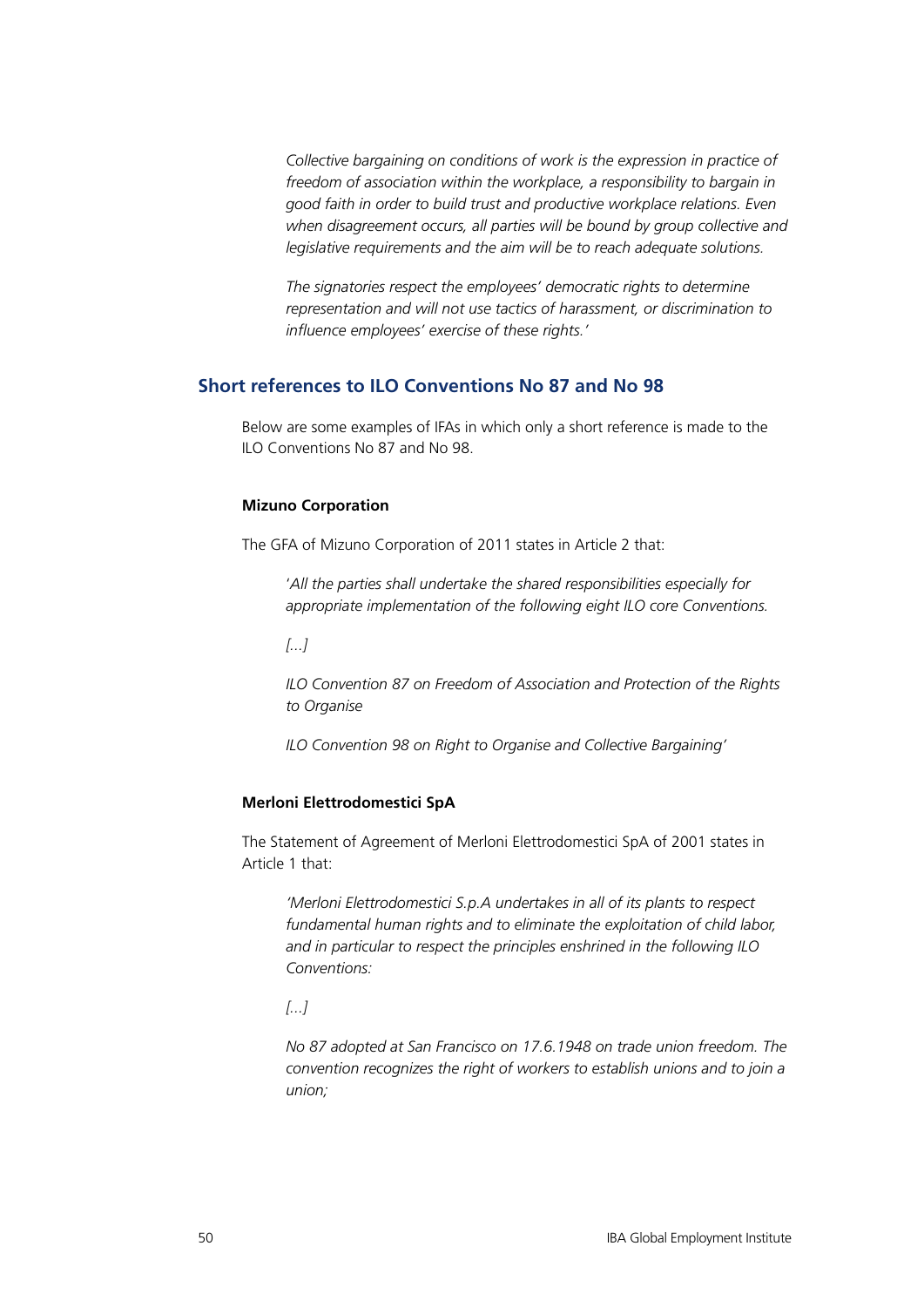*No 98 adopted at Geneva on 8.6.1949 on the right to bargain. Workers and employers may bargain freely and independently, negotiating agreements of either limited or unlimited duration.'*

# **More elaborate references to ILO Conventions No 87 and No 98**

Other IFAs provide more elaborate references to the right to freedom of association and the rights to collective bargaining.

### **Lafarge Group**

The Lafarge Group in its GFA on CSR and International Industrial Relations of 2013 states that:

*'Lafarge recognizes the freedom of association and the effective recognition of the right to collective bargaining (ILO Conventions 87 and 98) and will engage in good faith bargaining, aim to achieve a collective agreement in a timely manner, and strive to produce a positive and constructive relationship with trade unions.*

Lafarge respects the right of its employees to form or join any trade union *of their choice. Lafarge will remain strictly neutral concerning employee preference to join, remain with, transfer, or abandon their relationship with a trade union of their choice.'*

#### **PSA Peugeot Citroën**

In a similar manner PSA Peugeot Citroën in its GFA – PSA Group's Social Responsibility of 2017 – states in Article 1.3:

*'The PSA Group is open to trade union activities and recognizes the existence of trade unions throughout the world. It recognizes the right of employees to organize and establish trade unions of their own choosing, and ensures respect of trade union independence and pluralism (ILO Convention no. 87). It undertakes to respect strict neutrality regarding the decision of employees to create a trade union, to join an existing trade union organization, to move to another organization or to leave the organization. It also undertakes to ensure reasonable access within the workplace to trade union representatives from organisations which are signatories to this agreement.*

*[...]*

*The PSA Group undertakes to promote collective bargaining, a key element of social dialogue (ILO Convention no. 98).'*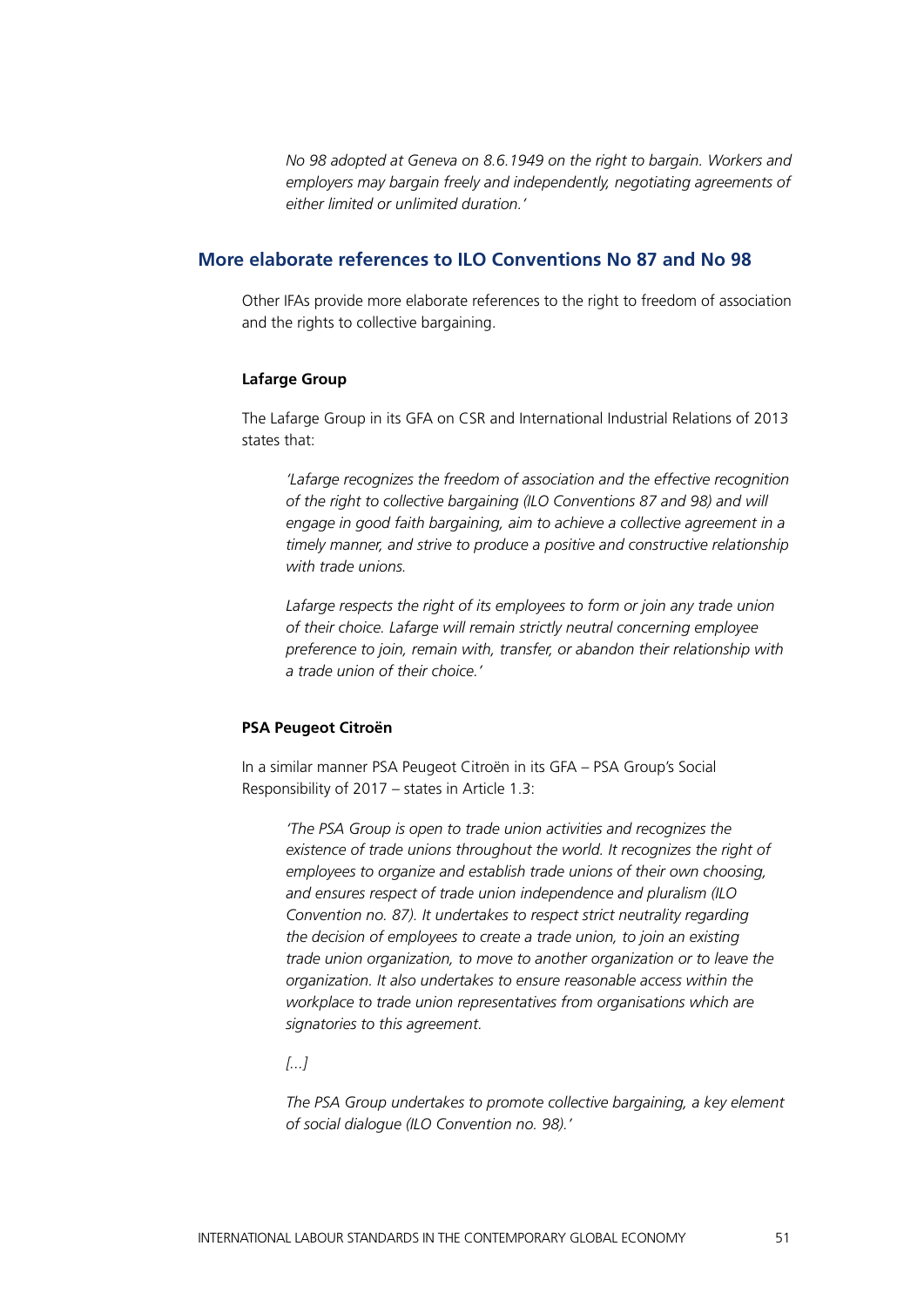#### **Umicore**

Another example can be found in the Sustainable Development Agreement of Umicore of 2015. Article 1.4 in the chapter on Human Rights provides:

*'In accordance to ILO Conventions 87 and 98, Umicore recognises and respects the freedom of its employees to choose whether or not to establish or to associate with any employee organisation of their own choosing, including labour unions, without Umicore's prior authorization*

*Umicore will remain neutral concerning employee's free choice to join, remain with, change or abandon their relationship with a trade union of their choice. It shall prohibit any unfair communication aimed at influencing the decision of its employees as regards union representation. Umicore undertakes to ensure reasonable access of union representatives to all relevant workplaces.*

*The employment of a worker is not contingent upon the condition that he/she joins or not joins a union or be forced to relinquish trade unions membership. Furthermore, union membership shall not be the cause for the dismissal of – or otherwise prejudice against – a worker. Umicore will not interfere with or finance labour organisations or take other actions with the intent of placing such organisations under its control.'*

# **References to the relationship between ILO Conventions and national law**

It is interesting to note that, while some IFAs do not go into the meaning of adherence to international labour rights at all, other IFAs do define the rights guaranteed more precisely by outlining the relation with national law. Some IFAs even indicate that the rights will (only) be protected if they are not protected under the applicable national law. Some examples follow.

### **Ford Motor Company**

In the IFA of Ford, as referred to above, reference is made in the preamble to the relation between the principles laid down in the IFA and the applicable national law. A clear limit is set to the application of the agreed principles of the IFA:

*'The universe in which Ford operates requires that these Principles be general in nature. In certain situations national law, local legal requirements, collective bargaining agreements and agreements freely entered into by employees may be different than portions of these agreed upon Principles. If these principles set higher standards, the Company will honor these Principles to the extent which does not place them in violation of domestic law. Nevertheless, we believe these Principles affirm important, universal*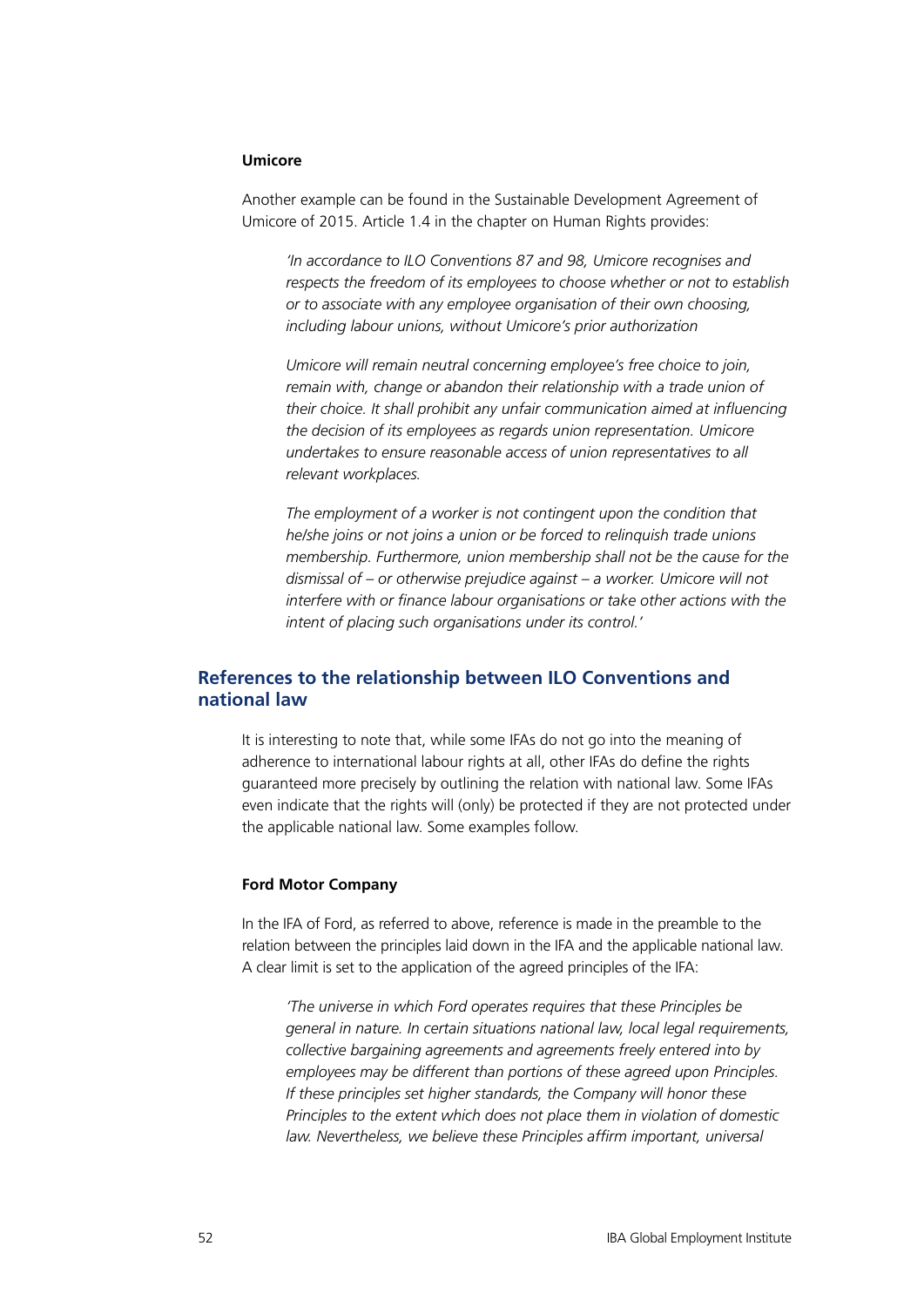*values that serve as the cornerstone of the relationship between employees and management for us.'*

#### **MAN Group**

The IFA of MAN Group of 2012 provides in its preface that:

*'The principles that follow are based on the Conventions of the International Labour Organisation (ILO), particularly ILO Conventions [...] 87, 98 [...], which are known as the core labour standards. If national legislation, international legal provisions, industry standards and this policy cover the same topic, the stricter provisions are to be applied in each case unless related conduct would be illegal.'*

Under the heading 'Rules', the IFA of the MAN Group continues as follows:

*'MAN acknowledges the right to form labour unions. The Company and managers remain neutral during organisation campaigns; the labour unions and the Company comply with basic democratic principles, ensuring that employees can make their choice freely. MAN also respects the right of employees to elect bodies representing their interests in the workplace. Employees are granted access to all working premises, insofar as this is required to enable them to exercise their representative function. The right to engage in collective bargaining is respected.*

*National statutory regulation and existing agreements are to be taken into account when embodying this right. MAN supports the right to freedom of association, even in countries in which this right is not protected.'2*

### **LEONI**

A similar commitment can be found in the Declaration on Social Rights and Industrial Relationships of LEONI of 2002, which provides in Article 1.2:

*'The basic right of all employees to establish and join unions and employee representations is acknowledged. Compliance with this human right must not, however, contravene national statutory regulations and existing agreements in so far as these do not violate ILO Conventions No. 87 (Freedom of Association and Protection of the Right to Organise) and No.*  98 (Right to Bargain Collectively). The freedom of association and protection *of the right to organise if also guaranteed in those countries in which freedom of association and the right to organise is not acknowledged as a right.'*

<sup>2</sup> A similar commitment can be found in the Social Responsibility Principles of Daimler Chrysler from 2002.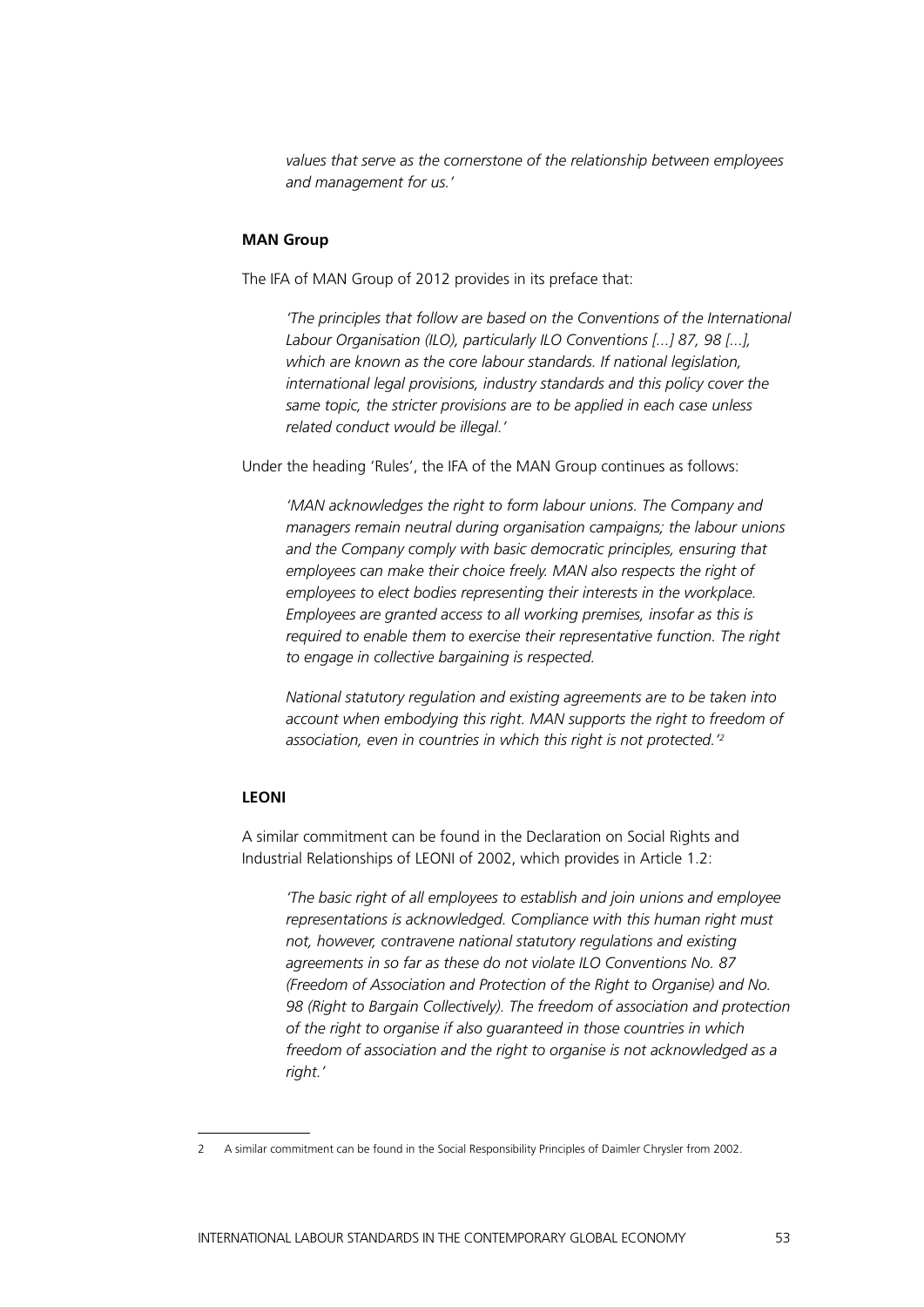Examples can also be found of IFAs in which MNEs commit themselves to enter into a dialogue or find a solution if the principles in the IFA are contrary to national law. However, it is made clear by the MNEs that they are not committing to agree to solutions that might violate national law.

### **Sodexo**

This is, for example, the case in the Sodexo-IUF IFA of 2011, which states in Article 3.1:

*'For the application of this agreement, "Sodexo" and "IUF" acknowledge the obligation to respect, in the countries where "Sodexo" operates, the laws and regulations relative to work, along with the rights of employees concerning freedom of association and collective bargaining. "Sodexo" and "IUF" acknowledge that certain elements included in internationally defined principles may be contradictory to national laws. "Sodexo" and "IUF" will explore through dialogue the means to promote the principles in clause 3.2 [which refers among others to the ILO 1998 Declaration on Fundamental Principles and Rights at Work]. Nothing in this agreement is intended to require "Sodexo" to violate the laws of any of these countries, or to forego the rights afforded by those laws.'*

### **Norsk Hydro ASA**

Similarly, the GFA of Norsk Hydro ASA of 2010, which was extended in September 2016, provides – before listing the basic principles supported – a commitment to find a solution in line with national law. Chapter 2 on Basic Principles states as follows:

*'To the extent the basic principles outlined here are not in accordance with national law and practice in the host country within which Hydro is located, Hydro aspires to find local solutions in accordance with applicable national legislation and Hydro's own CSR policies.*

*The fundamental human rights include:*

*a) Freedom of association and collective bargaining; respecting the right of employees to be represented by a union of their own choice and the basic trade union rights as defined by ILO Convention 87 and 98, covering the*  freedom of association and the rights to organize and engage in collective *bargaining.'*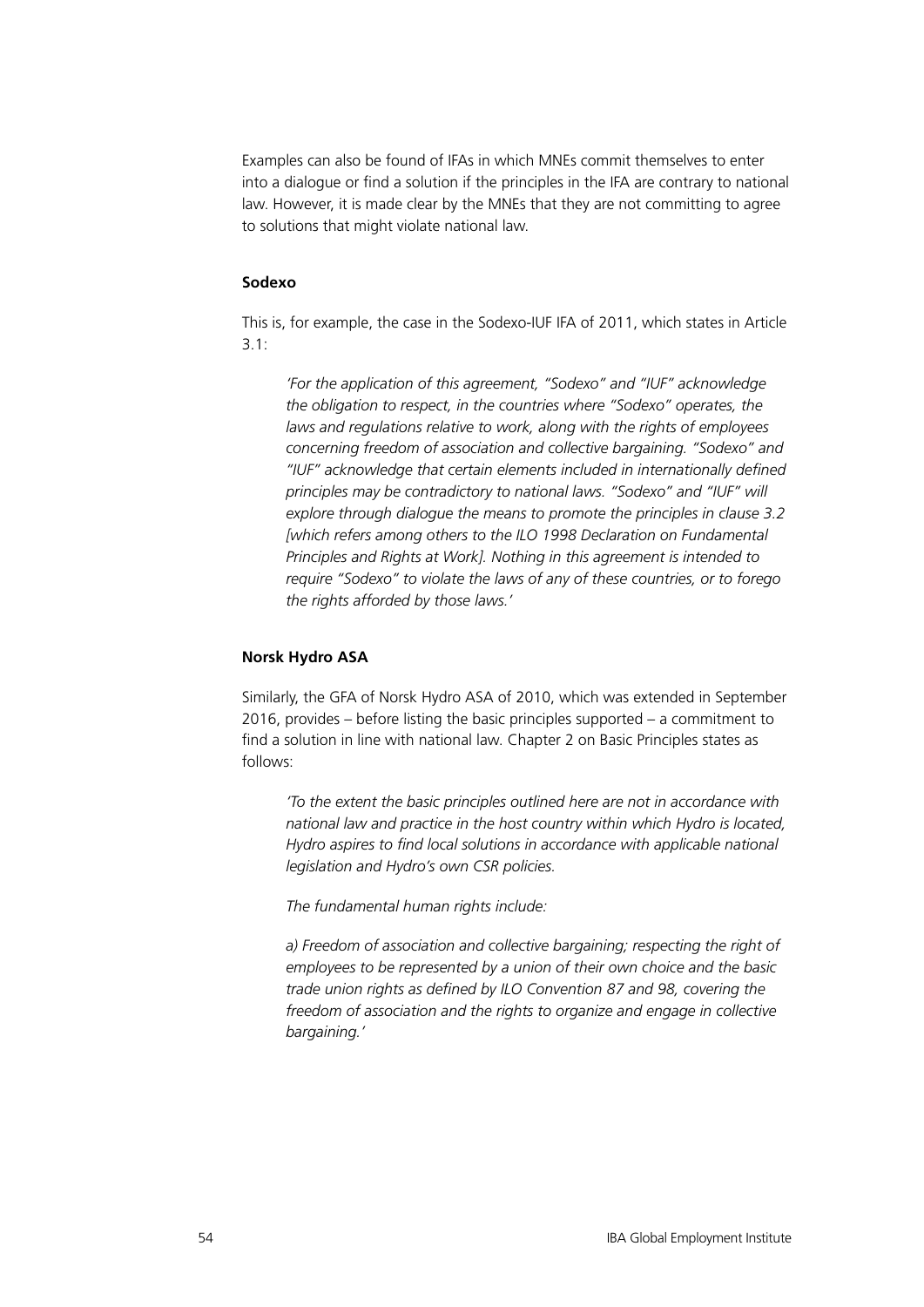# **Examples of references to ILO Convention No 87 in codes of conduct**

Some codes of conduct do not refer to ILO Conventions, not even Conventions in general, but refer to international human rights, including the freedoms of peaceful assembly and association. The code of conduct of Nokia provides such an example. General references to the standards set by the ILO can be found in the codes of conduct of, for example, Philips and the Coca Cola Company. Both codes of conduct mention the right to freedom of association and the right to collective bargaining, but do not explicitly refer to ILO Convention No 87 or ILO Convention No 98.

### **The Coca-Cola Company**

The 2017 Human Rights Policy of The Coca-Cola Company only provides a general statement on international labour standards:

*'This policy is guided by international human rights principles encompassed by the Universal Declaration of Human Rights, including those contained within the International Bill of Rights and the International Labor Organization's 1998 Declaration of Fundamental Principles and Rights at Work.'*

The policy itself defines the right to freedom of association and collective bargaining without explicitly referring to ILO standards:

*'The Company respects our employees' right to join, form or not to join a labor union without fear of reprizal, intimidation or harassment. Where employees are represented by a legally recognized union, we are committed to establishing a constructive dialogue with their freely chosen representatives. The Company is committed to bargaining in good faith with such representatives.'*

#### **Philips**

The General Business Principles of 2014, which can be downloaded from the Philips website,<sup>3</sup> provide a general statement on ILO Conventions:

*'The following standards served, amongst others, as reference in the preparation of the Philips General Business Principles and may be a useful source of additional information: Universal Declaration of Human Rights, UN Guiding Principles on Business and Human Rights, The eight fundamental Conventions of the International Labour Organization, nos. 87, 98, 29, 105, 138, 182, 100 and 111, UN Global Compact, International Chamber* 

<sup>3</sup> www.philips.com/a-w/about/investor/governance/business-principles.html.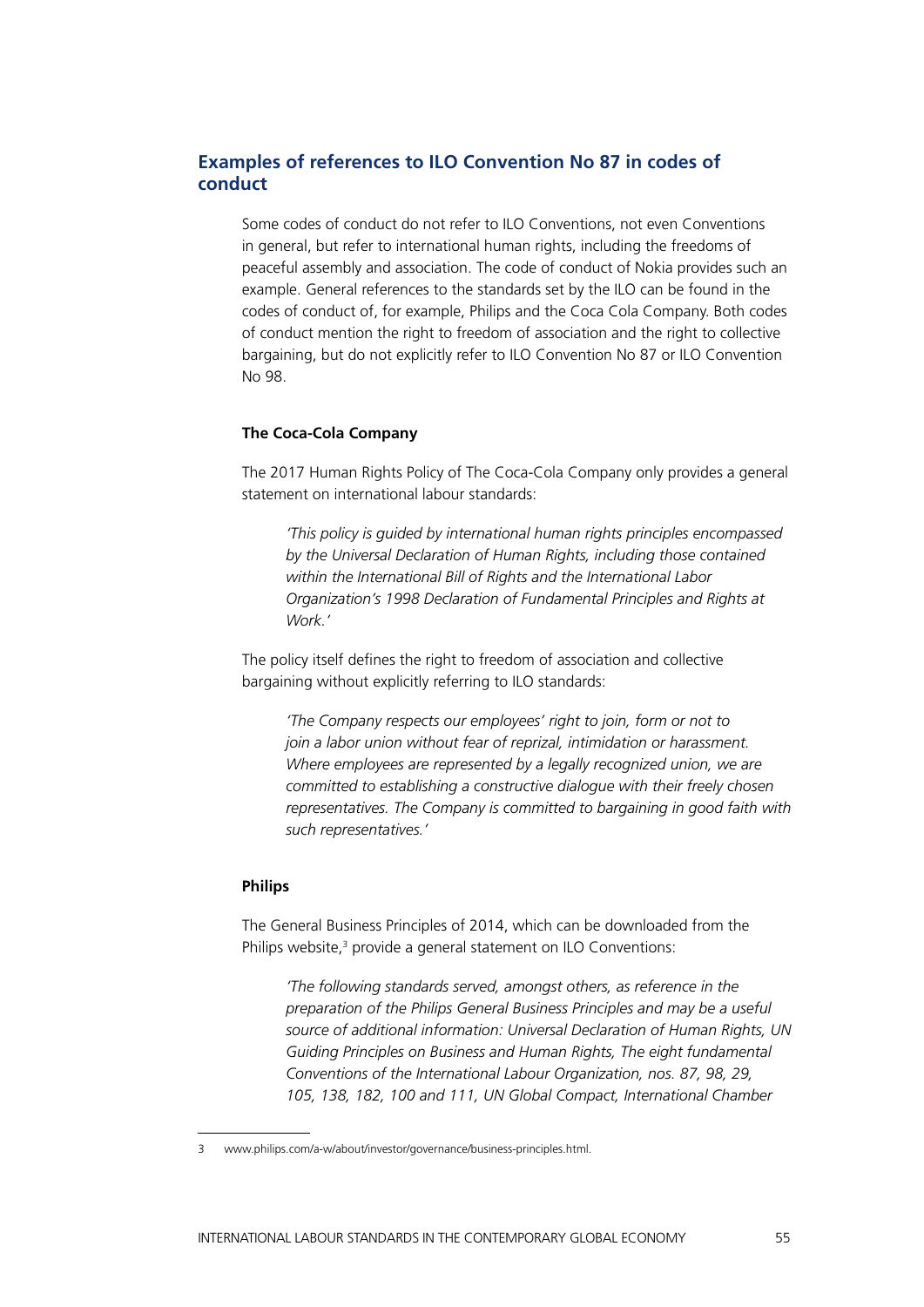*of Commerce (ICC) Code of Advertising and Marketing Communication Practice, OECD Guidelines on the Protection of Privacy and Transborder Flows of Personal Data, OECD Convention on Combating Bribery of Foreign Public Officials in International Business Transactions, OECD Guidelines for Multinational Enterprises, United Nations Council Resolutions on export controls.'*

Subsequently, the General Business principles of Philips of 2014 define the right to organise and collective bargaining in Article 1.1:

*'We recognize and respect the freedom of our employees to associate with any employee organization of their own choosing under local law without fear of reprisal, intimidation or harassment.Where employees are represented by a legally recognized union,we establish a constructive dialogue and engage in negotiations or consultation as required with their freely chosen representatives.'*

### **IKEA/IWAY**

The code of conduct of IKEA (called IWAY) from 2016 contains a general reference in the introduction to the eight fundamental ILO Conventions:

*'IWAY is based on the eight core conventions defined in the Fundamental Principles of Rights at Work, ILO declaration June 1998, the Rio Declaration on Sustainable Development 1992, The UN Johannesburg Summit on Sustainable Development and the Ten Principles of the UN Global Compact 2000.'*

The code of conduct also lists the rights to freedom of association and collective bargaining in more detail:

*'13.3 Freedom of association* 

*The Supplier respects the rights of Workers to join, form or not to join an association of their choice without fear of reprisal, interference, intimidation or harassment.'*

'*13.4 Collective bargaining* 

*Workers are free to exercise collective bargaining without fear of reprisal, interference, intimidation or harassment.'*

At the end of the document, a reference is made to ILO Conventions No 87 and No 98 without explicitly linking this to the rights listed in the code of conduct.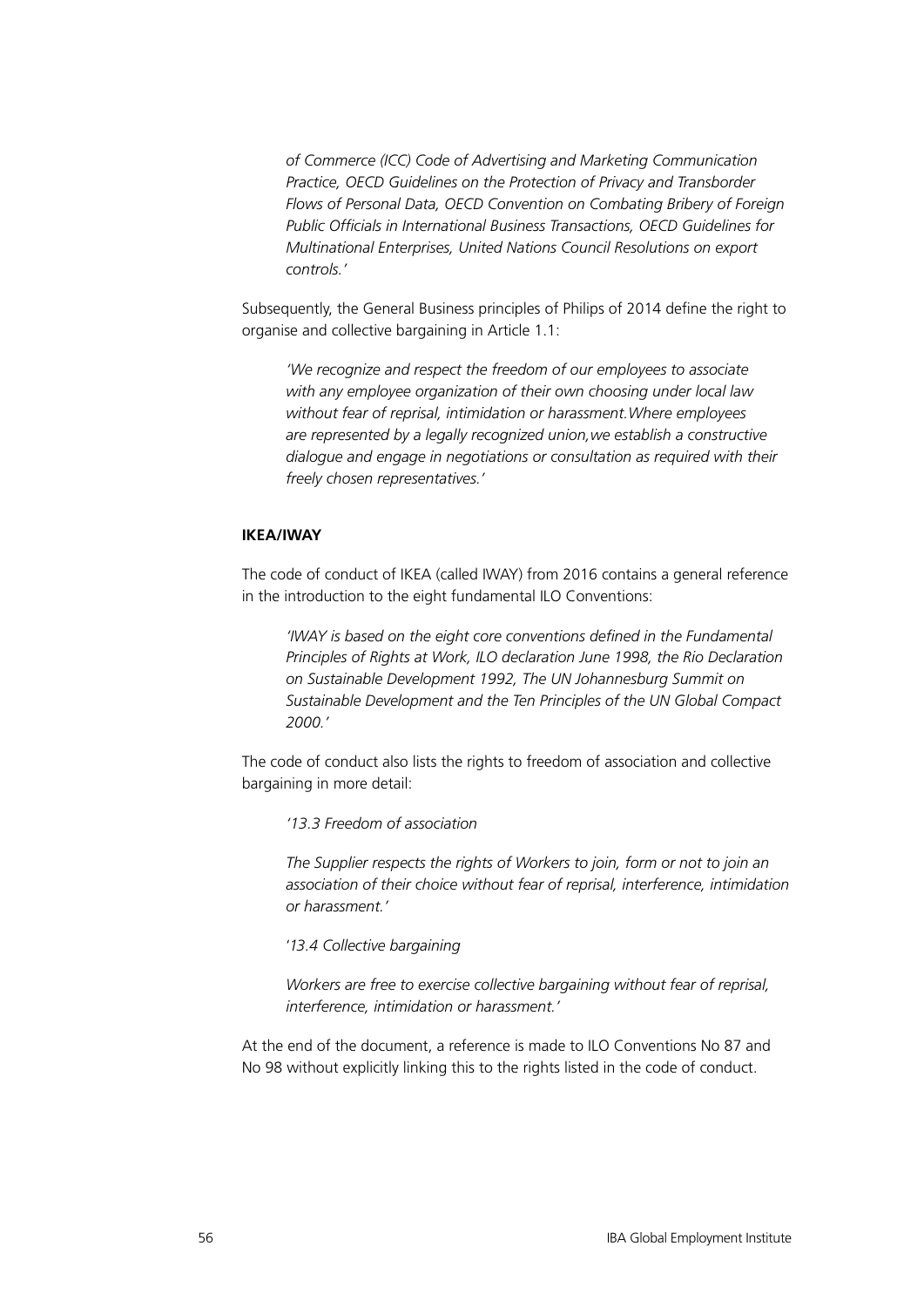### **Tatonka**

An example of an explicit reference to ILO Conventions No 87 and No 98 can be found in the code of conduct of Tatonka GmbH of 2015, which provides in Article 2:

*'All personnel shall have the right to form, join, and organise trade unions of their choice and to bargain collectively on their behalf with the company. The company shall respect this right, and shall effectively inform personnel that they are free to join an organisation of their choosing and that their doing so will not result in any negative consequences to them, or retaliation, from the company. The company shall not in any way interfere with the establishment, functioning, or administration of such workers' organisations or collective bargaining. In situations where the right to freedom of association and collective bargaining are restricted under law, the company shall allow workers to freely elect their own representatives. The company shall ensure that representatives of workers and any personnel engaged in organizing workers are not subjected to discrimination, harassment, intimidation, or retaliation for reason of their being members of a union or participating in trade union activities, and that such representatives have access to their members in the workplace in accordance with ILO Conventions 11, 87, 98, 135 and 154.'*

### **Hennes & Mauritz**

Another example of an explicit reference to ILO Conventions No 87 and No 98 is to be found in the code of conduct of H&M (Hennes & Mauritz AB) of 2010, which reads in Article 4.1.4:

*'All employees have the right to form or join associations of their own choosing, and to bargain collectively. H&M does not accept disciplinary or discriminatory actions from the employer against employees who choose to peacefully and lawfully organise or join an association.*

*(Refer to ILO Conventions 87, 98 and 135).'*

Even though it is more difficult to find references to the ILO Conventions and more particularly to ILO Convention No 87 in codes of conduct than it is in IFAs, the references that can be found in codes of conduct are similar to the type of references that can be found in IFAs.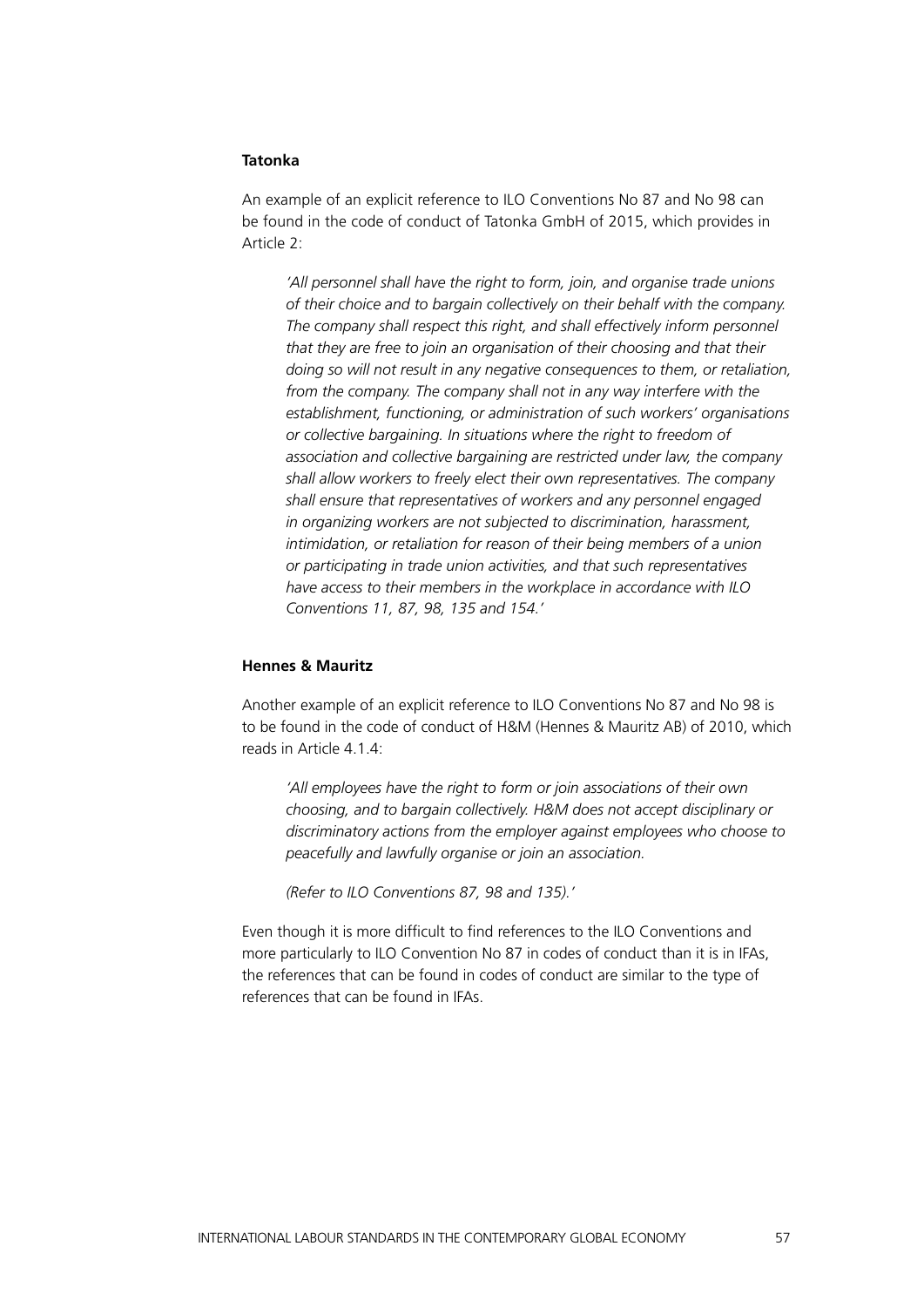# **ANNEX III: Reading material**

IOE, October 2014, *Do ILO Conventions 87 and 98 Recognise a Right to Strike?,* available at www.ioe-emp.org/index.php?eID=dumpFile&t=f&f=111630&token=d3 f4de458d8a4b740afa01b449c44cb11761654b.

IOE submissions to the CEACR on Convention No 87 in 2013, 2014, 2015, 2016, 2017 and 2018:

Text of the 2018 IOE submission: www.ioe-emp.org/index.php?eID=dumpFile&t= f&f=134810&token=f3a17574ad8537081d462bae3143647c8fc7f756.

Text of the 2017 IOE submission: www.ioe-emp.org/index.php?eID=dumpFile&t= f&f=134809&token=99f70e1f1a8984f13d6e524d129ab23025f9406f.

Text of the 2016 IOE submission: www.ioe-emp.org/index.php?eID=dumpFile&t= f&f=132787&token=9711d854019f7405fd647951bfc2dce8b8e8aa4e.

Text of the 2015 IOE submission: www.ioe-emp.org/index.php?eID=dumpFile&t= f&f=132784&token=e3586ede2ef5d687b4ea40a6c8e8bfa0acf6f5be.

Text of the 2014 IOE submission: /www.ioe-emp.org/index.php?eID=dumpFile&t =f&f=132786&token=51ee8b68c17c0ab42dfcb26600df79ceecd82339.

Text of the 2013 IOE submission: www.ioe-emp.org/index.php?eID=dumpFile&t= f&f=132785&token=8c3285ca48a1c15c486939715fb8546d24dd5d48.

Sustainability Reporting Handbook for Employers' Organisations, Revised Edition, 2016. Prepared by the IOE and project partners within the scope of the EU-funded project 'CSR for All': www.ioe-emp.org/fileadmin/ioe\_documents/publications/ Policy%20Areas/csr/EN/\_2016-03-10\_\_CSR\_for\_All\_Handbook\_for\_Employers\_\_ Organisations.PDF.

IOE, 2015, *Corporate Social Responsibility for All Best Practice Compilation*, available at www.ioe-emp.org/fileadmin/ioe\_documents/publications/Policy%20 Areas/csr/EN/\_2015-09-11\_\_CSR\_Best\_Practice\_Compilation.pdf.

IOE Factsheet on the ILO Supervisory System (2017): Article 24 Representation Procedure, available at www.ioe-emp.org/fileadmin/ioe\_documents/publications/ Policy%20Areas/international\_labour\_standards/EN/\_2017-03-09\_\_C-723\_IOE Factsheet\_the\_ILO\_Supervisory\_System\_Article\_24\_Representation\_Procedure.pdf.

Publication Guide on CSR and Human Rights – what does it mean for companies in supply chains? October 2015, available in English from: http://tinyurl.com/zvkx7vs.

eLearning Module on CSR, Business and Human Rights instruments, June 2015, available in English from: http://lempnet.itcilo.org/TCAs/material.